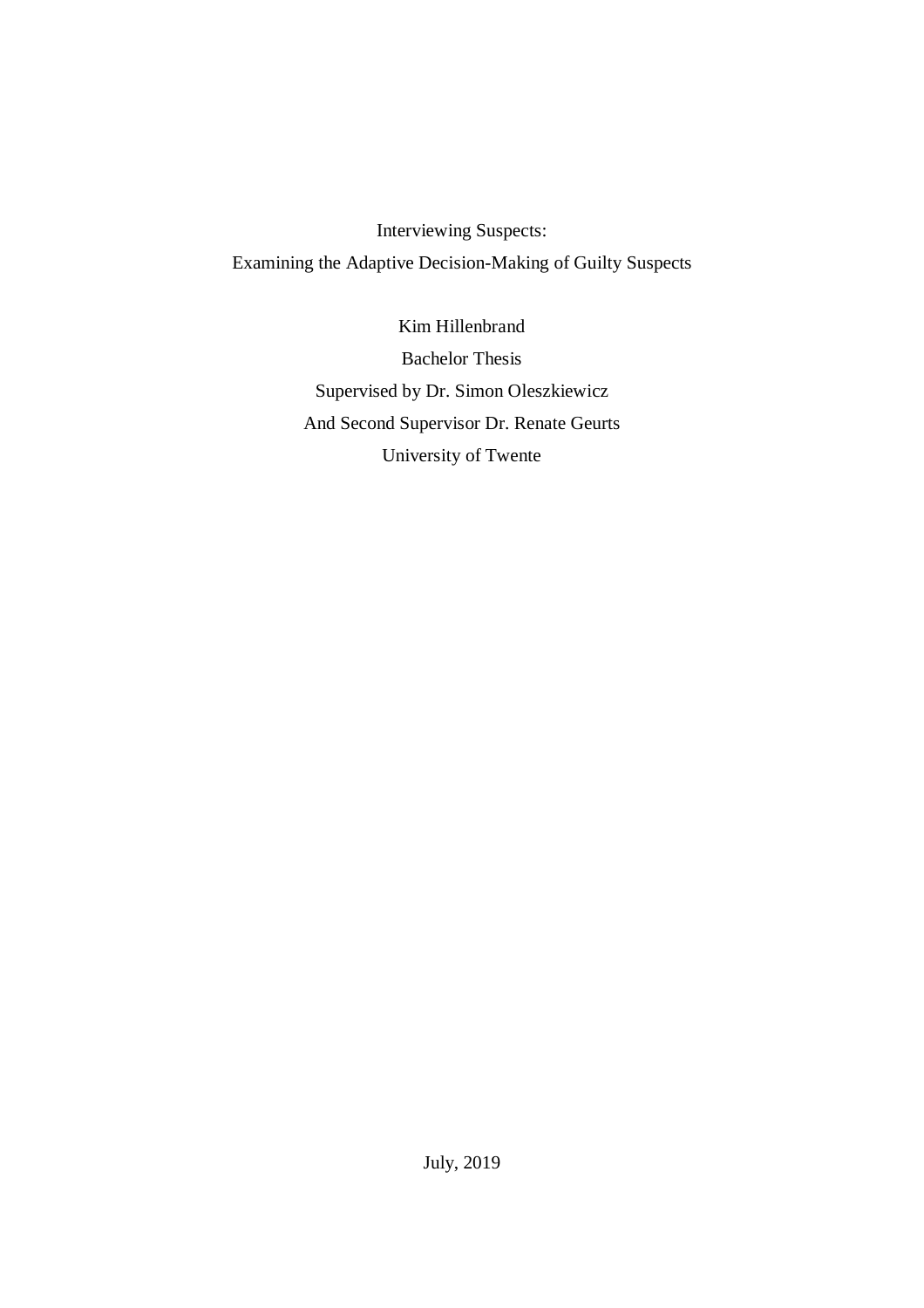#### **Abstract**

This study examines the adaptability of suspects and resulting provision of information. In addition, the relationship with information in two strategic interviewing techniques was compared: The Shift-of-Strategy approach and the Late Disclosure technique. In a mock crime, participants (*N=* 50) were asked to take on the role of an animals' rights activist and were given information about their interfering with cruel animal testing. They were to collect evidence against the researcher conducting the illegal animal experiments. Critically, participants were not instructed how to proceed during the interview but only to appear innocent. As predicted, the SoS approach resulted in significantly more adjustments (vs. the LD technique). In addition, more adjustments could overall be linked to increased forthcomingness. As predicted, the SoS approach resulted in significantly more admissions (vs. the Late Disclosure technique). The late disclosure technique was shown to partially elicit suspects' inconsistency with evidence but the SoS approach was able to match this result. More adaptive suspects were shown to provide more case-relevant information and fewer inconsistencies with evidence. This study provides rather strong support for the Shift-of-Strategy approach in affecting suspects' counterinterrogation strategies and, as a result, eliciting admissions and statement-evidence inconsistencies.

*Keywords:* Adaptability, Shift-of-Strategy Approach, Late Disclosure technique, information elicitation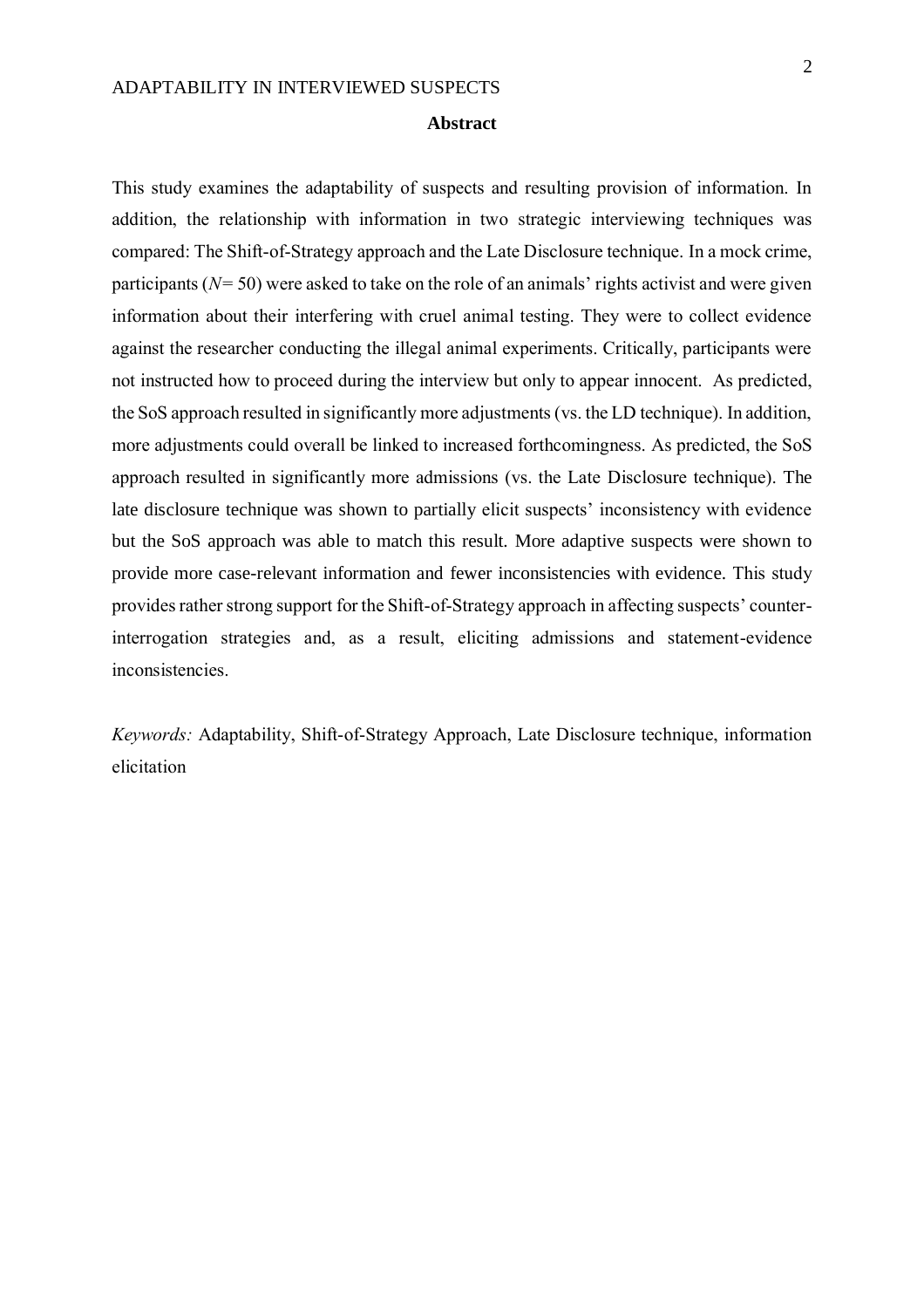In response to the number of false confessions brought forth by unethical interview practices, research into interviewing has worked on turning towards a more ethical and effective interview procedure. The focus has shifted from interrogation to investigative interviewing. Primary goals consist of establishing the veracity of the suspect's statements and producing a confession (Granhag & Hartwig, 2008). Therefore, earlier lie detection studies have focussed on eliciting cues to truth and deception (Granhag & Hartwig, 2015). However, distinguishing between truth and deceit involves complex factors such as body language and expressions of nervousness as signs (DePaulo et al., 2003). Presumed professionals' ability to assess veracity has oftentimes been shown to be close to that of lay people (DePaulo et al., 2003). In addition, many of these factors have shown to be similar for both guilty and innocent suspects (Hartwig, Granhag, & Luke, 2014; Bond & DePaulo 2006). Hence, this does not enable a valid differentiation.

A main example for improving interview techniques is provided by the PEACE framework. As described by Clark, Milne, and Bull (2011), this new interviewing model was built on a foundation of research regarding communication skills, memory, as well as management of conversations. The focus is placed on building rapport, following the idea that being kind is more effective than being accusatorial (Clark, Milne, & Bull, 2011). Results have shown that interviewing in accordance with the PEACE model can improve the general interviewing skills of the interviewer and, hence, gather more case-relevant information. However, Clark, Milne, and Bull (2011) stressed that such a technique does not seem able to stand by itself and requires supplementary efforts*.* In general, providing a new framework for conducting interviews, the shift from confession-oriented interrogation to the informationseeking investigative interviewing was underlined.

Current studies suggest moving away from traditional research on detecting deception in a direction of eliciting cues (Vrij & Granhag, 2012). In other words, rather than passively observing the cues to deception and truth, research is advised to focus on techniques actively eliciting cues to deception. As a major step forward, lying or deceiving suspects were shown to employ significantly different strategies in information disclosure than those providing truthful accounts (Granhag & Hartwig, 2015). Therefore, more recent research has focused on developing interview approaches that aim at affecting suspects' counter-interrogation strategies.

First, the suspects' counter-interrogation strategies are outlined. Second, the strategic use of evidence and the shift-of-strategy approach that aim at affecting these strategies are described. Third, a connection is drawn to the adaptability of suspects. Adaptability is then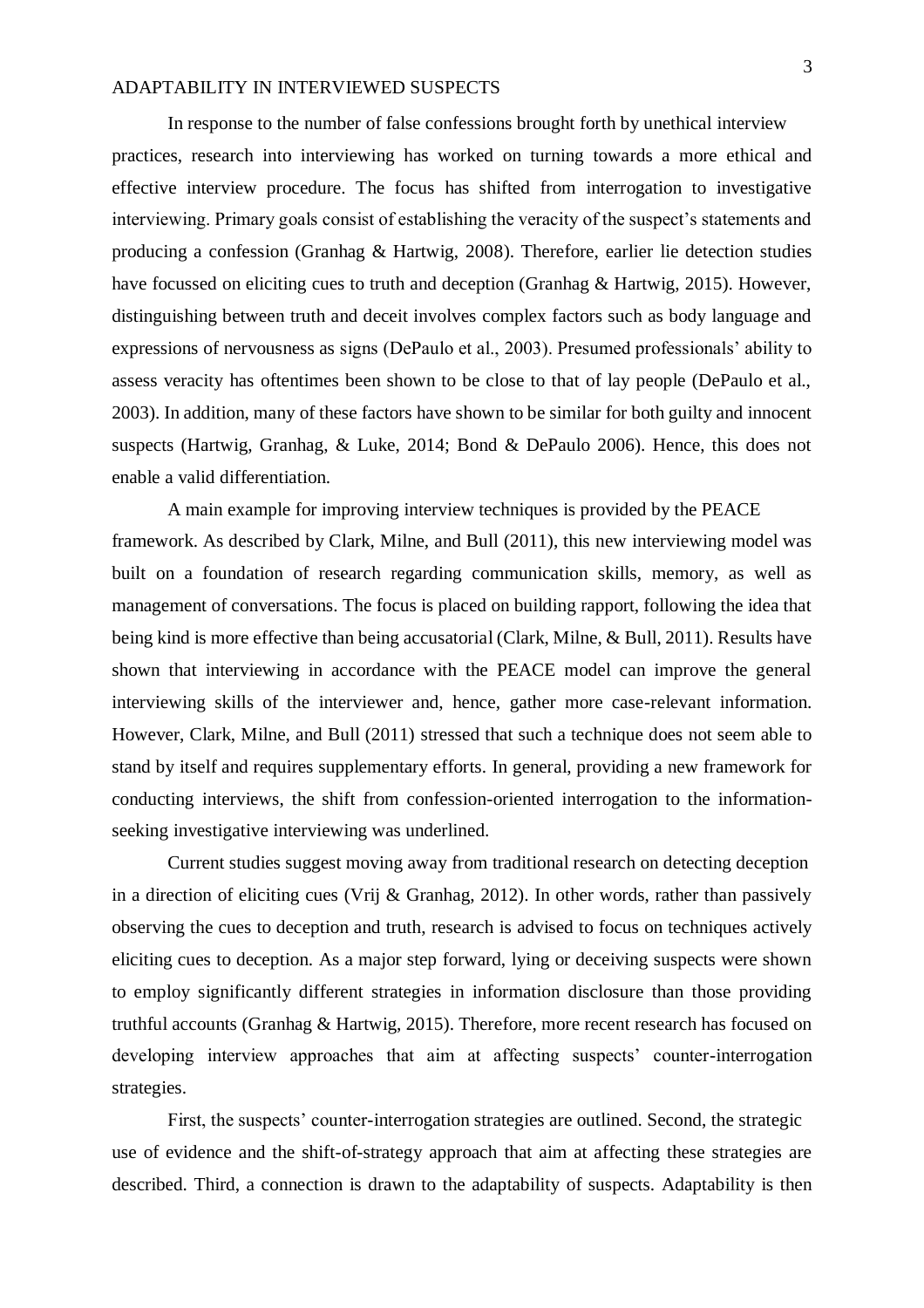linked to adjustments of the counter-interrogation strategies. Lastly, the focus of the current research is outlined. This focus lies on examining the adaptive adjustments of suspects and the effect on information provided during the interview. Overall, the shift-of-strategy approach is compared to the late disclosure technique.

#### **Counter-Interrogation Strategies**

*Counter-interrogation strategies* entail the set of strategies that suspects employ to keep up the image of innocence. These strategies are commonly understood by means of selfregulation theory which is focused on motivated, goal-oriented behaviour (Hartwig, Granhag, Stromwall, & Doering, 2010). In other words, suspects try to convince the interviewer that statements are true and, therefore, do not want their statements to be classified as deceptive (Granhag & Hartwig, 2015). The counter-interrogation strategies (CIS) are connected to theories of decision control and information control since suspects have to manage the information they hold. In specific, guilty suspects have to make decisions about which parts of the truth to tell and which not (Granhag & Hartwig, 2015). This decision is based on inferences of how much information the interviewer holds and to what extent own information can be concealed. Here lies a crucial difference between liars and truth tellers, since liars aim at concealing information, whereas truth tellers try to be forthcoming.

As part of the strategic decision-making, guilty suspects commonly report strategies and planning before entering the interview. If given the opportunity, they will avoid disclosing critical information (Granhag, Hartwig, Giolla, & Clemens, 2014). However, if deprived of the avoidance alternative, they will turn to escape responses. In other words, if faced with direct questions about incriminating information, the strategy will be to deny critical information (Granhag, Hartwig, Giolla, & Clemens, 2014). In general, guilty suspects have to strike an appropriate balance of concealing incriminating information and offering details to appear credible (Alison, L., Alison, E., Noone, Elntib, Waring, & Christiansen, 2014). As a result, suspects engage in strategic decision-making regarding which information to avoid, deny or disclose during the interview, labelled as counter-interrogation strategies.

To be able to understand strategies by suspects, perspective-taking is required (Vrij  $\&$ Granhag, 2012). In doing so, interviews can make use of the insight into decision making of suspects during interviews, particularly when evidence is presented (Hartwig, Granhag, Stromwall, & Kronkvist, 2006). As pointed out by Granhag and Hartwig (2015), when planning, executing, and analysing interviews, an in-depth understanding of the suspect's perspective seems necessary to successfully assess the veracity of the account.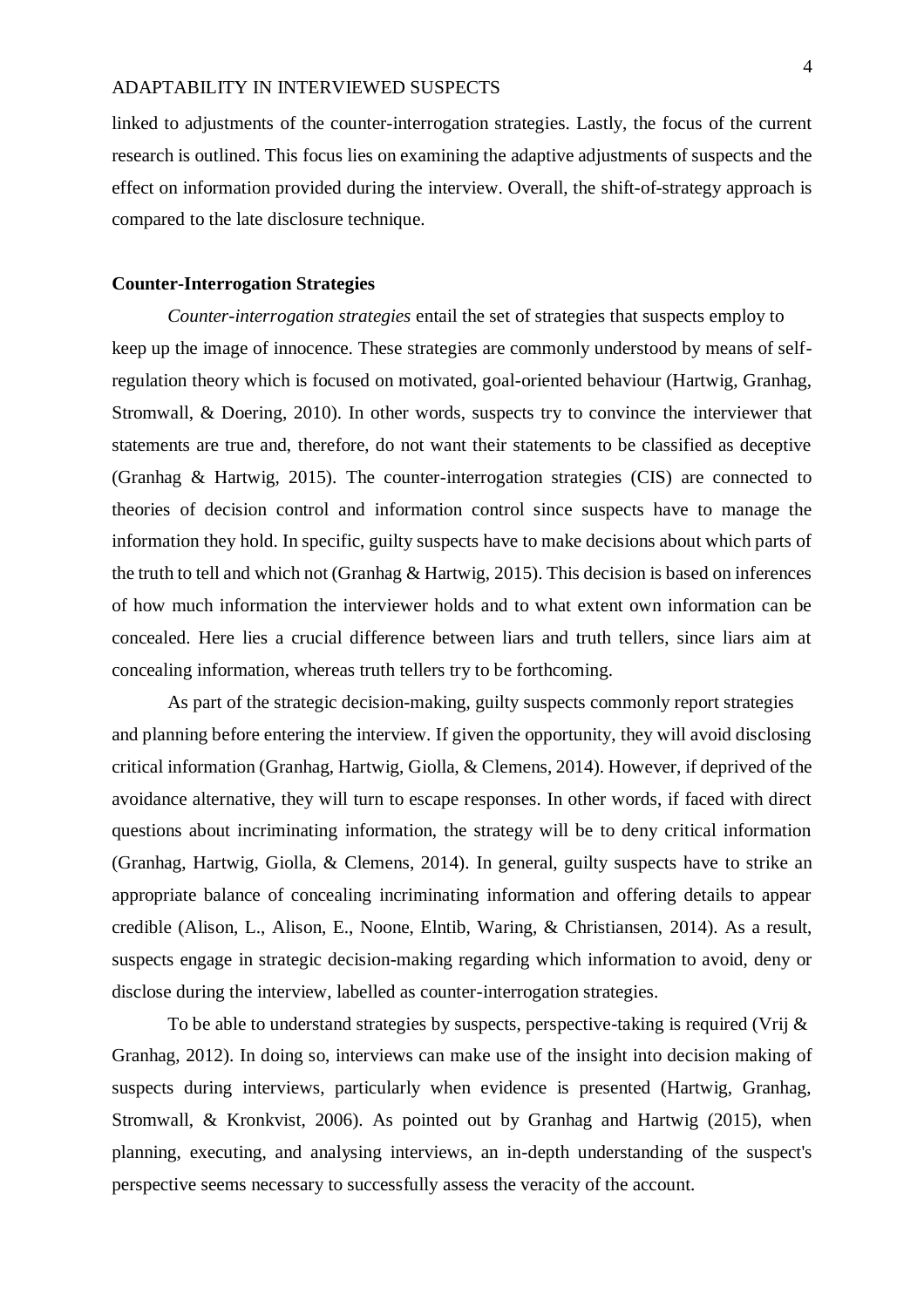#### **The Strategic Use of Evidence**

The *strategic use of evidence* (SUE) approach is employed to affect the counter-

interrogation strategies of suspects. As important part of the investigative interview, this approach serves as novel aid in assessing the veracity of a suspect's account (Vrij & Granhag, 2012). In doing so, the SUE approach takes into account that innocent and guilty suspects employ different counter-interrogation strategies to appear innocent.

In practice, the SUE technique is a tactic in which evidence is strategically disclosed (Hartwig, Granhag, Stromwall, & Kronkvist, 2006). This strategic interviewing entails four phases of evidence disclosure that involve the same routine as outlined in the following (Granhag & Hartwig, 2015). As a brief outline, the suspect first has the opportunity to disclose any relevant information in relation to the given theme. Next, if inaccurate information was disclosed, the suspect is confronted with the evidence. Following this routine per evidence, the suspect is manipulated to believe that the interviewer holds evidence about most of the criminal activities.

The theoretical framework of the SUE technique is the *SUE model*. It outlines four main principles inherent to the effectiveness of this technique (Granhag & Hartwig, 2015). Highlighting the relationship of these principles, a) the suspect's perception of evidence dictates the choice of b) counter-interrogation strategies (CIS), which in turn dictate c) verbal responses (Granhag, & Hartwig, 2015). As a fourth instance, d) the interviewer's perspectivetaking should take all of the three prior principles in account to effectively employ the strategic interviewing technique. In the following, the principles on which the technique rests are considered in more detail.

The *first principle* relates to the suspect's perception of evidence held by the interviewer. Guilty suspects seem to form hypotheses about the evidence held about the suspect or crime (Granhag & Hartwig, 2015). Therefore, the SUE technique places a focus on relating a) the suspect's perception of evidence with b) the interviewer's actual knowledge. If perception and actual knowledge do not match, a mis-calibration can occur in two ways, either under- or overestimating how much information the interviewer holds. This is the basis for suspects becoming more forthcoming.

The *second principle* relates to the counter-interrogation strategies (CIS) employed by the suspect. Since the CIS are impacted by the suspect's perception of evidence, the SUE technique explicitly focuses on perspective-taking to understand the decision processes that are involved in the suspects' choice of strategies. In specific, the suspect can follow several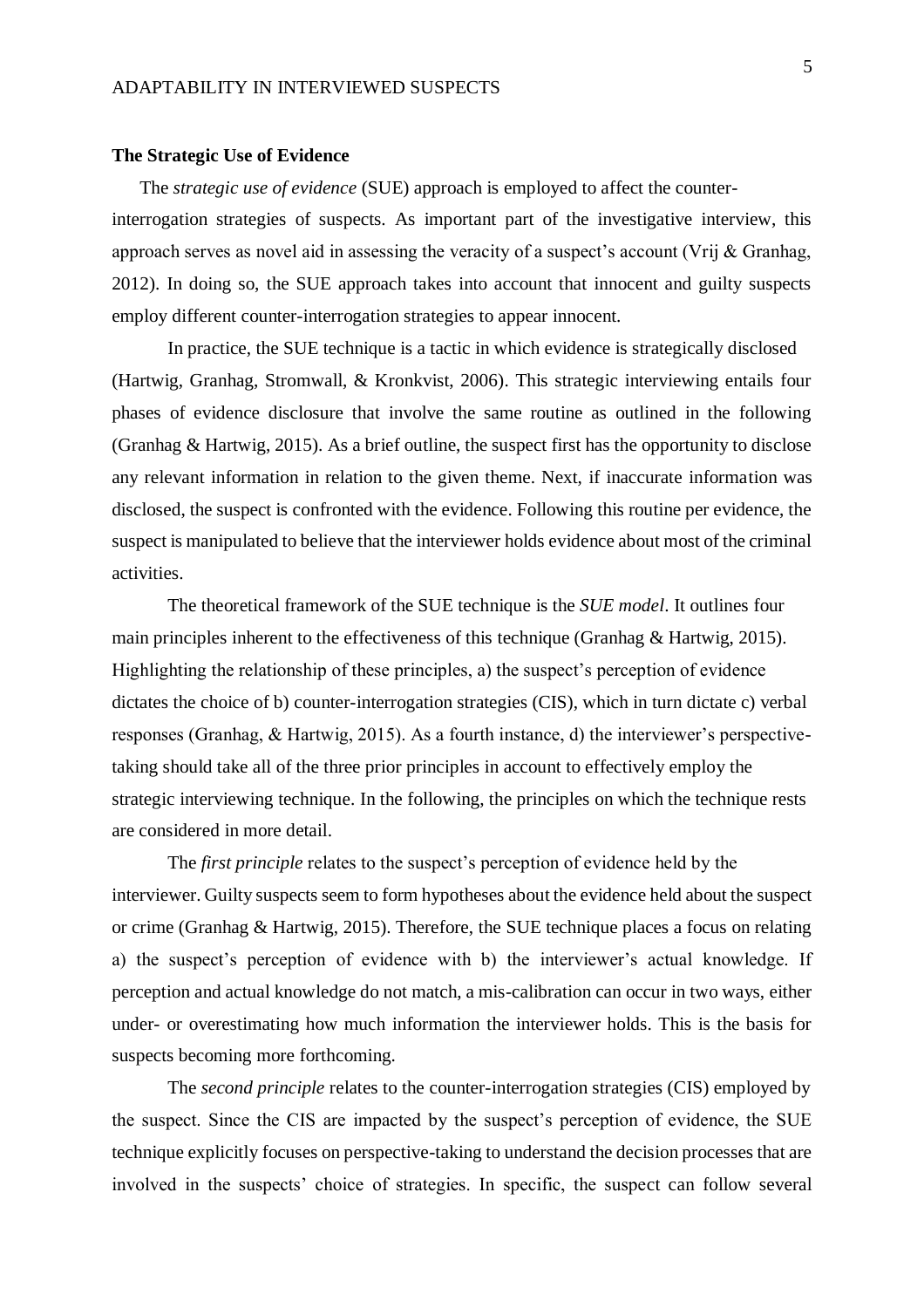potential courses of action. Firstly, if suspects do not expect the interviewer to hold certain incriminating information, they turn to a strategy of avoidance or escape This means, the suspect either does not disclose any information or denies given information. In contrast, suspects are more likely to decide for cooperation if they believe the interviewer to hold incriminating information. This means, the suspect discloses asked-for information because 'there does not seem any use in hiding what is already known anyway'.

The *third principle* is linked to the ultimate verbal responses. The verbal responses serve as basis for detecting cues to truth and deception and may provide new case-relevant information (Granhag & Hartwig, 2015; Hartwig, Granhag, & Luke, 2014). Suspects have to continuously adjust their statement to fit the presented evidence. This is linked to discrepancies or contradictions between a suspect's outline and the presented evidence, namely, statementevidence inconsistencies (Hartwig, Granhag, Stromwall, & Kronkvist, 2006). Hence, the verbal responses of the suspects might contain statement-evidence inconsistencies as well as new case-relevant information.

Granhag and Hartwig (2015) illustrate that the strategic use of evidence cannot only elicit cues to deceit (in first three phases) but, additionally, new information (fourth phase) can be extracted that might be relevant to the investigation (Tekin et al., 2015). Studies have shown that the SUE serves as successful interviewing technique in increasing cues to deception and lie detection accuracy (Tekin et al., 2015). The unintentional disclosure of case-relevant or selfincriminating information highlights a special benefit of this approach. Consequently, this research focuses on two main categories of provided information, first, statement-evidence inconsistencies and, second, admissions of case-relevant information.

The *shift-of-strategy* (SoS) technique was added as recent extension to the SUE technique. The SoS approach aims at influencing suspects to change their strategy to become more forthcoming (Hartwig, Granhag, & Luke, 2018). This technique is based on the rationale that suspects make inferences regarding the interviewer's disclosure pattern. The disclosure pattern repeats the same routine across themes (Oleszkiewicz & Granhag, 2019). The suspect is enabled to read the interviewer's strategy of starting with an open question so that the suspect avoids revealing critical information and is then confronted with the evidence (Oleszkiewicz & Granhag, 2019). The interviewer's strategy will elicit inconsistencies between the suspects' statements and evidence. Ultimately, suspects realise that their counter-interrogation strategy of avoiding has not fulfilled its aim of appearing credible and innocent. As a result, the suspect is led to miscalibrate the amount of information the interviewer holds and decides that a change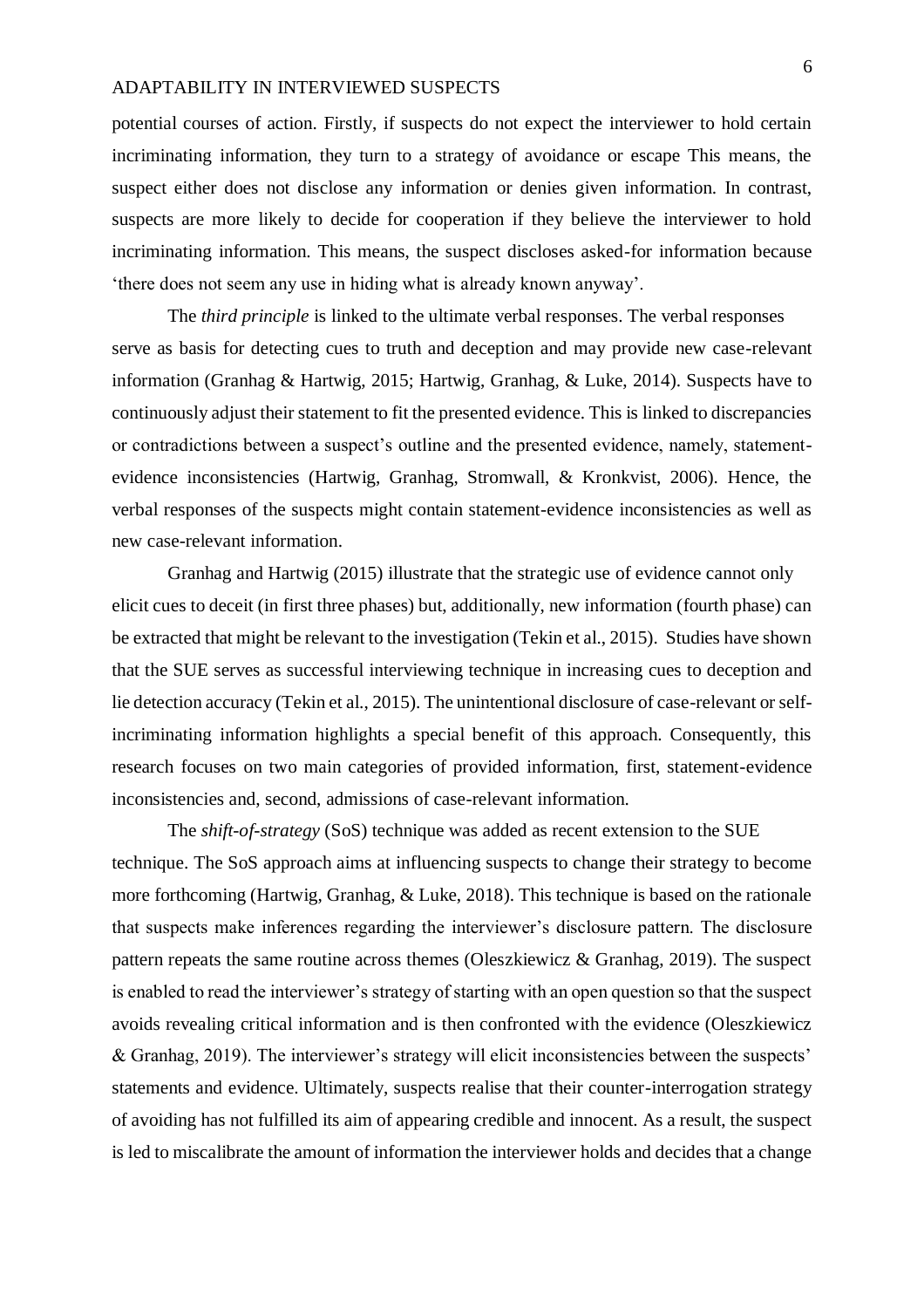of strategy would be beneficial. Due to the suspects' shift of strategy, the interviewer can ask questions about a theme for which no evidence is held.

To further establish the SoS technique, empirical studies aimed to support its value. The SoS technique has been researched by using an experimental set-up in which subjects engage in criminal activities. In the later interview, these activities are grouped into different phases so that the pattern of evidence disclosure can be repeated. The initial phase in the interview approach, as outlined above, aims at manipulating the suspect's perception so that the amount of information the interviewer holds is overestimated. Then, the final phase covers information that no evidence is held about. This final phase consists of three questions regarding the criminal activities that are asked at once. This differs from the regular SUE technique since it commonly introduces one new theme for which lacks critical information (Granhag & Hartwig, 2015). The set of three questions asked in the SoS approach potentially leads to a *shift of strategy* as suspects are required to be more forthcoming. This way, the suspect is led to reveal information about critical criminal activities. Since suspects are expected to overestimate the amount of information held, they unintentionally disclose information that is actually new to the interviewer.

Studies on the SoS technique have shown that suspects perceive the interviewer as holding relatively more information on the critical phase (i.e., final phase) and, therefore, provide more admissions (Tekin et al., 2015). In this final phase, inconsistencies are highlighted and confronted so that suspects become more forthcoming. In particular, suspects are immediately confronted with evidence and remain focused on appearing credible since the opportunity of explaining inconsistencies is offered (Tekin et al., 2015). This particular way of handling inconsistencies seems to be the basis for the effectiveness of the technique.

In experimental set-ups, the SUE technique was predominantly contrasted with Early or No disclosure techniques (Tekin et al., 2015). Therefore, the current study contrasts the technique with a *Late disclosure strategy.* In the late disclosure, the interview is parted into two phases. The initial phase of the interview consists of open questions in which the suspect provides a free recall of events. Here, the suspect can share any information so that the interviewer moves to the next question irrespective of the accuracy of statements. In the final phase, the suspect is confronted with all evidence held. Here, the suspect has a last opportunity to adjust statements and explain the evidence. The initial free recall phase is used to elicit statement-evidence inconsistencies as cues to deception.

In contrast, the shift of strategy is used to advance the SUE interview and lead suspects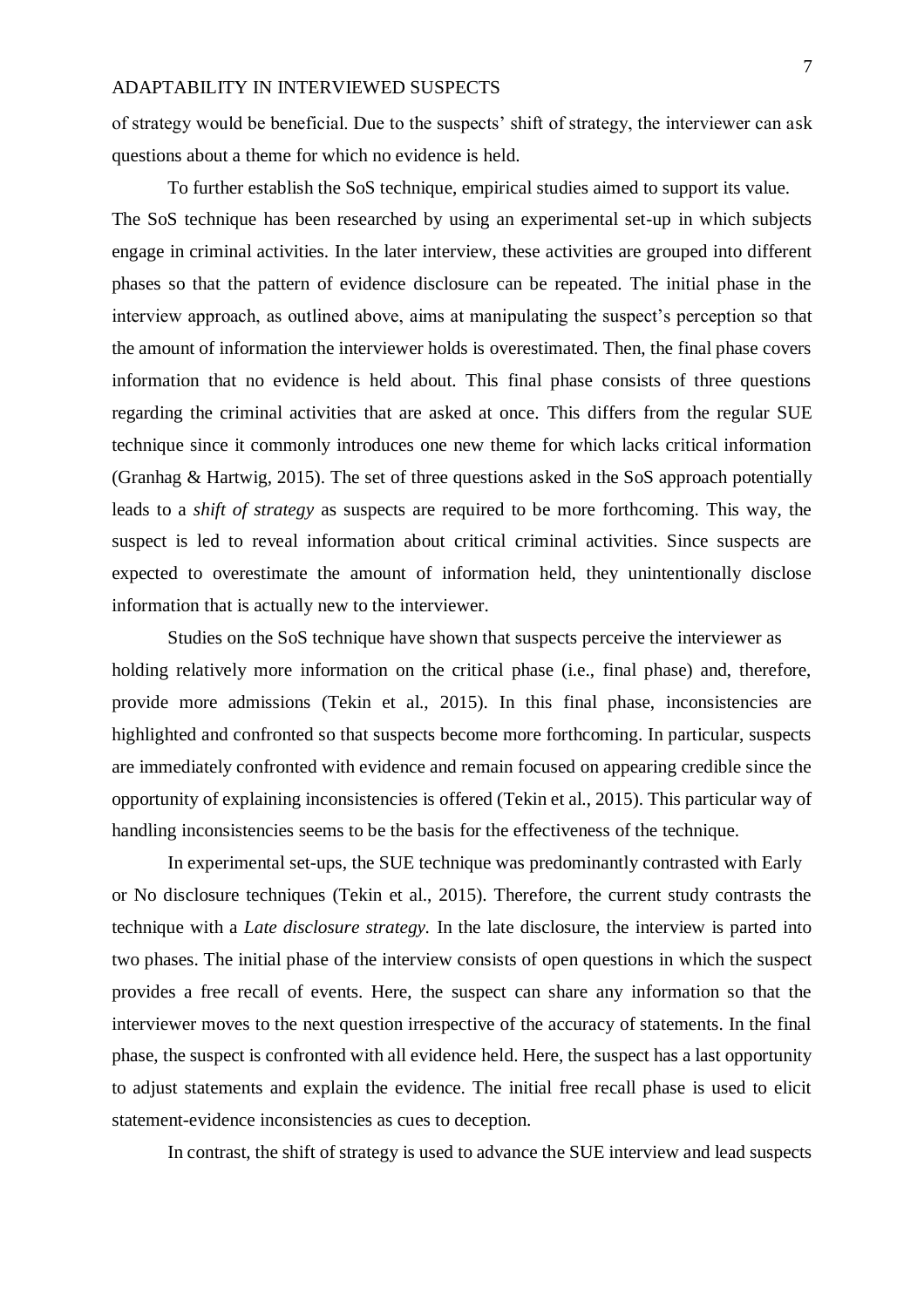to shift their strategy in the final phase to become more forthcoming. This shift in strategy suggests that counter-interrogation strategies are less fixed than how they have previously been studied.

#### **Adaptability in the Interview**

Although previous research has shown the relevance of counter-interrogation strategies, it has yet to consider the suspects' *adjustments* of strategies. As new strategic ways of interviewing are employed, this requires the suspect to respond to novelty and uncertainty (Granhag & Hartwig, 2015; Luke, Hartwig, Shamash, & Granhag, 2015). This uncertainty can be linked to *adaptability.* Therefore, this research focuses on adaptability which is understood as the suspects' adjustments to changes in the situation. To investigate adaptability in the interviewing context, it is crucial to a) define what exactly adaptability entails, and b) in which way it can be distinguished from other concepts.

Firstly, as described by Martin (2017), the individual is expected to have a certain goal or outcome in mind during the interview. Therefore, cognitive, behavioural, and emotional adjustments are required (Martin, 2017). This becomes particularly relevant when it comes to claims of innocence. Hence, adaptability is defined as adjustments that are made while pursuing a specific goal, namely, keeping up the image of innocence.

Connected to risky experiences, adjustments are especially required in situations of danger. These adjustments are summarised as resilience (Martin et al., 2013). Per definition, resilience is described as successful adaptation in regard to challenges or threats (Martin et al., 2013). In particular, resilience is triggered by a substantial acute or chronic threat and emphasizes the effective coping in dangerous situations (Masten, 2001). Distinguishing resilience from adaptability, resilience covers areas of adversity in which the individual remains resilient in the face of threatening circumstances. In contrast, adaptability is connected to uncertain or novel demands. In general, a suspect might understand an investigation as threat or challenge. However, the particular interview procedure of the SoS approach exclusively entails uncertain and novel elements (Masten, 2001; Martin et al., 2013). Therefore, rather than a threat, the adjustments are done in response to this uncertainty.

Not yet considered by previous research, the suspects' adjustments can be linked to the research on counter-interrogation strategies. As adjustments are made to pursue a certain goal, suspects adjust behaviour and information disclosure while working towards a set outcome. In other words, the suspects adjust CI strategies to effectively pursue the goal of keeping up the image of innocence. In doing so, suspects are assumed to hold certain expectations about the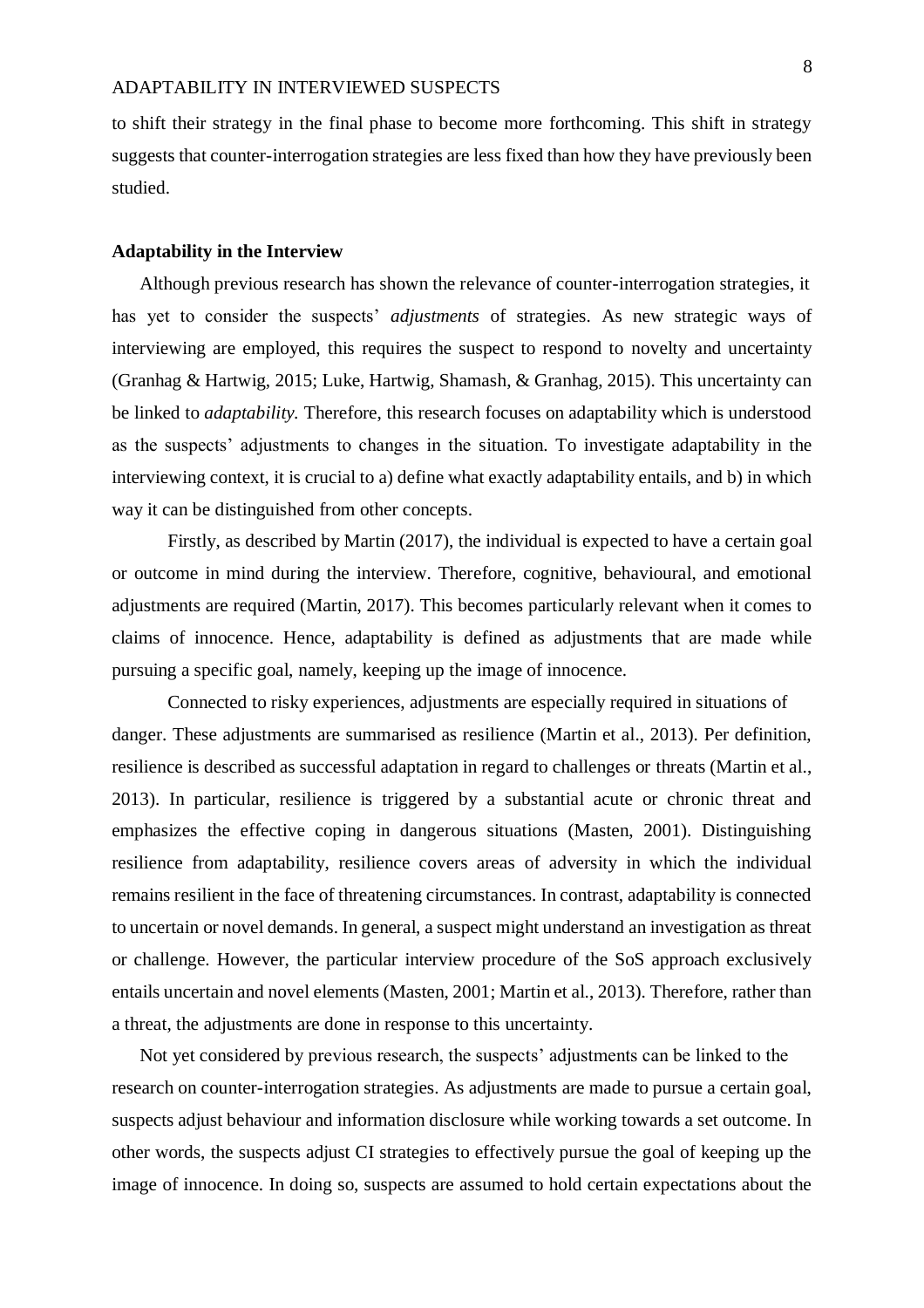interviewer's behaviour in regard to the pursuit of that goal (Granhag & Hartwig, 2015). For instance, suspects believe the interviewer to hold a certain amount of information regarding the crime. However, these expectations are not met if the interviewer's behaviour (i.e., disclosure of information and evidence) violates the suspects' expectations. As a result, suspects have to adjust to these new circumstances, requiring adaptive decision-making. Therefore, adaptability is more specifically understood as adjustments made in the counter-interrogation strategies. As outlined by Martin (2017), suspects have to be able to modify or adjust strategies effectively to meet the novel and uncertain circumstances and successfully pursue the goal of keeping up the image of innocence. This emphasizes the need to understand adjustments from the suspects' perspective.

As described above, the SUE technique explicitly aims at manipulating the suspects' perception of evidence and, hence, their employed strategies. The further shift of strategy that is induced by the SoS approach highlights that suspects are required to adjust. Therefore, it is differentiated between two types of adjustments. First, *adjustments* can be internally motivated and are, hence, linked to trait adaptability. Second, *changes* can be externally induced and, hence, are brought about by the strategic interview technique. As a result, it is differentiated between adjustments connected to internal adaptability and changes externally motivated by the interview technique.

Whether adjustments are effective can be examined by looking at the contradictions in the suspects' statements (SEI) and how much new information is revealed (admissions). Suspects with a lower frequency of adjustments should be less able to incorporate held evidence in their account. As a result, a greater number of inconsistencies between statements and evidence occurs. Since this undermines the suspects' credibility in keeping up the image of innocence, it is labelled as ineffective adjustments. In contrast, more adjustments should lead suspects to incorporate more case-relevant information. As a result, statements fit the evidence so that less inconsistencies occur. Since suspects can appear more credible, this is labelled as effective adjustments. From the suspects' perspective, the goal of appearing credible is met and, in addition, the admissions desired in the SoS are achieved.

#### **The Present Study**

The main aim of the present study is to investigate suspects' adaptive adjustments during the interview. This is measured as changes in counter-interrogation strategies. Second, the relationship between information (statement-evidence inconsistences and admissions) and adaptability (adjusting strategies) is examined. In addition, it is differentiated between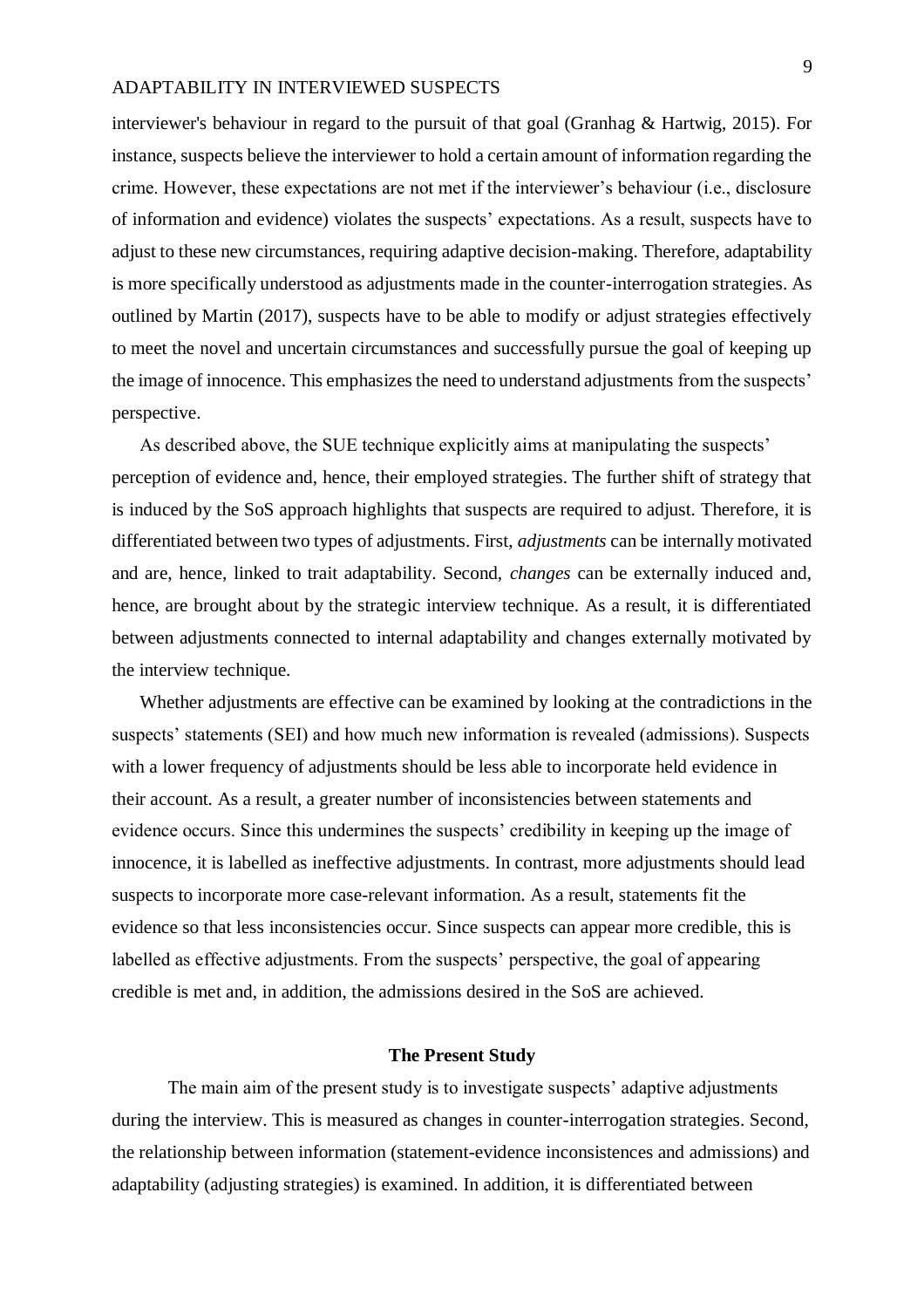adjustments connected to internal adaptability and changes externally motivated by the interview technique. Therefore, the study design entails interview technique, either the SoS approach or the late disclosure approach, as independent variables. The elicitation of information is chosen as dependent variables consisting of statement-evidence inconsistencies and admissions.

First, the extent to which suspects adjust their strategies during the interview is considered. For the late disclosure, no predictions are made. This is because this technique does not provide an opportunity for suspects to adjust to any significant extent. Therefore, no effect is expected. In the SoS approach, the evidence is disclosed in the initial phase so that suspects are more forthcoming in the final phase. Therefore, more adjustments are expected in the initial phase.

## Hypothesis 1a*: Suspects will adjust their behaviour more in the initial phase than in the final phase of the interview.*

Hypothesis 1b: *Suspects interviewed with the SoS protocol will adjust their behaviour more in the initial phase than in the late phase of the interview.* 

Second, the relationship of adjustments and statement-evidence inconsistencies (SEI) is explored. If adjusting more, it is predicted that suspects are able to incorporate more information in their statements, in line with the evidence. This effect is expected to hold in the SoS approach, since it explicitly targets suspects' adjustment of counter-interrogation strategies. In the late disclosure technique, no effect is expected and, therefore, no prediction was made.

Hypothesis 2a: *Suspects who adjust their behaviour more will provide less statementevidence inconsistencies than suspects who adjust their behaviour less*.

Hypothesis 2b: *Suspects who adjust their behaviour more will provide less statementevidence inconsistencies in the Shift-of-Strategy interview than those adjusting their behaviour less*.

Third, the relationship of adjustments and admissions is explored. Suspects adjusting more are assumed to provide accounts closer to the evidence and, hence, incorporate more case-relevant information (admissions) into their explanations. This effect is expected to hold in the SoS approach, since it explicitly aims at affecting suspects' strategies so that they become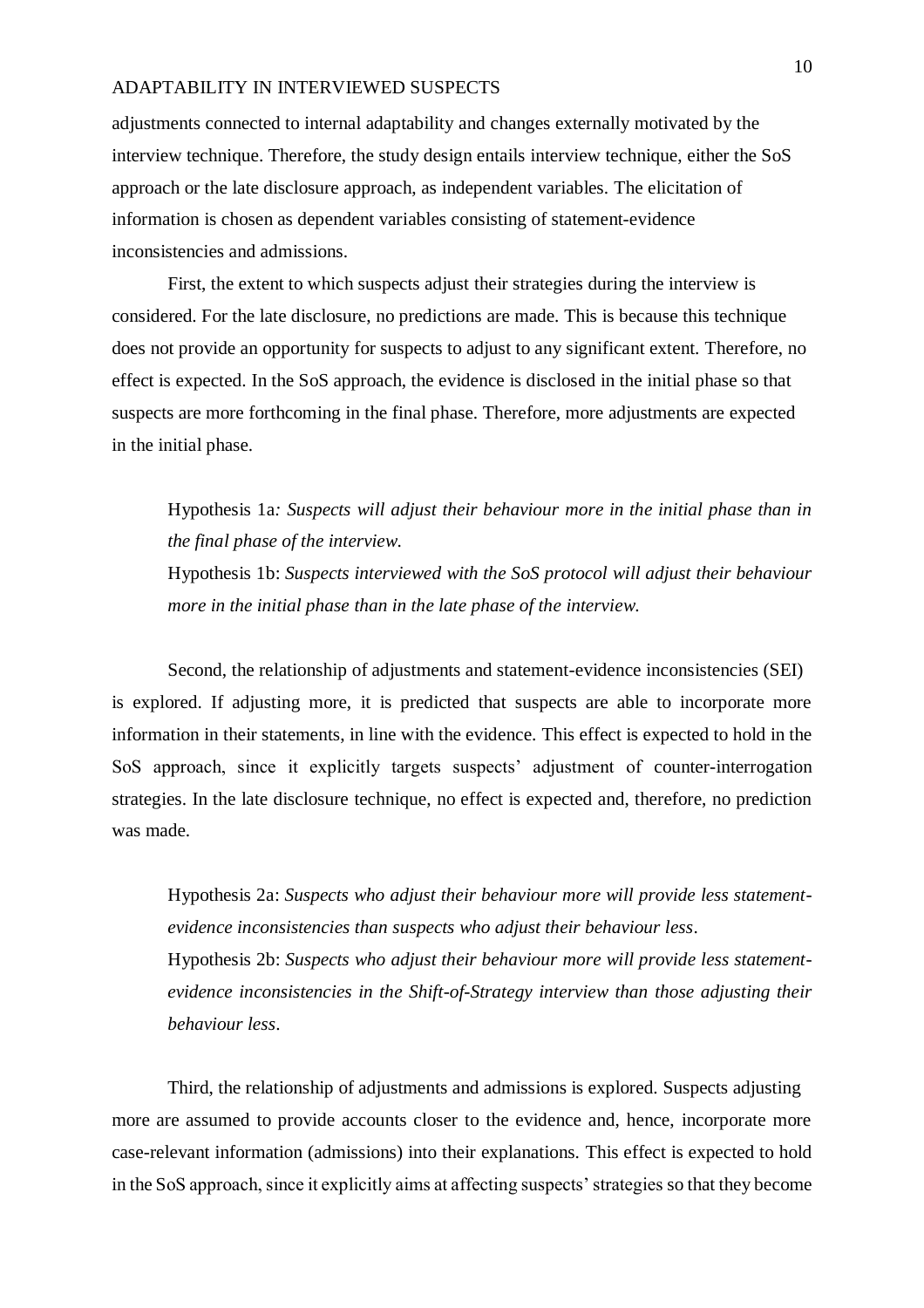more forthcoming. In the late disclosure technique, no effect is expected and, therefore, no prediction was made.

Hypothesis 3a: *Suspects who adjust their behaviour more will provide more admissions than suspects who adjust their behaviour less*.

Hypothesis 3b: states that *suspects who adjust more will provide more admissions in the SoS condition than those adjusting their behaviour less*.

#### **Changes and Interview Outcomes**

Since main effects of the interview techniques occur in different interview sections, suspects' externally induced adjustments and interview outcomes are examined per interview section, in an exploratory manner. For the SoS approach, suspects are expected to shift their strategy considerably. The main effect of adjustments is predicted for the initial phase. The late disclosure technique does not manipulate suspects' adjustments and, therefore, no predictions are made.

### **Method**

## **Participants**

Participants included 50 adults (21 male and 29 female) between 19 and 28 years of age (*M*= 22.46, *SD*= 1.70). The majority of the sample was German (*n=* 44; 88%) whereas the minority was Dutch (*n=* 2; 4%) or Other (*n=* 4; 8%). Participants were randomly allocated to two interview conditions, either the SoS approach (SoS, *n=* 23) or the Late Disclosure technique  $(n= 27)$ . The participants were recruited at the University of Twente via flyers (spread across the University buildings) and the university's platform for recruiting research participants (i.e., SONA system). The study was advertised as research on criminal decisionmaking and informed that participants would receive  $5\epsilon$  and, if part of the SONA platform, one SONA credit for taking part in the study. To be eligible to participate, the participants had to have a basic level of familiarity with the University buildings and locations, and a smartphone to be able to receive instructions. Before their participation, participants had to agree to an informed consent. Furthermore, the participants had to re-confirm their consent after a full debrief after the experiment had ended. Participation required approximately one hour per participant.

If data for parts of the questionnaire was missing, participants were consistently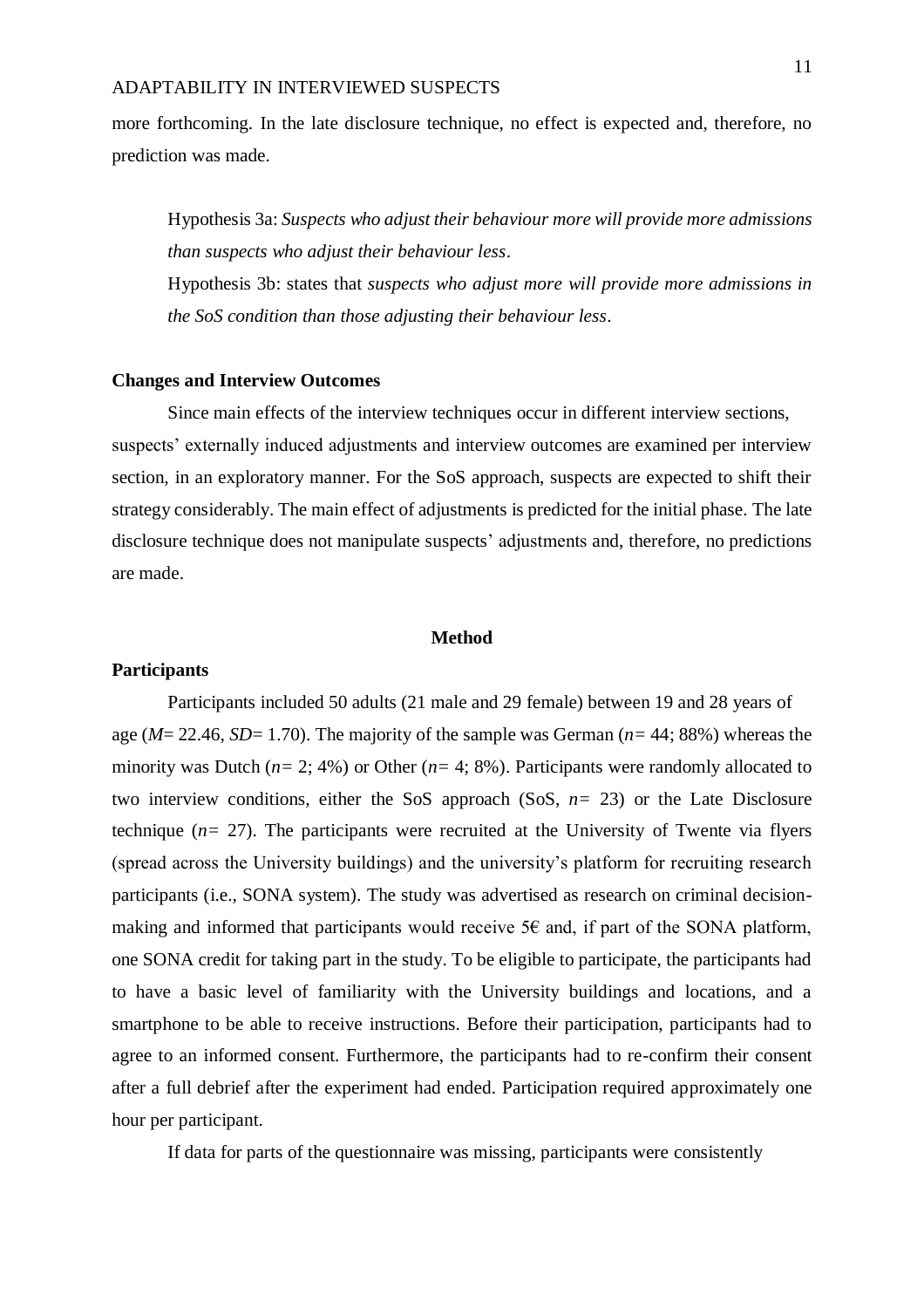excluded. Two other participants were excluded because of incomplete questionnaire data. Similarly, in case of inappropriate implementation of the interview protocol (i.e., deviation or omitting of parts), participants' data were fully excluded. For two participants the interview protocol lacked appropriate implementation. One participant was chosen as pilot participant. Therefore, five participants were ultimately excluded.

## **Design and Procedure**

**Design.** The experiment used a between-subjects design and studied the relationship between interview technique, adjustments, and ultimate statement-evidence inconsistencies. The SoS approach and the Late Disclosure technique were used as grouping variable. A main dependent variable used for this study was suspects' strategic adjustments during the interview. As further dependent variables, statement-evidence inconsistencies and admissions were coded.

**Background and planning.** As participants arrived, the informed consent (see Appendix A) was signed and they received a background story to take on the role of an animals' rights activist working against cruel animal testing at the University. Provided on a sheet of paper, the participant received instructions informing them about the background of the role, their involvement and contact with an investigative journalist as well as an animal rights organisation (for the full description of the provided background story, see Appendix B). Thereby, the participant could understand the importance of gathering evidence against the researcher who was conducting illegal animal testing. To achieve their goal, participants received instructions to perform a series of mock criminal activities to collect the proof needed to support the story of an investigative journalist. Hence, all participants were guilty suspects.

**Criminal activity.** Before engaging in the criminal task, participants received a checklist detailing the thirteen tasks they had to perform step-by-step (for the checklist, see Appendix C). The researcher explained to read the instructions carefully so that any questions could be discussed before starting the tasks. To keep the execution straightforward, each individual step was listed as subpoint on the checklist and is described in Table 1.

Starting the task, participants received a text message (1) from their contact person in the animal rights organisation and were asked to go to the location established via the text message (2) to pick up an envelope, using the locker code specified in the message. Within this envelope, participants found a USB stick. Next, participants had to access the researcher's office (3) where information regarding the experiments would be found. Using the researcher's computer, the USB stick was inserted (4) to collect evidence regarding the experiments. In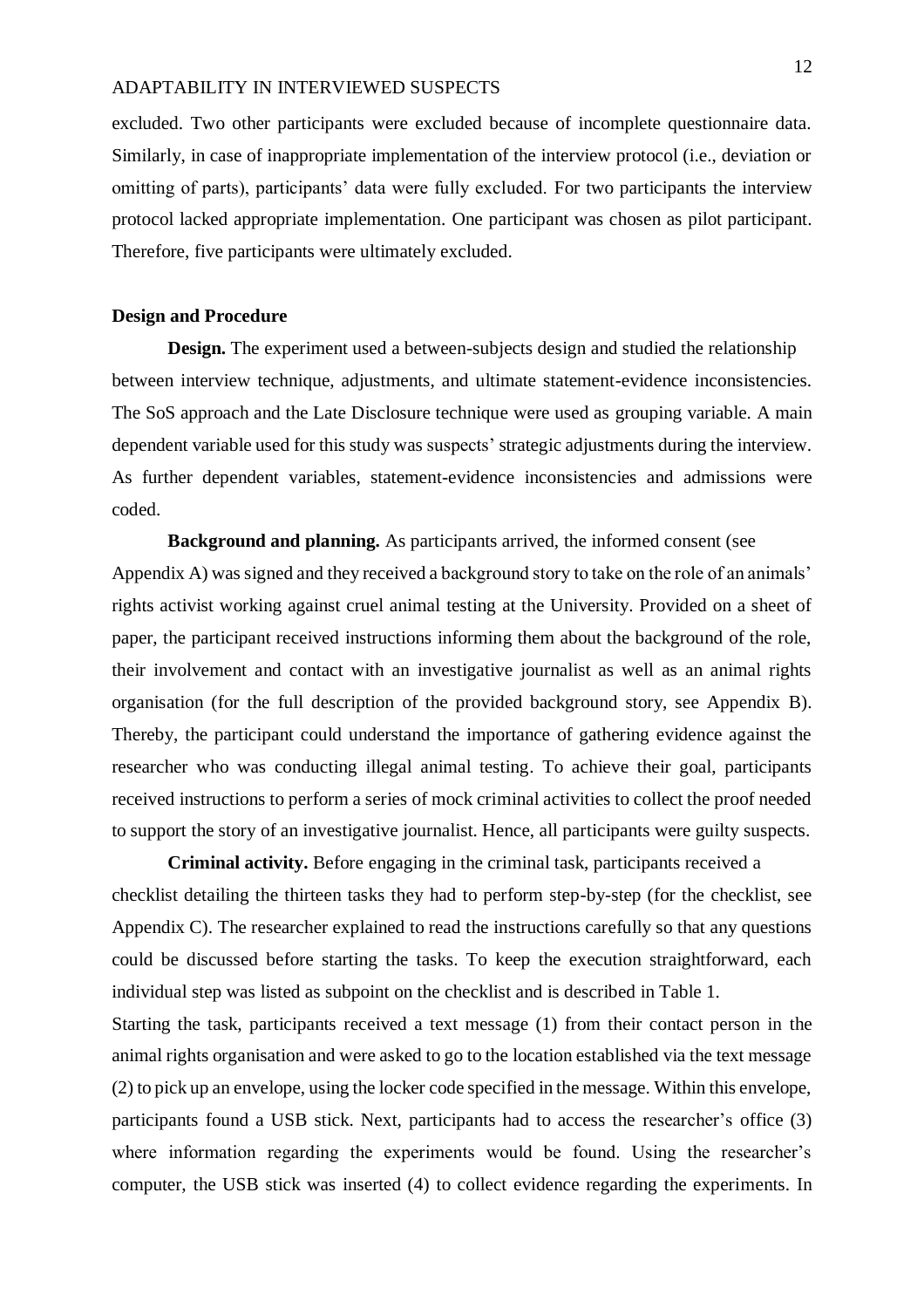addition, the folder titled 'experiments' was located (5) and copied onto the stick. After copying the folder, the USB stick as well as the envelope were taken (6) and participants left the office. The participants went to a further room in which a secure computer was placed (7) and used to log into their mail account (8). The files from the stick were send to a specified mail address of the investigative journalist (9). Furthermore, participants searched for a folder titled 'contracts' to take pictures of the documents inside (10), serving as additional evidence. These pictures were then sent to the accomplice (11) from whom participants initially received the text message. The USB stick was put back into the envelope and placed inside a folder on the desk titled 'private' (12) for the accomplice to pick it up. Completing the criminal activity at this point, participants were instructed to return to the last room (13).

## Table 1.

| Chronological Criminal Activity |                                                        | Evidence |                                                              |  |
|---------------------------------|--------------------------------------------------------|----------|--------------------------------------------------------------|--|
|                                 | 1. Text message from contact person                    |          | a) Interception of text message                              |  |
|                                 | 2. Picking up envelope from locker in<br>entrance area |          | b) Eye witness saw pick up envelope                          |  |
|                                 | 3. Access researcher's office                          |          | c) Witness saw around researcher's<br>office                 |  |
|                                 | 4. Insert USB stick into computer                      |          | d) Object with suspect's fingerprints<br>found inside office |  |
|                                 | 5. Locate and copy folder 'experiments'                |          |                                                              |  |
| 6.                              | Take USB stick and envelope                            |          |                                                              |  |
|                                 | 7. Go to next room with secure<br>computer             |          | e) Seen on webcam footage of computer<br>that was used       |  |
|                                 | 8. Log into mail account                               |          |                                                              |  |
|                                 | 9. Mail files from stick to journalist                 |          |                                                              |  |
|                                 | 10. Take pictures of documents in folder               |          |                                                              |  |

#### *Step-Wise Criminal Activity and Collected Evidence*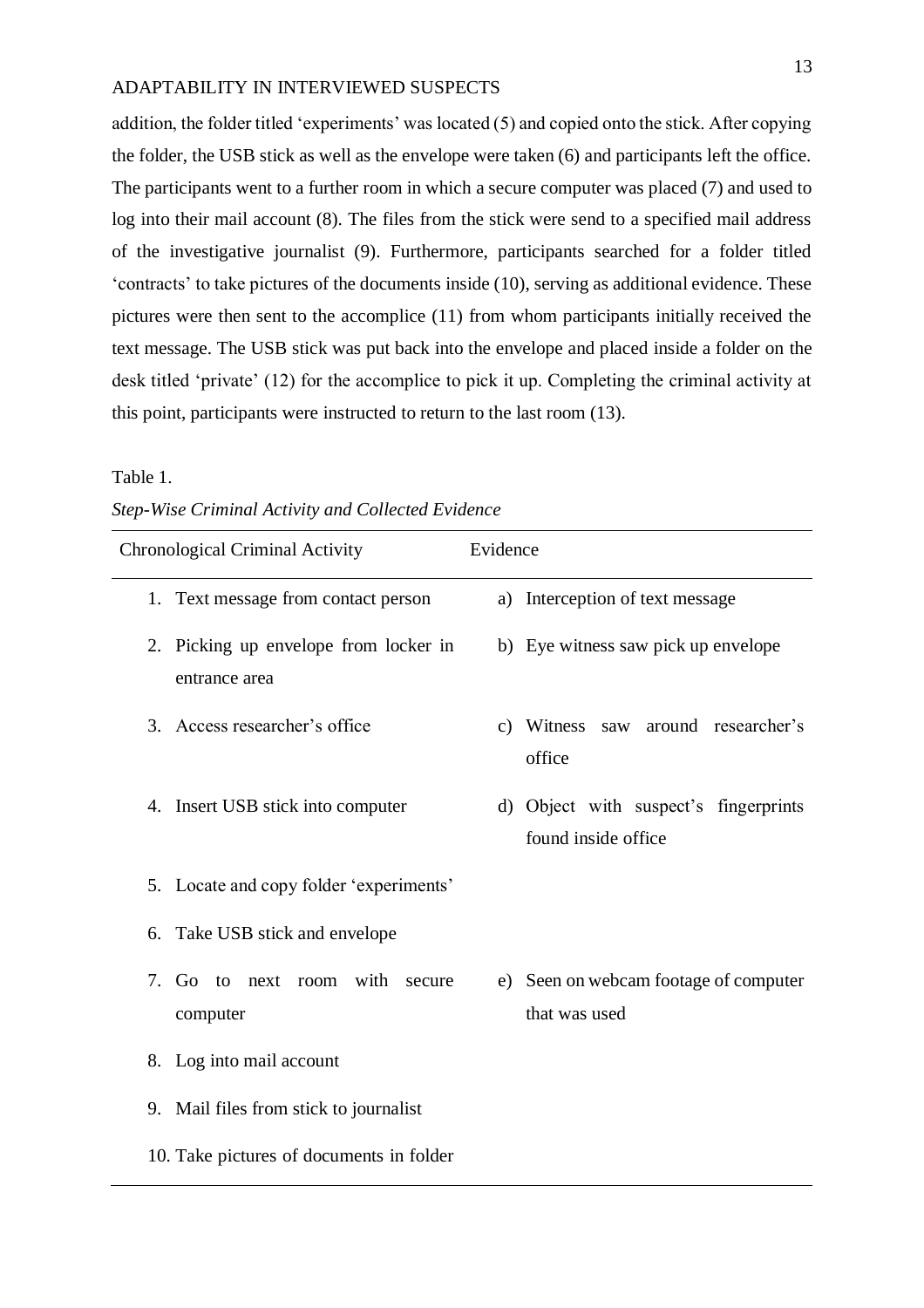'contracts'

- 11. Send pictures to accomplice via phone
- 12. Place USB stick in envelope and put in folder 'private'
- 13. Return to last room

**Evidence.** The different steps of criminal activities generated a set of evidence used during the interview (see Table 1). Starting the activities, participants received a text message that was (a) intercepted and found to be suspicious. Next, while picking up the envelope at the lockers, participants were (b) seen by an eyewitness. However, no evidence was held regarding the exact content of the text message as well as the content of the envelope. Afterwards, participants were seen close to the researcher's office by a further eyewitness (c). Using the researcher's computer, participants left their fingerprints on an object (d) used to cover the mouse of the computer. No evidence was held about the critical part of stealing the data from the computer. Furthermore, the participants' presence in another room was confirmed by (e) webcam footage of the computer that was used. No evidence was held about the critical and final part in which the suspects send both the data as well as pictures of documents to a third party.

Beyond the collected evidence, the interviewer aimed at gathering information regarding (A) instructions to commit the crime, (B) stealing materials from the computer, and (C) sending the materials to a third party. In this study, the interviewer aimed to elicit nine key admissions from the interviewee: (1) the text message and (2) its content, (3) the USB stick in the envelope, (4) entering the office, (5) using the computer inside the office, (6) copying the files onto the USB stick, (7) the disposal of the USB stick, and (8) photographing and (9) sending the documents found inside the folder.

**Interview preparation.** After having completed the criminal activities, participants were instructed to wait inside the room in which further information prepared for the interview. Participants received a sheet of paper informing them that they had been requested to be interviewed by the police. The participants had approximately 5 minutes to prepare for the interview (for the full description, see Appendix D). Each participant was informed about the need to appear innocent during the interview. The necessity of coming across as innocent was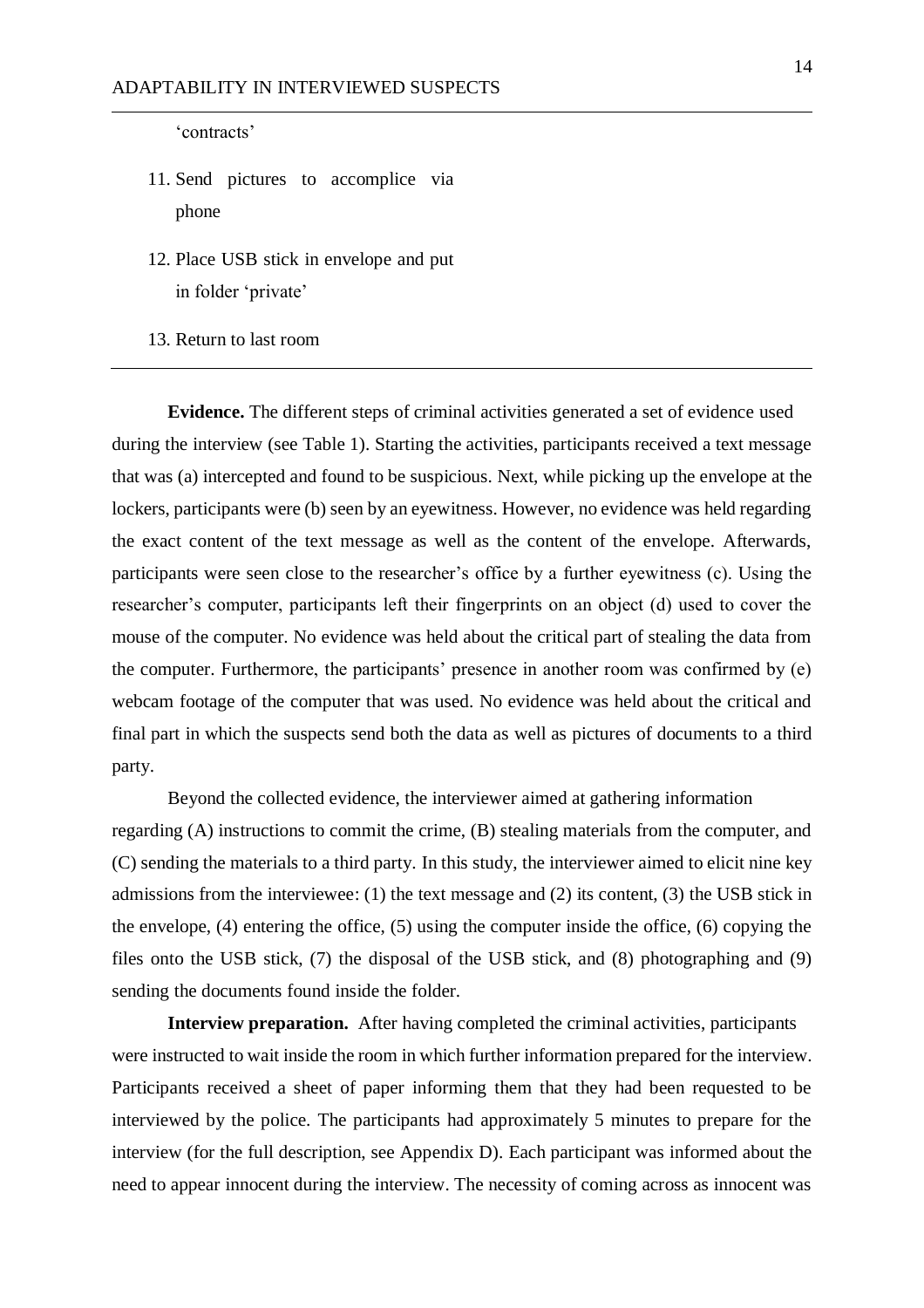highlighted and motivated by pointing out that all prior activities would become redundant and not lead to the desired outcome of convicting the researcher performing the illegal animal testing. In addition, the claims for innocence were provided as rationale for why they should waive their right to remain silent and why they should agree to be interviewed without requesting an attorney (i.e., they were told that not doing so would speak against their innocence).

Importantly, however, the participants did not receive any instruction for how to behave during the interview and were asked to make their own decisions to appear innocent. For instance, they were not provided with any cover story or alternative explanations. Therefore, the individuals had to decide for themselves what pieces of information to share to accomplish the goal of appearing innocent and how much of the activities they wanted to hide from the interviewer. The interview protocol started with explaining that the interview would be audio recorded.

**The interview.** Despite the different interviewing protocols (for interview protocols, see Appendix E and F), all interviews began and ended in an identical manner and involved disclosure of the same pieces of evidence. In both interview conditions, the interviewer entered the room in which the participant had received the pre-interview instructions. The interviewer introduced him- or herself as part of a team investigating the crime and sat down opposite the suspect.

The interviewer then explained the investigation of the crime and outlined the suspicion of the participant's involvement in the criminal activities (i.e., breaking into the facilities and stealing of confidential data). The aim of the interview was described as understanding the suspect's behaviours and observations of that day. In addition, the interviewer noted that suspects could choose to have a lawyer present or not to answer any of the questions.

The questioning started with an opportunity to confess (or deny) being involved in any criminal activities ('Do you confess or deny having engaged in any criminal activities?'). Next, participants were asked an open-ended question: 'You can start by freely telling me how you arrived at the university today and what you did there'. After ensuring the participants had provided as much information as they wished to give, the interviewer went on with asking four more specific (shown in the first four boxes of Figure 1 and Figure 2). Per evidence phase, the interviewer first asked for an explanation of respective activities by means of an open-ended question, such as: "Have you been around the entrance area of the building (i.e., Cubicus)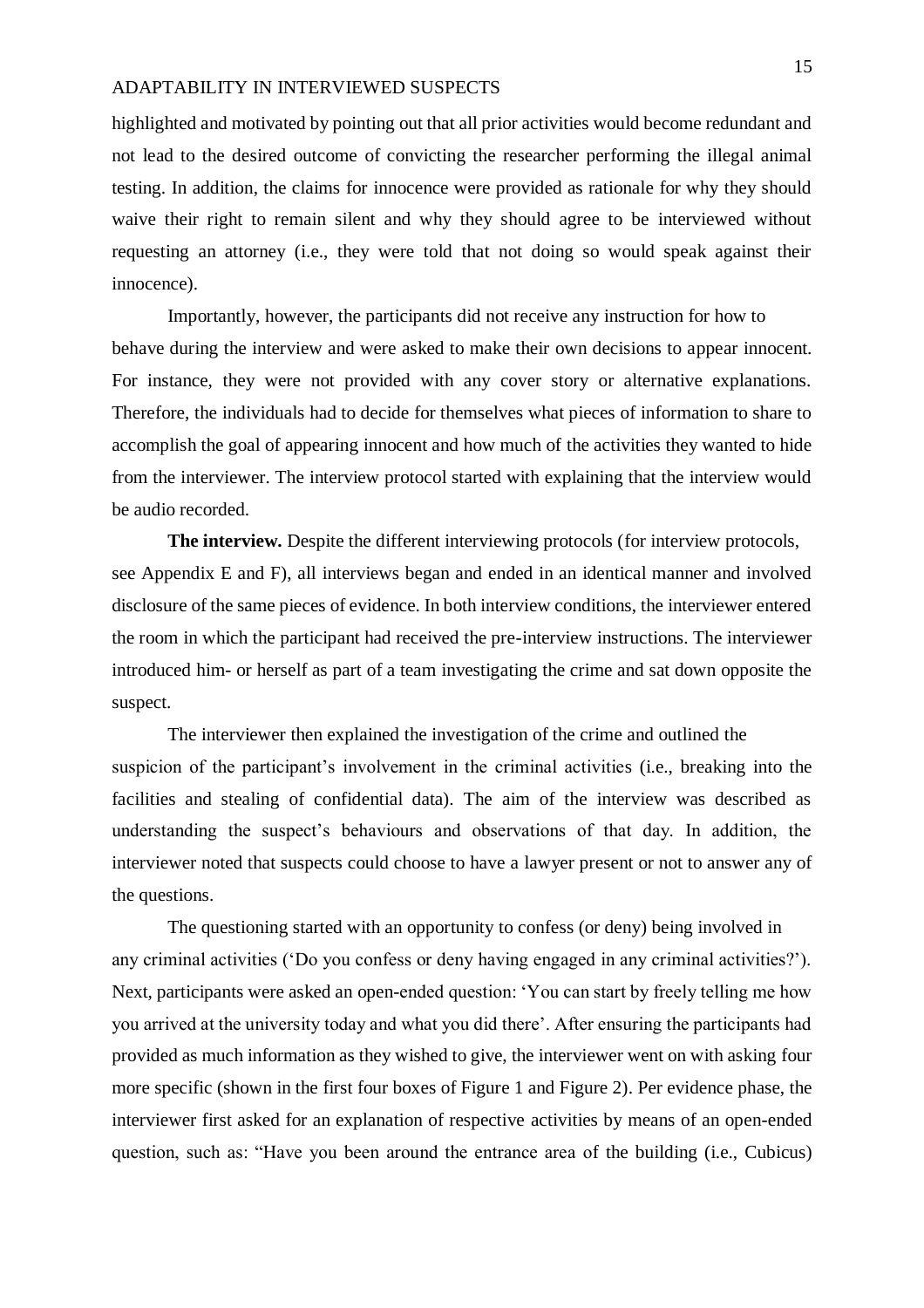today?" However, the interview protocols differed in the treatment of the four questions and in when evidence was disclosed.

*Late disclosure of evidence*. In the late disclosure protocol, the suspect was allowed to freely answer each of the four questions. As seen in Figure 1, each box represents a question that was asked. If the interviewee remained silent, a prompt to "please tell me about that" was given once. Irrespective of the account provided by the suspect, the interviewer responded in a non-judgemental way (i.e., the interviewer the suspect for the explanation) and moved on to the next question.



*Figure 1.* Interview Outline in Late Disclosure Protocol

After the set of four specific questions, the suspect is confronted with all the known evidence at once (see red box, Figure 1). In chronological order of the performed mock crime, it was explained that a) a witness saw the suspect pick up the envelope, b) the received text message was intercepted, c) another witness saw the suspect close to the researcher's office where confidential data was stolen, d) fingerprints of the suspect were found on an object inside the office, and e) a webcam captured footage of the suspect using the computer in another office. The evidence disclosure was concluded with a statement ("I need you to add all the details that you left out before") allowing the participant to explain the claims. If suspects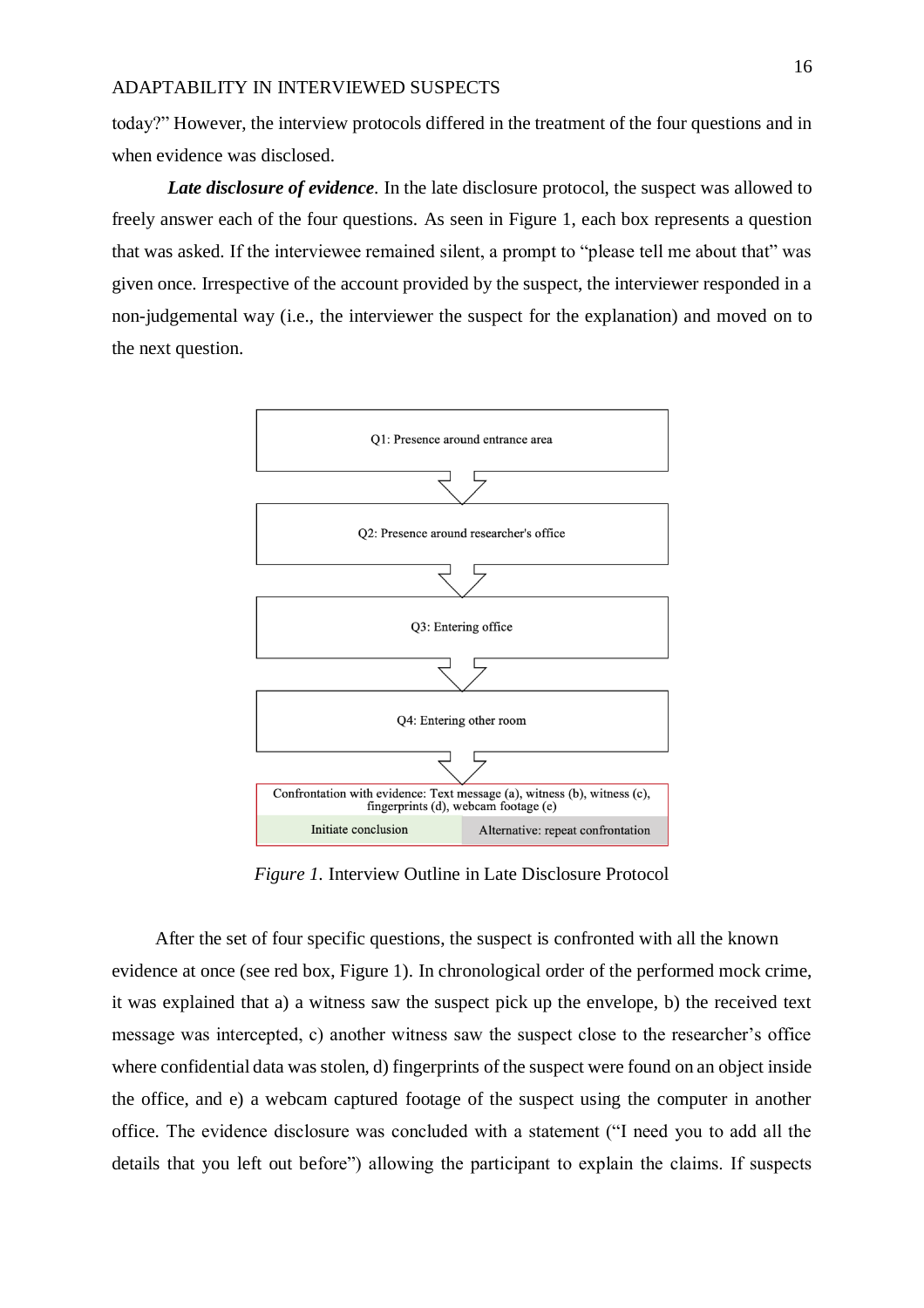avoided an explanation, the confrontation with the evidence was repeated. If suspects provided an explanation, the interviewer thanked the participant ("thank you for the explanation") and initiated the conclusion of the interview.

*Shifting-of-strategy approach.* In the SoS protocol, the suspect was allowed to freely answer each of the four questions. If the interviewee remained silent, a prompt to "please tell me about that" was given once. As a main point, the interviewer's responses differed depending on the suspects' outline (i.e., noted as accept or discredit in Figure 2).



*Figure 2.* Interview Outline in Shifting-of-Strategy Protocol

If a correct account was provided, the interviewer accepted the participants' statement by thanking the participants for their cooperation ("what you say fits the evidence we have"). If an incorrect account was provided, the interviewer discredited the statement by highlighted the inconsistency with evidence held against the suspect ("what you say does not fit the evidence we have"). Therefore, evidence was strategically disclosed per theme. In doing so, the participants statements could immediately be accepted or discredited with the aim of fostering forthcomingness. Therefore, the participant was then given the chance to respond to the presented evidence by providing an explanation.

In the further course of the interview, this approach of questioning and confronting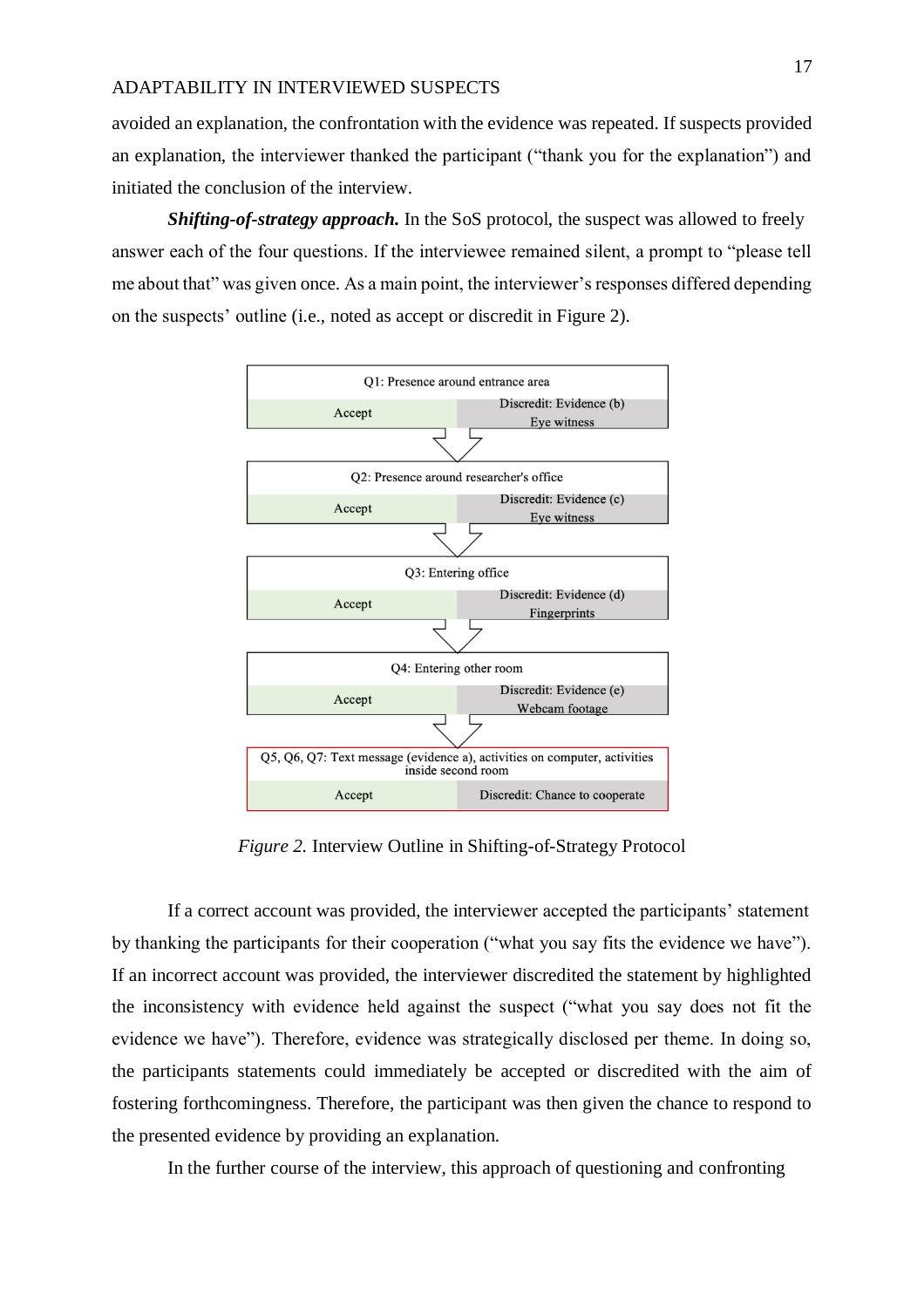with evidence was then implemented structurally similar across the following phases of a) the presence at the entrance area, b) the proximity to the researcher's office, c) fingerprints on an object from inside the office, and d) webcam footage on the computer inside the second office.

As the ultimate shift in strategy, the interview approach advanced in so far that the interviewer posed three open-ended questions at once (see red phase, Figure 2), demanding an explanation of several activities: "I need you to explain the text message you received; you have to clarify what you did on the computer in the researcher's office; and I need you to describe exactly what you did in room x (i.e., second office)*.*" If suspects avoided an explanation, the benefit of cooperation was highlighted. If suspects provided an explanation, the conclusion of the interview was initiated.

**Interview conclusion.** Similar to the beginning, the final part of the interview was identical in both interview conditions. In case of inconsistencies in response to the last question, the interviewer pointed out that: "[...] you're better off, the more information you provide voluntarily. I'll give you one last chance to cooperate by answering my questions." Afterwards or in case of cooperation, the interviewer concluded the interview by providing another opportunity to confess to or deny any involvement in the crime ("I will ask the same question I started with: Do you confess or deny having engaged in any criminal activities?" and thanking participants for their time.

*Interviewers*. The interviews were performed by the five researchers running the experiment. To standardise the procedure, all interviewers were instructed to strictly follow the interview protocols word-by-word and, therefore, were not allowed to deviate from what was stated in the protocols. In doing so, reliability of procedures was assumed to increase by maximising standardisation since all participants within a condition had to respond to the exact same questions and evidence. The number of interviews conducted by each interviewer was spread evenly and, later, approximately evenly (i.e., due to exclusion of data) over the two interview conditions – each interviewer did an equal number of interviews for both conditions.

**Post-interview questionnaire.** After the participation in the interview, the role-taking part of the activities was concluded questions should be answered from the participant's perspective, as honestly as possible. The questionnaire was filled in with an iPad (for full questionnaire, see Appendix G). First, general demographics in form of gender, age, nationality, and occupation were assessed.

To check for appropriate role-playing, two questions targeted the motivation to take on the role of the suspect ('How motivated were you to complete the role you assumed for this task?') and motivation to convince the interviewer of not having engaged in illegal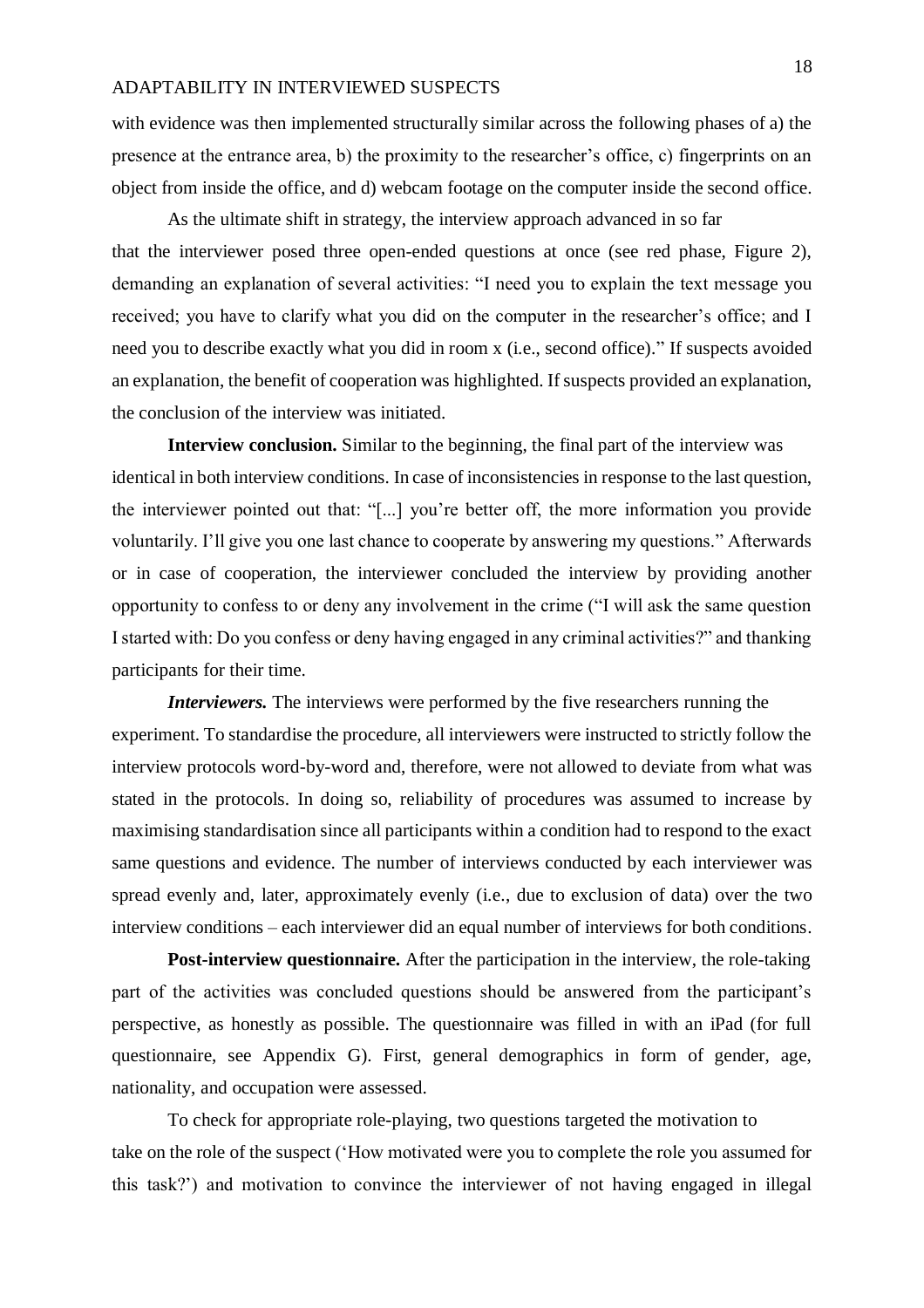activities ('How motivated were you to convince the interviewer of your innocence?'). Questions were answered on a 5-point Likert scale ranging from 1 (*not at all*) to 5 (*extremely*).

To assess the perception of the interviewer's knowledge, questions were asked per theme during the interview. For all six evidence themes, it was asked whether the participant expected the interviewer to already know the information, for instance, 'Did you expect the interviewer to know about you picking up the envelope?'. This was rated on a 5-point Likert scale ranging from 1 (*did not expect at all*) to 5 (*did expect very much*).

Next, the adjustments of participants' strategies in response to the evidence presented per theme were assessed. First, participants rated whether they felt the need to adjust their strategy in response to the disclosed evidence, for instance, 'Did you feel the need to change your strategy when the evidence regarding you picking up an envelope was presented?'. Second, the ability to adjust their strategy was assessed, asking: 'Were you able to develop a new way of dealing with the situation to help you through?'. The average of the latter question was used as basis for the variable of adjustments. Both questions were rated on a 5-point Likert scale ranging from 1 (*not at all*) to 5 (*very much*).

To assess the perception of information the participant provided during the interview, the question 'If you think back to the conversation, how much of the total information did you share with the interviewer?' asked for the perception of the total amount of information shared in relation to whether the interviewer already knew this before the interview. This question was rated on a 5-point Likert scale ranging from 1 (*none at all*) to 5 (*all of it*).

To assess the level of trait adaptability, the Adaptability scale was used as a version modified to an interview context (Martin et al., 2013). Cognitive, behavioural, and emotional adaptability were measured with 3 questions each. For instance, 'I was able to think through a number of possible options to assist me in the situation' (cognitive adaptability), 'I was able to seek out new information, alternative scenarios, or useful memories to effectively deal with the situation' (behavioural adaptability), and 'I was able to reduce negative emotions (e.g., fear, frustration) to help me deal with unexpected evidence' (emotional adaptability). Questions were rated on a 7-point Likert scale ranging from 1 (*strongly disagree*) to 7 (*strongly agree*). The reliability of the scale was assessed as good, Cronbach's  $\alpha$  = .87 and Guttman's  $\lambda$ 2 = .88.

**Debriefing.** After having filled in the questionnaire, participants were debriefed. Briefly explained, the researcher described the interview approach and the assessment of adaptability within the questionnaire. Participants were then encouraged to ask further questions before they re-confirmed the initially given consent and received the monetary payment. They were then thanked for their participation.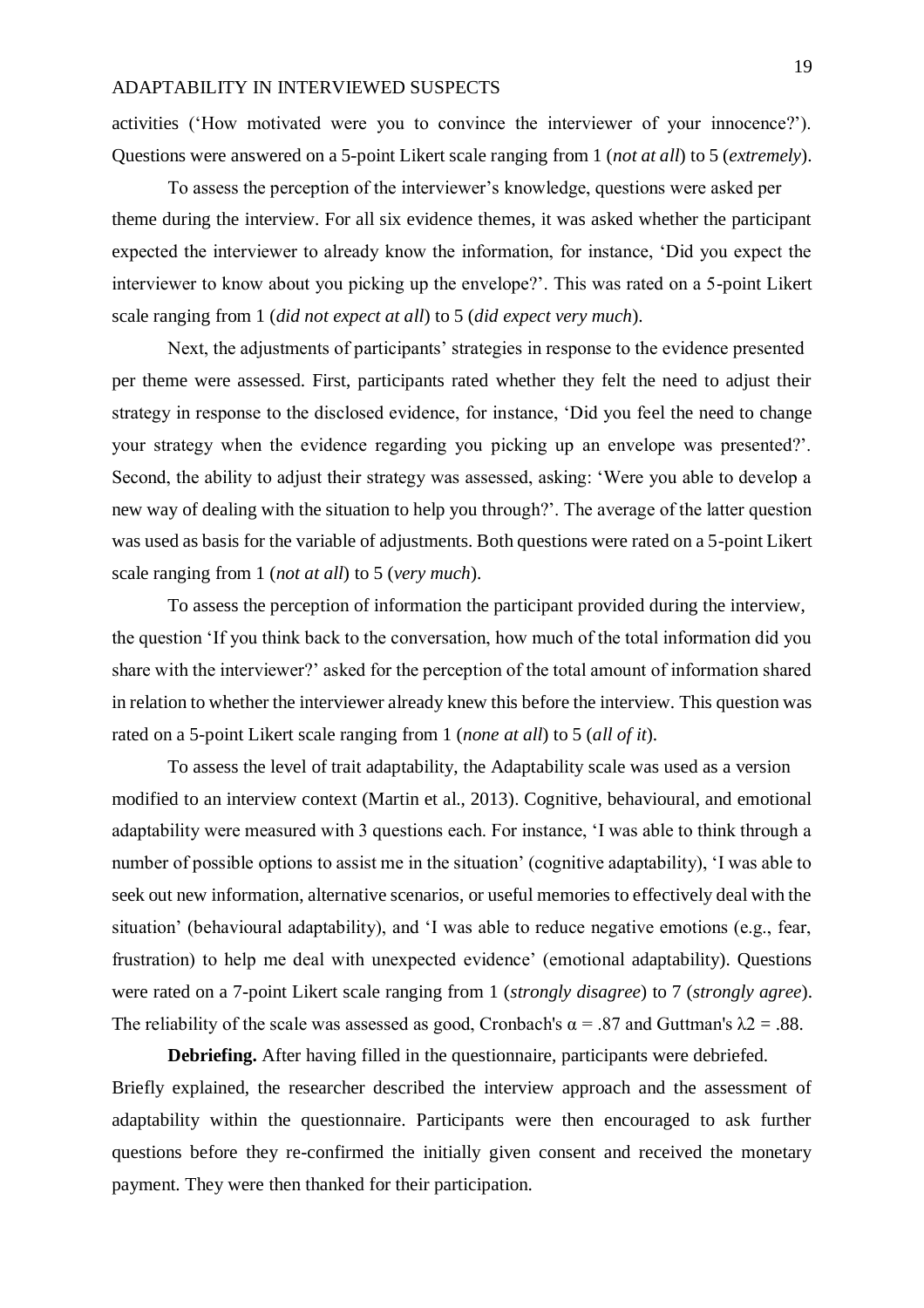#### **Coding**

**Outcome variables.** Adaptability was measured as the suspects' adjustments of strategies in the interview and assessed as 'ability to change one's strategy'. These adjustments were categorised in low (*n=* 22) and high groups (*n=* 28) via a median split at 2.5, ranging from 1 (*not able to adjust)* to 5 (*very able to adjust)*. In line with these sections, the *adjustments* variable was split into two: adjustments in response to initial questions (asked before the strategic shift) were coded as *adjustment 1* and adjustments in response final questions (asked after the initial questions) were coded as *adjustments 2*.

The interview outcome was first measured in terms of statement-evidence inconsistencies (SEI) on the part of the suspect. This was coded as contradictions between the statements provided during the interview and presented evidence. Contradictions means that a statement clearly did not match held evidence. Therefore, participants' accounts could contradict one of the five pieces of evidence collected from the criminal activities (see Table 1). Since all contradicting statements were grouped with one of the evidence pieces, the scores could range from 0 to 5.

Second, admissions were assessed as amount of information pieces revealed. 18 pieces of information which were related to the crime could have been shared during the interview (see Figure 3). These admissions involved admitting to information that was presented during the interview (e.g., presence in entrance area) as well as evidence (e.g., received text message). However, pieces of information could also go beyond what was presented during the interview (e.g., identifying sender of text message). Participants were ascribed a number in the range of 0 to 18, depending on how many pieces of information they provided during the interview.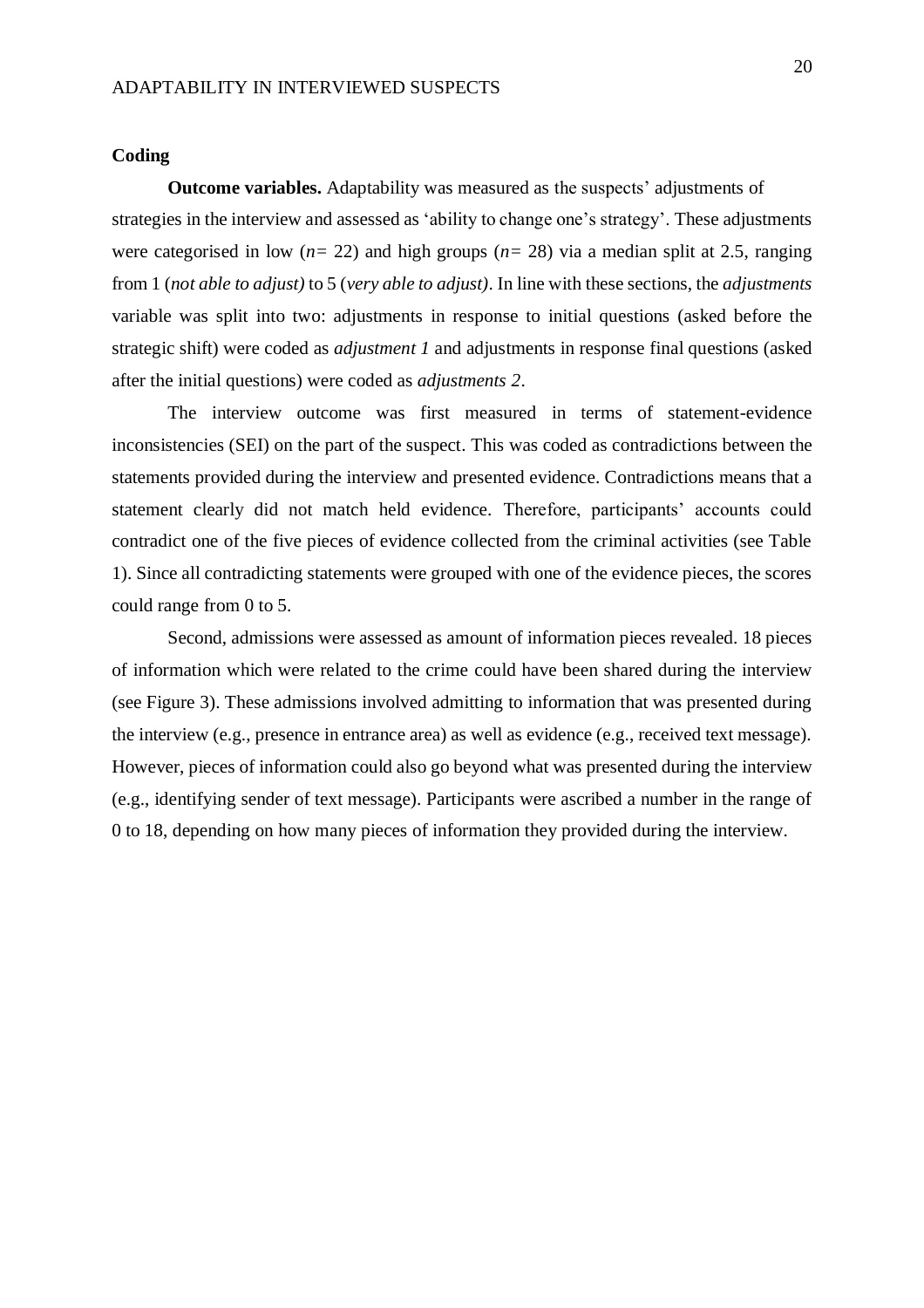

## *Figure 3.* Pieces of Information for Variable Admissions

The interview was divided in two sections: *Initial* open-ended questions (set of four specific questions) and *final* questions. Final questions related to the confrontation with evidence in the late disclosure and to the three critical questions asked in the SoS approach. In line with this, variables were created as *SEI 1* and *SEI 2* or *admissions 1* and *admissions 2*, respectively.

**Interrater reliability.** Two researchers coded 50% of the interviews each, revising the coding procedure in case of disagreements. Interrater reliabilities were not performed due to time constraints. Examining differences between the coders, the interviewer effect was assessed on main dependent variables, but no significant differences were found.

#### **Results**

In respect to the participants' motivation, the mean score of motivation to take on the role (*M=* 4.06, *SD=* 0.69) and motivation to appear innocent (*M=* 3.98, *SD=* 0.75) were well above the midpoint of the scale and a t-test showed no difference between interview conditions on motivation to take on the role,  $t(48)=1.19$ ,  $p=0.24$ , or motivation to appear innocent,  $t(48)=$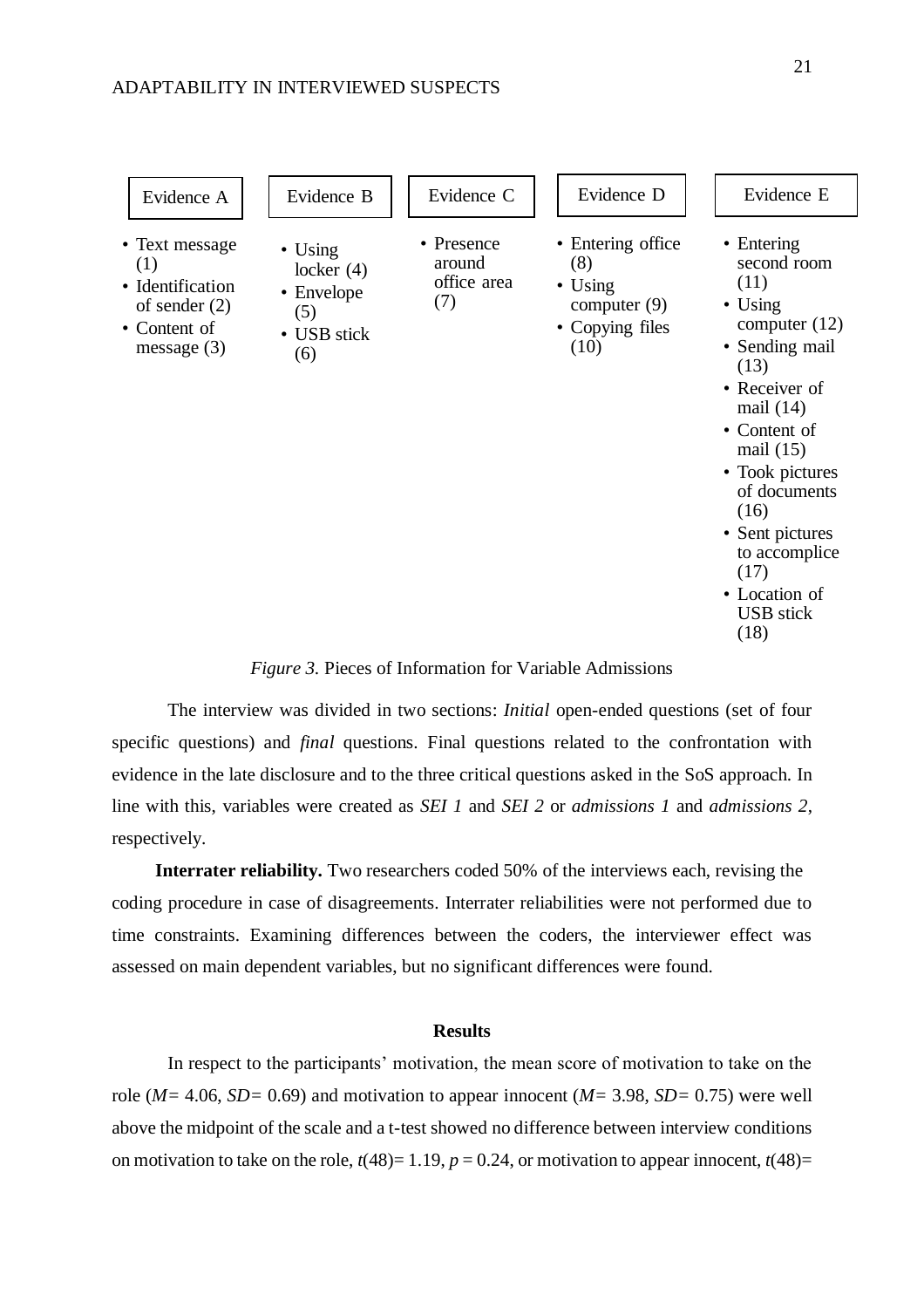0.78,  $p < 0.44$ . To examine proof of concept, a Pearson's correlation showed that suspects higher in trait adaptability made more adjustments,  $r(48) = 0.68$ ,  $p < .001$ . A regression ANOVA showed a significant effect,  $F(1,48) = 42.29$ ,  $p < 0.001$ , where trait adaptability explained 47% variance in adjustments ( $R^2 = 0.47$ ). A *t*-test showed no differences in trait adaptability between interview conditions,  $t(48)=0.04$ ,  $p=0.97$ ,  $d=.01$ .

## **Adjustments During the Interview**

Hypothesis 1a stated that *the suspects will adjust their behaviour more in the initial phase than in the final phase of the interview.* A General Linear Model repeated measures with adjustments initial and final as within-subject factor showed that suspects made more adjustments in the initial phase (*M=* 2.71, *SD=* 1.09) than in the final phase (*M=* 2.44, *SD=*  1.08) of the interview,  $F(1,49) = 5.56$ ,  $p < .05$ , Wilk's  $\lambda = .90$ . A positive correlation indicated that suspects adjusting more in the initial phase also adjusted more in the final phase, *Pearson's*   $r = .73$ ,  $p < .00$ . Thus, the hypothesis 1a was supported.

Hypothesis 1b stated *the suspects interviewed with the SoS protocol will adjust their behaviour more in the initial phase than in late phase of the interview*. A GLM repeated measures showed that suspects made more adjustments in the initial phase (*M=* 2.86, *SD=*  1.11) than in the final phase (*M=* 2.51, *SD=* 1.01) of the interview with the SoS protocol,  $F(1,22)=$  5.15,  $p=$  0.03, Wilk's  $\lambda$  = 0.81. Thus, hypothesis 1b was supported.

For the late disclosure technique, no prediction was made. A GLM repeated measures showed that suspects did not make more adjustments in the final phase  $(M= 2.38, SD= 1.15)$ than in the initial phase  $(M= 2.58, SD= 1.08)$  of the interview with the late disclosure protocol,  $F(1,26)=1.43, p=.24$ , Wilk's  $\lambda = .95$ .

#### **Effects of Adjustments on Interview Outcome**

**Adjustments and statement-evidence inconsistencies.** Hypothesis 2a stated that *the suspects who adjust their behaviour more will provide less statement-evidence inconsistencies than suspects who adjust their behaviour less*. A t-test showed that suspects that adjusted more (*M=* 3.86, *SD=* .80) provided fewer statement-evidence inconsistencies than those that adjusted less ( $M = 4.36$ ,  $SD = .95$ ) in the interview,  $t(48) = 2.04$ ,  $p = .047$ ,  $d = .57$ . A significant negative correlation between adjustments and SEI was found, *Pearson's r* = -.28, *p* = .047. Thus, hypothesis 2a was supported.

Hypothesis 2b stated that *the suspects who adjust their behaviour more will provide*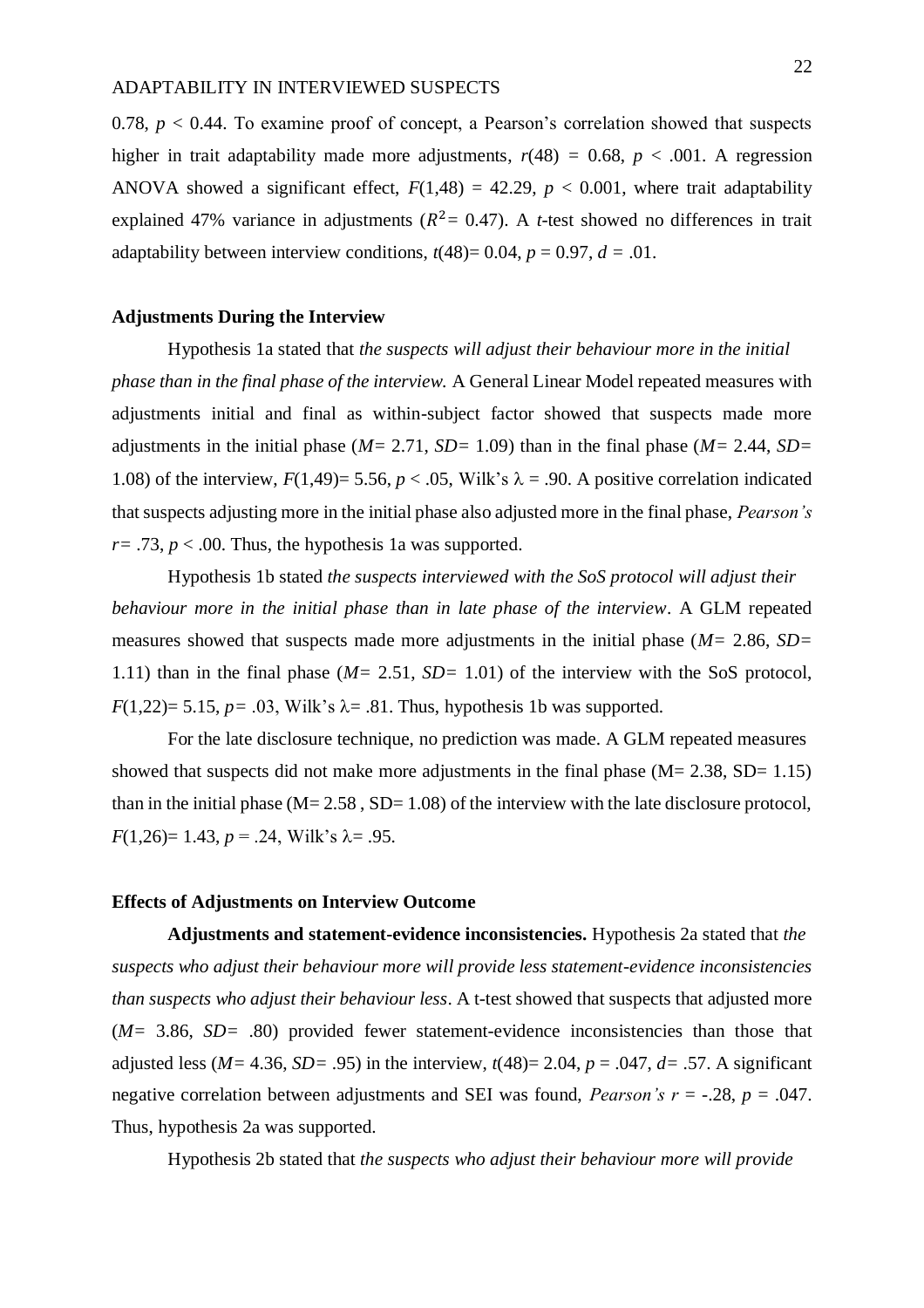*less statement-evidence inconsistencies in the Shift-of-Strategy interview than those adjusting their behaviour less.* A t-test showed that suspects adjusting their behaviour more (*M=* 3.67, *SD=* .82) did not provide more statement-evidence inconsistencies than those adjusting their behaviour less ( $M = 4.13$ , *SD* 1.25) in the Shift-of-Strategy condition,  $t(21) = 1.07$ ,  $p = .30$ ,  $d=$ .44. Thus, hypothesis 2b was not supported.

For the late disclosure technique, no prediction was made. A t-test showed that suspects adjusting their behaviour more did not provide less statement-evidence inconsistencies (*M=*  4.08, *SD=* .76) than those adjusting their behaviour less (*M=* 4.50, *SD=* .76) in the late disclosure condition, *t*(25)= 1.45, *p=* .16, *d=* .55.

**Adjustments and admissions.** Hypothesis 3a stated that *the suspects who adjust their behaviour more will provide more admissions than suspects who adjust their behaviour less.* A t-test showed that suspects with more adjustments provided more admissions (*M=* 4.32, *SD=*  3.20) than those with less adjustments ( $M= 2.23$ ,  $SD= 2.91$ ) in the interview,  $t(48)= -2.39$ ,  $p=$ .02, *d =* .68. Adjustments and admissions showed a significant positive correlation, *Pearson's*   $r=$  .33,  $p <$  .05. Thus, hypothesis 3a was supported.

Hypothesis 3b stated that *the suspects who adjust more will provide more admissions in the SoS condition than those adjusting their behaviour less.* A t-test showed that suspects with more adjustments did not provide significantly more admissions ( $M = 5.73$ ,  $SD = 3.51$ ) than those with less adjustments ( $M = 3.63$ ,  $SD = 3.85$ ) in the SoS condition,  $t(21)= -1.33$ ,  $p=$ .20, *d =* .57. Thus, hypothesis 3b was not supported.

For the late disclosure technique, no prediction was made. A t-test showed that suspects with more adjustments did not provide significantly more admissions (*M=* 2.69, *SD =* 1.80) than those with less adjustments ( $M = 1.43$ ,  $SD = 1.95$ ) in the late disclosure condition,  $t(25)$ =  $-1.75, p = .09, d = .67.$ 

#### **Changes During the Interview**

While hypothesis 2a and 3a were confirmed, low versus high adjustments on Information showed a lack of effect per interview condition. Therefore, the relationship of adjustments as changes induced by interview condition on main dependent variables was further explored per interview technique and phase.

**Statement-evidence inconsistencies per phase.** A t-test showed that suspects in the SoS approach provided a similar number of SEI (*M=* 3.83, *SD=* .95) compared to suspects in the late disclosure ( $M=4.30$ ,  $SD=.78$ ) during the interview,  $t(48)=1.89$ ,  $p=.0$ ,  $d=.54$ . A repeated measures ANOVA with the two interview conditions and the low versus high adjustments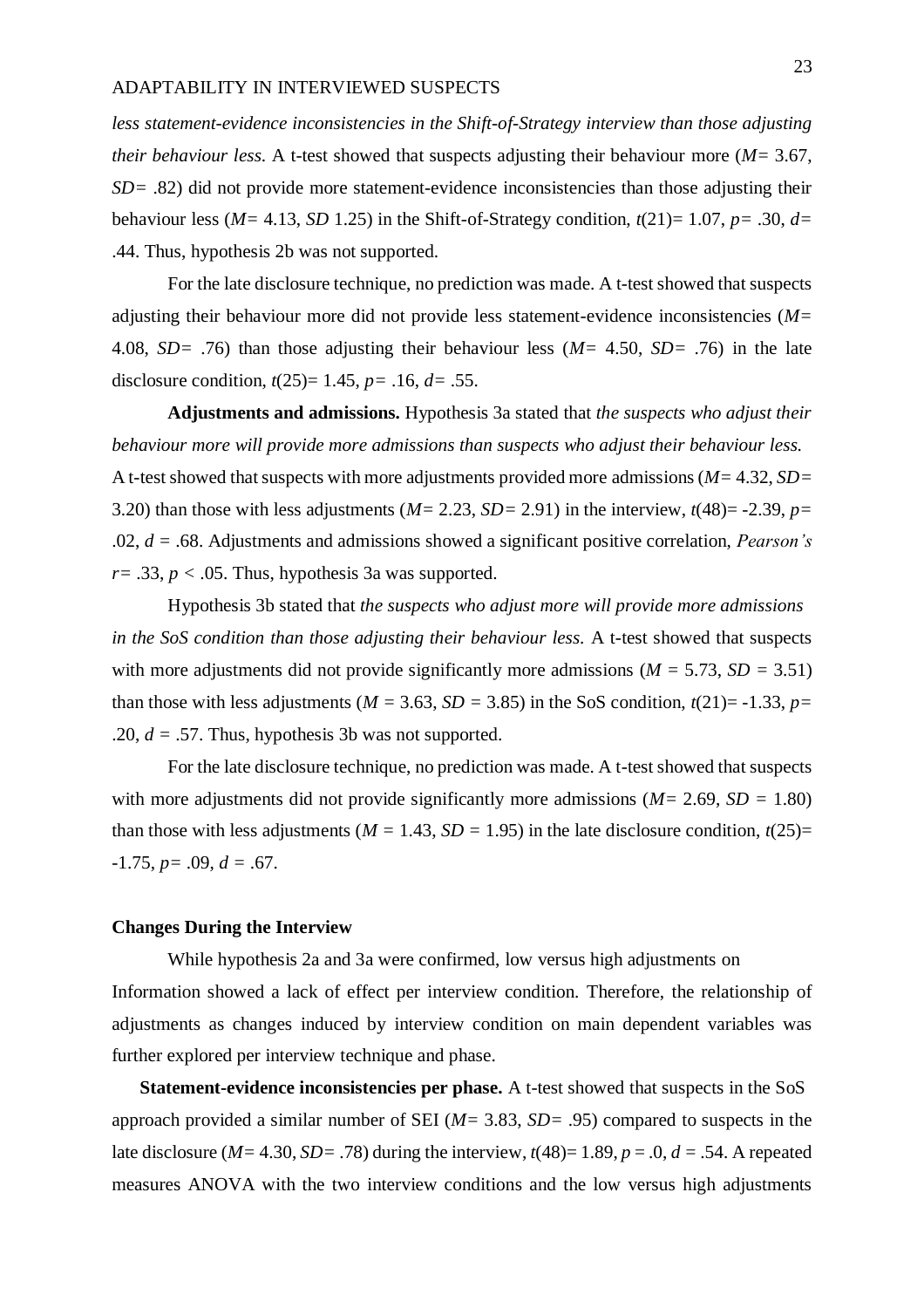groups as between-subjects factor and statement-evidence inconsistencies (initial, final) as within-subject factor was conducted. A significant effect of statement-evidence inconsistencies showed that suspects provided significantly less statement-evidence inconsistencies in the final phase (*M=* 0.72, *SD=* 0.45) than in the initial phase (*M=* 3.38, *SD=* 0.75) of the interview, *F*(1,46)= 511.89, *p* < .001, Wilk's  $\lambda$  = .08. The adjustments  $\times$  SEI interaction showed that differences between SEI over interview sections did not depend on level of adjustments,  $F(1,46) = .83$ ,  $p = .37$ , Wilk's  $\lambda = .98$ . The interview  $\times$  SEI interaction showed that differences between statement-evidence inconsistencies provided in the initial phase compared to the final interview phase depended on the interview condition,  $F(1,46) = 4.73$ ,  $p < .001$ , Wilk's  $\lambda = .91$ . The interaction was analysed further by use of GLM repeated measures for each interview condition (see Table 2).

The repeated measures showed that, in the late disclosure interview, suspects provided significantly less SEI in the final phase (*M=* .70, *SD=* .47) than in the initial phase (*M=* 3.63, *SD*= .63) of the interview,  $F(1,26)$ = 379.13,  $p < .001$ , Wilk's  $\lambda = .06$ . In addition, in the SoS interview, suspects similarly provided significantly less SEI in the final phase (*M=* .74, *SD=*  .45) than in the initial phase (*M=* 3.09, *SD=* .79) of the interview, *F*(1,22)= 183.29, *p <* .001, Wilk's  $\lambda = 0.11$ . A t-test showed significant differences between the interview conditions for SEI in the initial phase,  $t(48) = 2.70$ ,  $p < .05$ ,  $d = .76$ . A second t-test did not show significant differences between interview conditions for SEI in the final phase,  $t(48)$ = -.27,  $p = .79$ ,  $d =$ .09.

#### Table 2.

*Initial and Final Statement-Evidence Inconsistencies per Interview Condition and Low versus High Adjustments*

| Variable           | Late Disclosure |                 | Shift-of-Strategy |                        |
|--------------------|-----------------|-----------------|-------------------|------------------------|
|                    | Adjustment low  | Adjustment High | Adjustment Low    | <b>Adjustment High</b> |
| <b>SEI</b> Initial | 3.71(0.61)      | 3.54(0.66)      | 3.38(0.92)        | 2.93(0.70)             |
| <b>SEI Final</b>   | 0.78(0.43)      | 0.62(0.51)      | 0.75(0.46)        | 0.73(0.46)             |
| <b>SEI</b> Total   | 4.49(0.76)      | 4.16(0.76)      | 4.13(1.25)        | 3.66(0.82)             |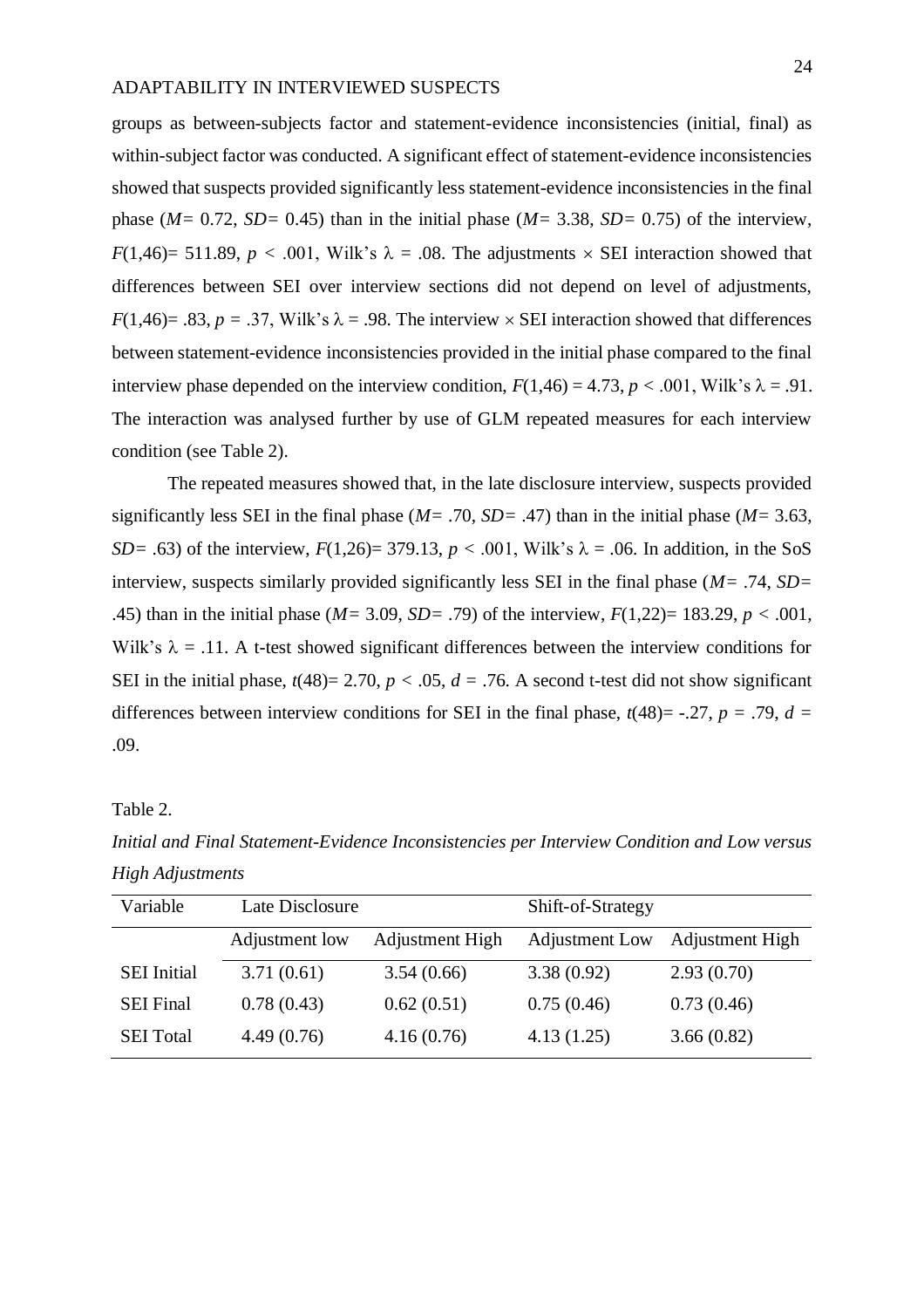**Admissions per phase.2** A t-test showed that suspects in the SoS approach provided considerably more admissions (*M=* 5.00, *SD=* 3.69) compared to suspects in the late disclosure technique ( $M = 2.04$ ,  $SD = 1.95$ ) during the interview,  $t(48) = -3.62$ ,  $p = .001$ ,  $d = 1.00$ . A repeated measures ANOVA with the two interview conditions and the low versus high adjustments groups as between-subjects factor and admissions (initial, final) as within-subject factor was conducted. First, the difference of admissions from initial to final phase was not shown to be significant,  $F(1,46) = .163$ ,  $p = .67$ , Wilk's  $\lambda = .97$ . Second, the adjustments  $\times$ admissions interaction was not shown to be significant,  $F(1,46) = .05$ ,  $p = .83$ , Wilk's  $\lambda = .99$ . The interview  $\times$  admissions interaction showed that differences between admissions provided in the initial phase compared to the final phase depended on the interview condition,  $F(1,46)=$ .83,  $p = 0.37$ , Wilk's  $\lambda = 0.98$ . The interaction was analysed further by use of GLM repeated measures for each interview condition (see Table 3).

The repeated measures showed that, in the late disclosure interview, suspects provided significantly more admissions in the final phase (*M=* 1.59, *SD=* 1.69) than in the initial phase (*M* = 0.44, *SD* = 0.70) of the interview,  $F(1,26)$  = 12.27,  $p < .05$ , Wilk's  $\lambda = .68$ . In the SoS interview, suspects provided significantly less admissions in the final phase (*M=* 1.65, *SD=*  3.05) than in the initial phase (*M=* 3.35, *SD=* 2.19) of the interview, *F*(1,22)= 4.53, *p <* .05, Wilk's  $\lambda = .83$ . A t-test showed significant differences between the interview conditions for admissions in the initial phase,  $t(48) = -6.53$ ,  $p < .001$ ,  $d = 1.79$ . A second t-test did not show significant differences between interview conditions for admissions in the final phase,  $t(48)$ = -.09, *p =* .93, *d =* .02.

Table 3.

| Variable   | Late Disclosure |                 | Shift-of-Strategy |                 |
|------------|-----------------|-----------------|-------------------|-----------------|
|            | Adjustment low  | Adjustment High | Adjustment Low    | Adjustment High |
| Admission  | 0.31(0.60)      | 0.65(0.81)      | 2.60(2.01)        | 3.92(2.22)      |
| Initial    |                 |                 |                   |                 |
| Admission  | 1.25(1.53)      | 2.09(1.87)      | 1.30(2.00)        | 1.92(3.73)      |
| Final      |                 |                 |                   |                 |
| Admissions | 1.56(1.95)      | 2.74(1.80)      | 3.90(3.85)        | 5.84(3.51)      |
| Total      |                 |                 |                   |                 |

*Initial and Final Admissions per Interview Condition and Low versus High Adjustments*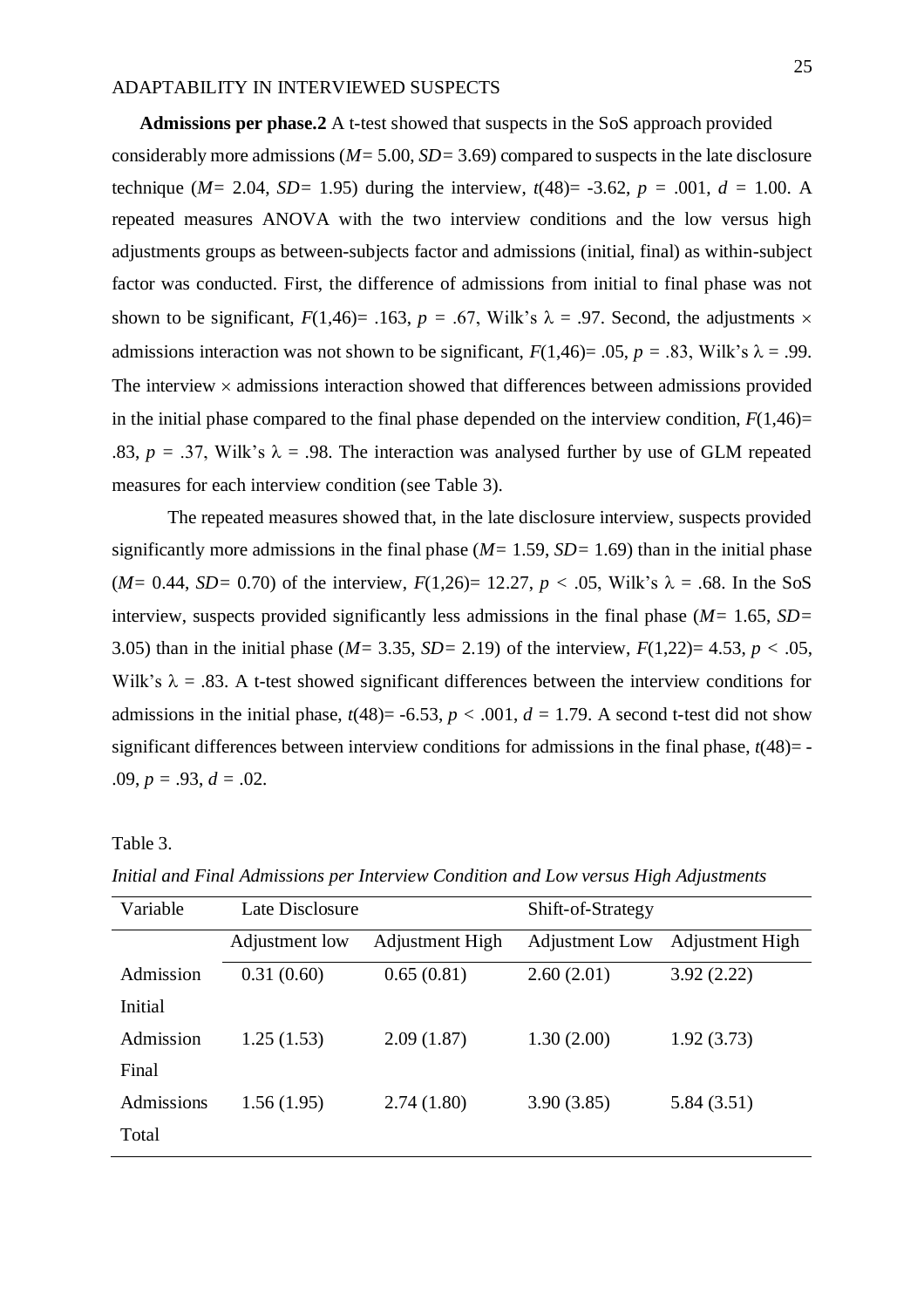**Interaction of admissions and SEI.** Based on the exploratory analyses, a relationship between admissions and statement-evidence inconsistencies was explored. More admissions were linked to less statement-evidence inconsistencies, *Pearson's*  $r = -.60, p < .001$ . This relationship was confirmed for the late disclosure interview, *Pearson's r* = -.67,  $p < .001$ , and the SoS interview, *Pearson's r* = -.53, *p* < .05.

## **Discussion**

The current study examined the adaptability of suspects when interviewed with two different strategic evidence disclosure techniques, the SoS approach and the late disclosure technique. More adaptive suspects were shown to provide more case-relevant information and statements that were more consistent with evidence. The SoS approach was employed with the aim of generating a shift of strategy in the suspect. Ultimately, this should elicit information that was not known to the interviewer prior to the interview. For the SoS approach, it was shown that it can successfully affect changes in the suspects' strategy and forthcomingness. The late disclosure technique was employed with the aim of eliciting cues to deception in the form of inconsistencies with evidence. For the late disclosure, it was shown that it can partially foster inconsistencies but the SoS approach was similarly capable.

#### **Adaptability in the Interview**

*Adaptability* was investigated by means of suspects' *adjustments* of counterinterrogation strategies. Therefore, these terms are used interchangeably. In the late disclosure interview, suspects adjusted their strategy to some extent but not as much as in the SoS approach. As potential explanation, suspects in the late disclosure technique cannot read the interviewer's strategy. Therefore, they might not perceive the necessity to adjust. As indicated by the name, the final phase of this technique contains a late disclosure of all held evidence. When suspects had to respond to this presented evidence, they can make the decision to change their strategy. However, at this late point of the interview, they might not perceive a change of strategy as effective or beneficial to their coming across as innocent.

Within the *shift-of-strategy approach,* it was found that a considerable number of adjustments occurred. In the SoS interview, it was differentiated between two phases. First, the initial phase entailed four open questions and the challenging with evidence. This means that, suspects are challenged with evidence after every statement they provide. Adaptive suspects were thought to adjust more during the initial phase since they should be able to evaluate own performance and see the benefit of adapting their strategy (Martin et al., 2013). Therefore, they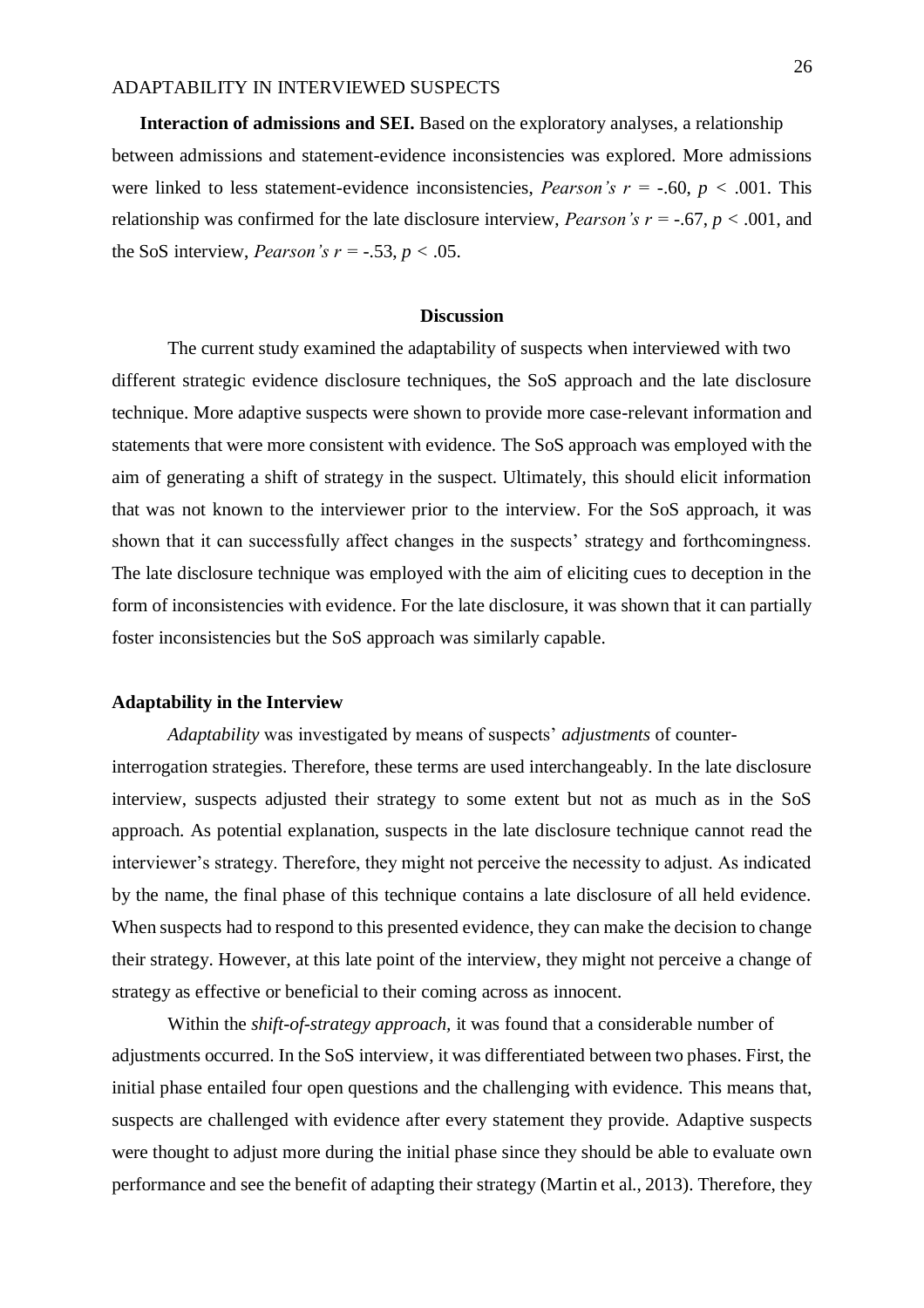can start reading the interviewer's technique and, hence, decide to adjust their strategy. In line with this expectation, the initial phase of the SoS approach resulted in significantly more adjustments than the final phase. Second, the final phase consisted of three critical questions without challenging the suspects with evidence. Towards the final phase, suspects might have seen through the interviewer's strategy so that there is a lower need to adapt.

It was overall confirmed that a suspect's capability to adjust was related to the number of statement-evidence inconsistencies. Statement-evidence inconsistencies were shown to decrease when suspects adjusted more. In other words, suspects who changed their strategies more seemed to become more consistent with the evidence. In addition, it was overall confirmed that a suspect's capability to adjust was related to the number of admissions. Admissions were shown to increase when suspects adjusted more. In other words, suspects who changed their strategies seemed to provide more case-relevant information. Overall, the suspects who adjusted their strategy more frequently provided more admissions and less SEI. In other words, if adjusting their strategies more, suspects provided more case-relevant information and became more consistent with evidence. This underlines the idea that suspects have to balance how much information they should provide to still keep their credibility.

An interesting connection was found for how suspects managed this balance of not being too forthcoming or too withholding. Suspects who adjusted more were shown to provide less statement-evidence inconsistencies and more admissions. First, keeping this balance might entail that suspects provide some information but also some statement-evidence inconsistencies. In doing so, suspects can appear credible but do not incriminate themselves too much to be prosecuted. This might hold some risk of being too forthcoming and, hence, facilitating the investigation too much. Those suspects high in adaptability showed a pattern of SEI and admissions in line with this suggested balance. Second, suspects might decide to be more withholding. Thereby, they could come across as lying or deceptive but do not provide any more information. This seems quite safe in not being prosecuted. Those suspects low in adaptability showed a pattern of SEI and admissions in line with this second suggestion. Overall, less adaptive suspects seemed less willing to be forthcoming. This seems to indicate that adaptive suspects managed the balance better in terms of coming across as credible.

These findings seem in line with Martin's (2012) definition of adaptability. Thereby, it was highlighted that the behavioural adjustment is done in response to uncertainty or novelty and aims toward a constructive purpose or outcome. The desired outcome would hereby be to keep up the image of innocence. To effectively work towards this goal, the suspect needs to evaluate own performance and identify necessary modifications (Martin et al., 2012).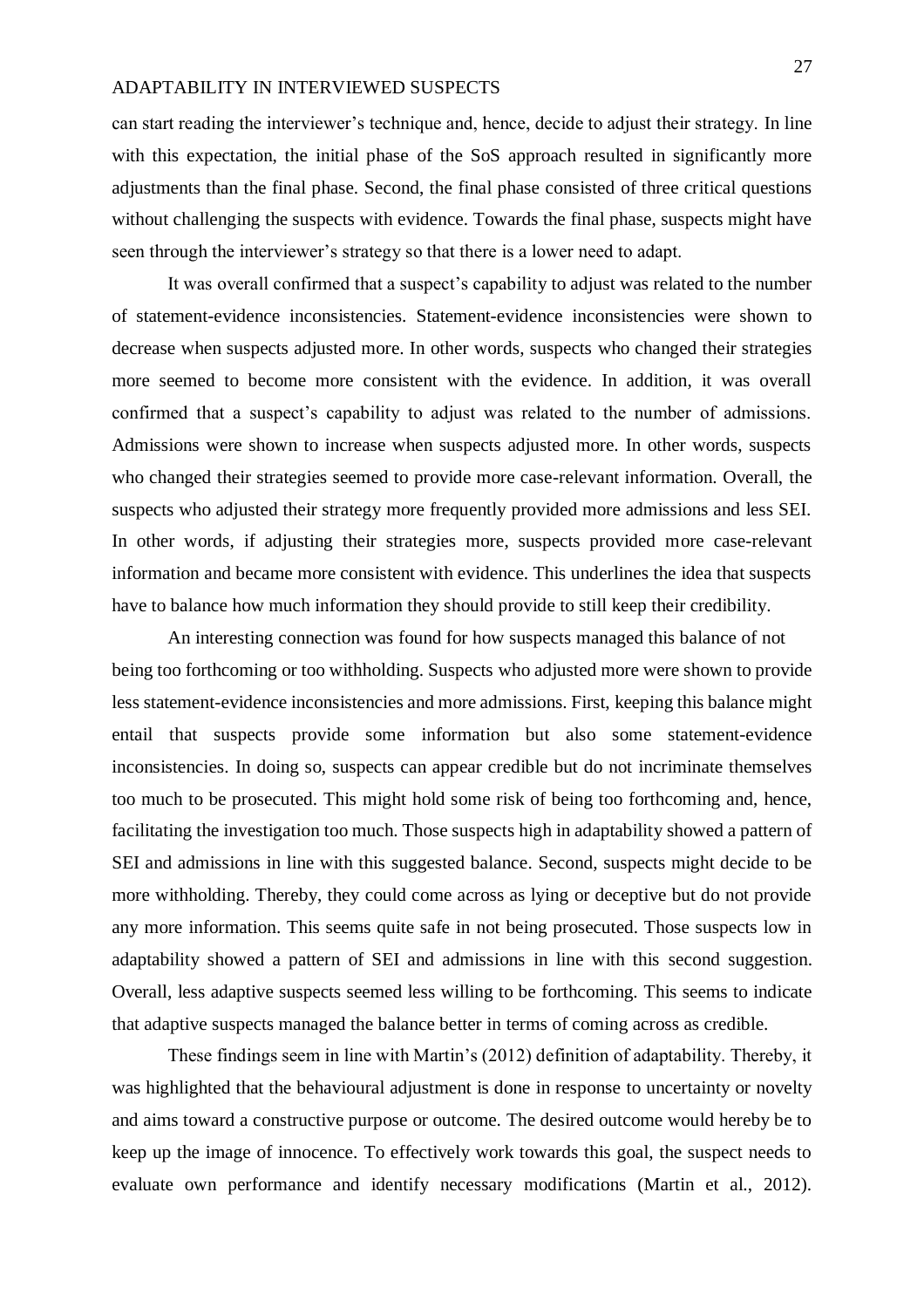Therefore, suspects have to find a balance of negotiating the uncertainty (i.e., amount of knowledge the interviewer was perceived to hold) and novelty (i.e., challenge with the evidence). When suspects expect the interviewer to hold more information, they deliberately provide case-relevant information (Granhag & Hartwig, 2015). It was found that the increased adjustments were linked to increased admissions and less inconsistencies with the evidence. In other words, adaptive suspects changed their strategy more often and became more forthcoming and consistent with evidence.

The prior findings suggest that more adaptive suspects would potentially play into the hands of the interviewer in the SoS approach. This is because these suspects appeared more forthcoming. The less adaptive suspects seemed to potentially play into the hands of the interviewer in the late disclosure approach. This is because these suspects provided more statement-evidence inconsistencies. However, the effect that adjustments had on information did not transfer to the distinct interview techniques. This means, the relationship of adjustments with statement-evidence inconsistencies and admissions was only shown as overall effect. Taking the different interview techniques into account, this effect was not confirmed. It seems reasonable to assume that adjustments are to some extent based on a trait level of adaptability and, hence, internally motivated. This was confirmed by the finding that adjustments in the initial phase were positively correlated with those in the final phase. Consequently, this indicated that suspects were either consistently adjusting less or adjusting more throughout the interviews. Based on this, it seems that the interview techniques are robust against suspects' level of adaptability. Since this internal adaptability seemed to have little effect over evidencedisclosure strategies, changes in behaviour as induced by the interview techniques were looked at in more detail.

#### **Changes During the Interview**

Changes in behaviour were examined as externally induced by the interview techniques. Therefore, the interview techniques were considered in more detail and information (admissions, statement-evidence inconsistencies) were considered per initial and final interview phase. Differences between phases might be relevant since the main manipulation of each technique is assumed to occur in different interview phases.

The late disclosure technique was expected to elicit statement-evidence inconsistencies. This is based on the fact that the late disclosure technique aims at eliciting cues to deception in the form of inconsistencies with evidence (Hartwig, Granhag, Stromwall, & Vrij, 2005). The findings confirmed that most statement-evidence inconsistencies of the late disclosure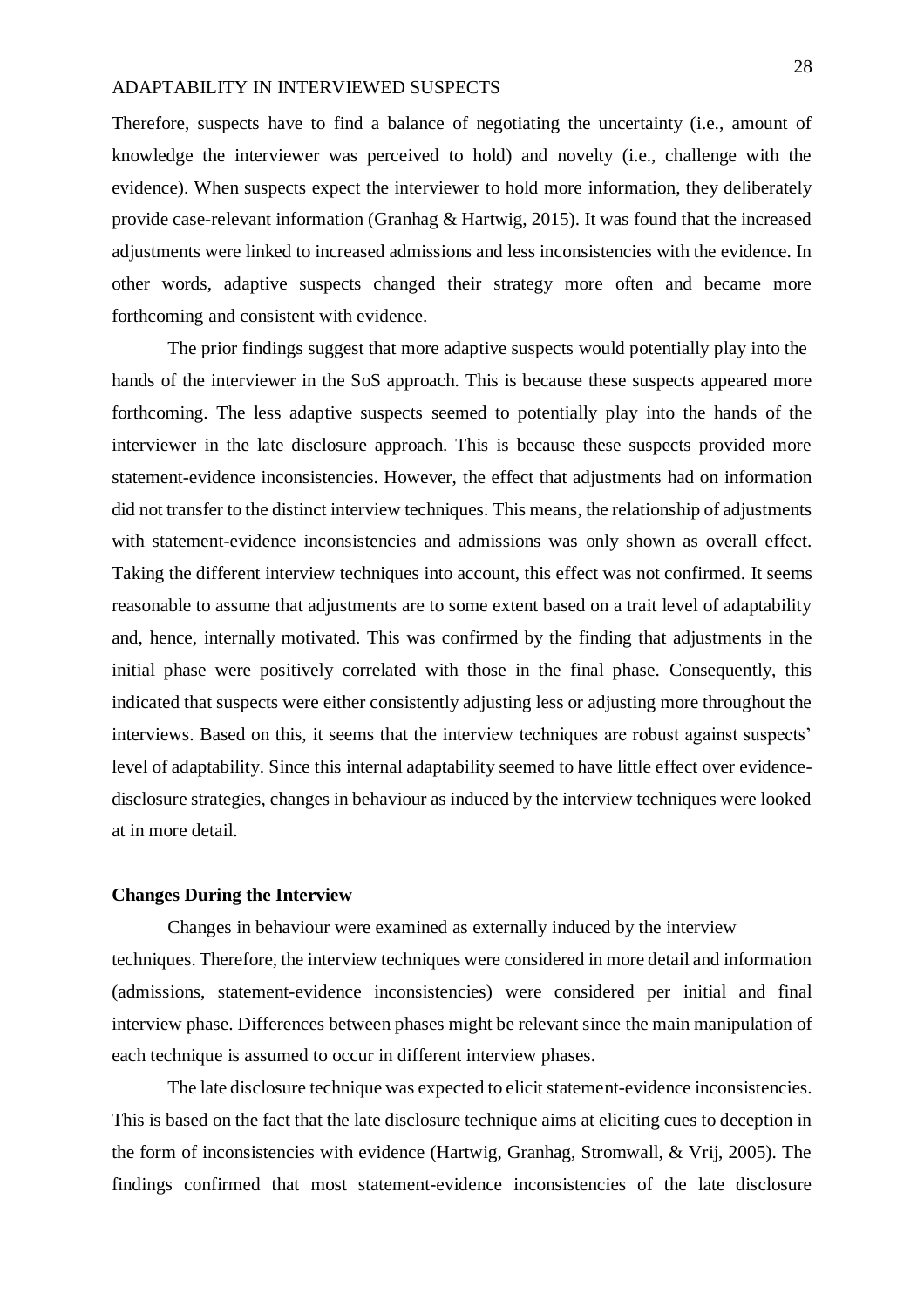interview were elicited in the initial phase. In this phase, the suspect is allowed to provide a free account of activities. This finding was expected since suspects do not read the interviewer's strategy and, hence, feel comfortable lying. Suspects are given a perception of "what I am doing is working well. I can continue to lie, withhold and deny critical information". (Oleszkiewicz & Granhag, 2019). This leads suspects to maintain their strategy and more inconsistences with evidence result. In the final phase of the late disclosure interview, statement-evidence inconsistencies decreased considerably. This might indicate that suspects are then able to read the interviewer's strategy and do not provide further statements that are inconsistent with the evidence. However, the SoS approach was similarly capable to elicit statement-evidence inconsistencies. This might be the case because suspects need some time to figure out the interviewer's strategy in the SoS approach. As a result, they might be inconsistent with evidence for some parts until they decide to become more forthcoming. Therefore, it could be confirmed that the late disclosure technique and the SoS approach were similarly effective in eliciting statement-evidence inconsistencies.

The SoS approach was expected to elicit more admissions than the late disclosure technique. This is based on the fact that the SoS approach specifically aims at affecting suspects' counter-interrogation strategies so that they become more forthcoming. To achieve this, the SoS approach manipulates the suspects' perception of how much information the interviewer holds. This is done by immediately challenging inconsistent statements with evidence (Granhag & Hartwig, 2015). Based on the belief that the interviewer already holds the information anyway, suspects are more willing to provide information (Granhag  $\&$ Hartwig, 2015). Therefore, the changed perception leads suspects to change their strategy to become more forthcoming (Tekin et al., 2015). The current study could confirm this assumption: Suspects exposed to the SoS approach provided considerably more case-relevant information compared to suspects exposed to the late disclosure technique. This finding was expected since suspects can read the interviewer's strategy and, hence, do not feel comfortable lying. Suspects are given a perception of "what I am doing is *not* working well. If I continue with this behaviour, the interviewer will figure out my deception and it will impact the outcome negatively for me" (Oleszkiewicz & Granhag, 2019). This led suspects to change their strategy and they became more forthcoming. Therefore, this study could confirm the effectivity of eliciting admissions in the SoS approach.

The increase in suspects' forthcomingness was assumed to occur in the final phase rather than the initial phase of the SoS interview. This is because suspects provided an account of their activities in the initial phase which was immediately discredited with evidence if a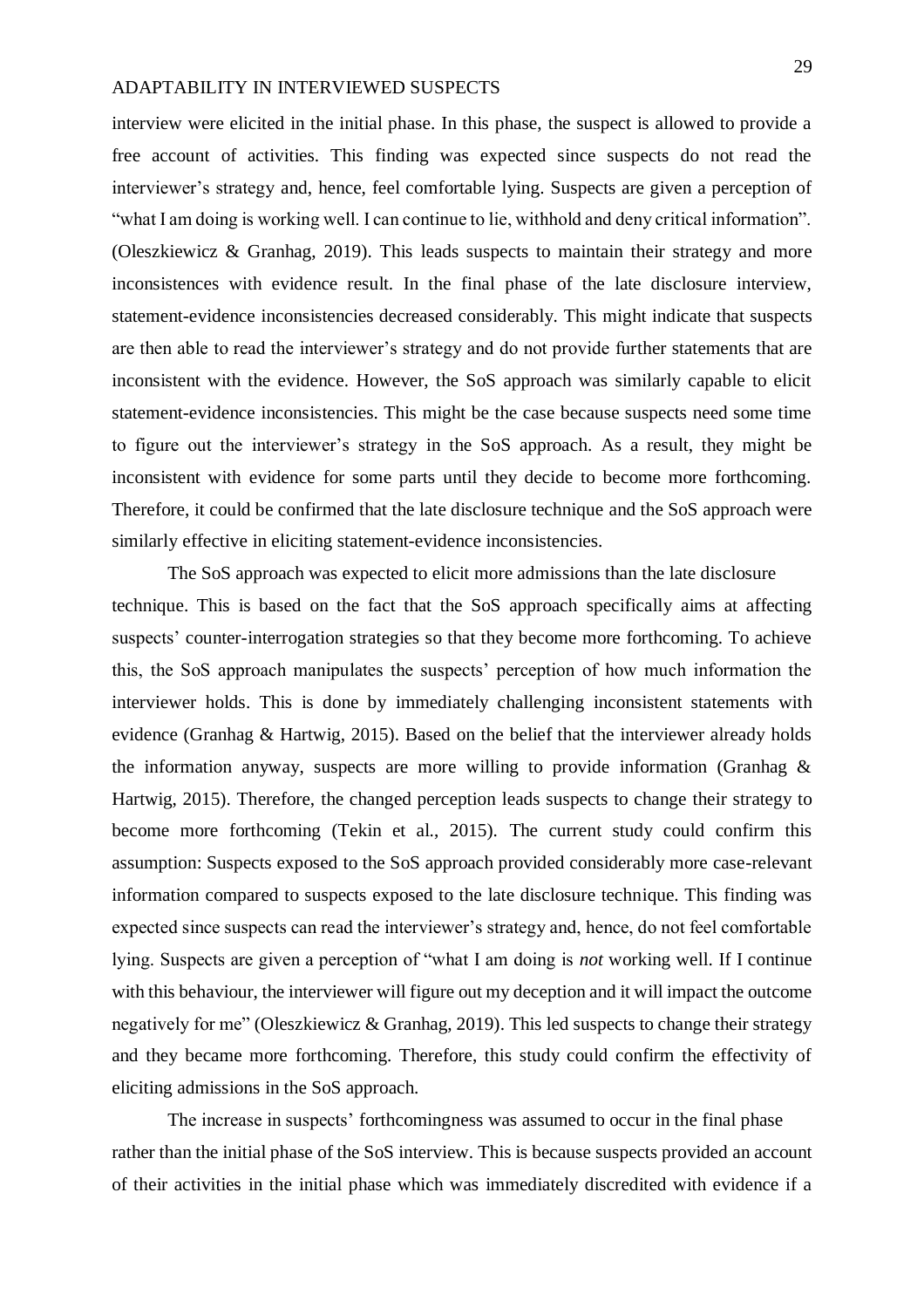wrongful account was provided. Therefore, the initial phase aimed at making suspects believe their withholding or denial strategies would be futile (e.g., "the interviewer knows more than I thought, maybe I should try to tell him what he already knows", Granhag & Hartwig, 2015). As a result, suspects were thought to change their strategy to become more forthcoming in the final phase. However, suspects already provided a considerable number of admissions during the initial phase of the SoS interview compared to the late disclosure. This indicates that suspects already changed their strategy in the initial phase and provided more admissions. The forthcomingness still seemed to transfer into the final phase, since the SoS approach was overall more effective than the late disclosure technique in eliciting admissions.

Compared to the effect in the SoS approach, suspects in the late disclosure interview provided less admissions. Most admissions took place in the final phase of the late disclosure technique in which the challenging with evidence occurred (Hartwig, Granhag, Stromwall, & Vrij, 2005). Due to the challenging with evidence, suspects had to provide a more accurate account of their activities. However, the amount of admissions that suspects provided in the SoS approach exceeded those of the late disclosure technique by far. Even though suspects already adjusted and admitted a lot in the initial phase of the SoS interview, they still provided a considerable amount of admissions in the final phase. This means, that the late disclosure technique did not outperform the SoS approach despite the fact that suspects in the late disclosure provided very little admissions in the initial phase. Overall, the SoS approach resulted in an almost seven times larger number of admissions. These findings confirm the purpose of eliciting more case-relevant or self-incriminating information in the SoS interview technique. Therefore, the SoS approach was shown to be more effective in eliciting admissions than the late disclosure technique.

#### **Limitations and Recommendations**

The current study comes with a number of limitations. First, participants were categorized into groups of low and high level of adjustments. This was done by means of a median split of the continuous adjustment variable at approximately half of the participants. However, a logical issue with categorizing a continuous variable is that all values above the median are considered equal (i.e., high adaptability) and all values below are similarly categorized as one group (i.e., low adaptability). Especially towards the median, values can be very close but part of two different groups. In addition, within the category, those values closer to the median cannot be differentiated from those far above or far below. Therefore, future research might benefit from having a pre-selection phase. This pre-selection would take place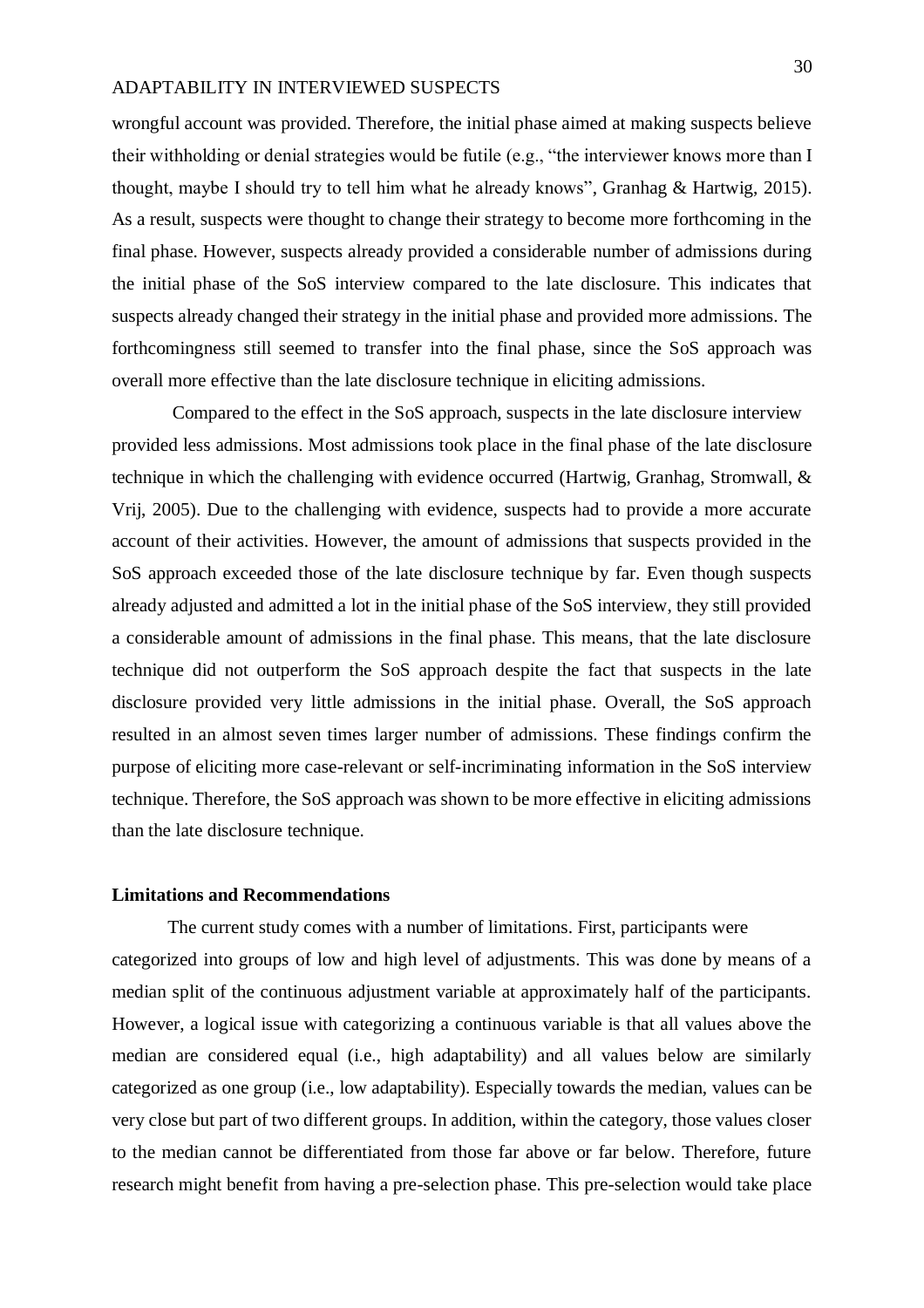prior to the conducted experiment. Participants' level of adaptability could be assessed so that, for instance, three groups could be formed. Ultimately, the middle group could be dropped to create some separation between the low and high group. However, this would result in dropping an approximate third of the sample. As a result, the level of adaptability could be determined prior to the study rather than as part of the study to better separate between the groups.

Second, an overall link between adjustments and information was drawn. The information was assessed in terms of inconsistencies of statements with evidence and admissions. Therefore, only the provided inconsistencies or admissions in relation to an absolute number of information pieces that could be achieved was taken into account. However, for future research it might be advisable to differentiate between criticality of information. This means, it should be considered to what extent information can be used to prosecute a suspect. A hierarchy of how critical certain pieces of information are to the prosecution should be considered.

## **Implications and Conclusion**

First, the findings of this study seem to show an interesting connection of suspects' internal adaptability and information provided during interviews. The suspects higher in adaptability seemed to adjust more to the changing nature of the interview by providing more case-relevant information and being more consistent with the evidence. However, since no differences in the effect of adaptability on information were found between the interview techniques, this might indicate that the techniques are robust against adaptive suspects.

Second, the findings of this study show an interesting connection between suspects' behavioural changes as externally induced by the different interview techniques. Thereby, it was shown that the main purpose of the late disclosure technique could be confirmed to some extent. This technique does not aim at shifting the strategy that suspects employ and, hence, adjustments were considerably lower than in the SoS approach. Rather, the late disclosure technique aims at eliciting cues to deception in the form of statement-evidence inconsistencies (Hartwig, Granhag, Stromwall, & Vrij, 2005). This was confirmed to some extent since the late disclosure technique was shown to elicit inconsistencies. However, the SoS approach was at least as capable in generating inconsistencies with evidence compared to the late disclosure technique. Overall, suspects' adjustments of strategies seemed to lead them to become more consistent with evidence. Since the late disclosure technique aims at catching suspects lying, adjustments were shown to not be to the benefit of interviewers.

Third, the main purpose of the SoS approach could be confirmed. The SoS approach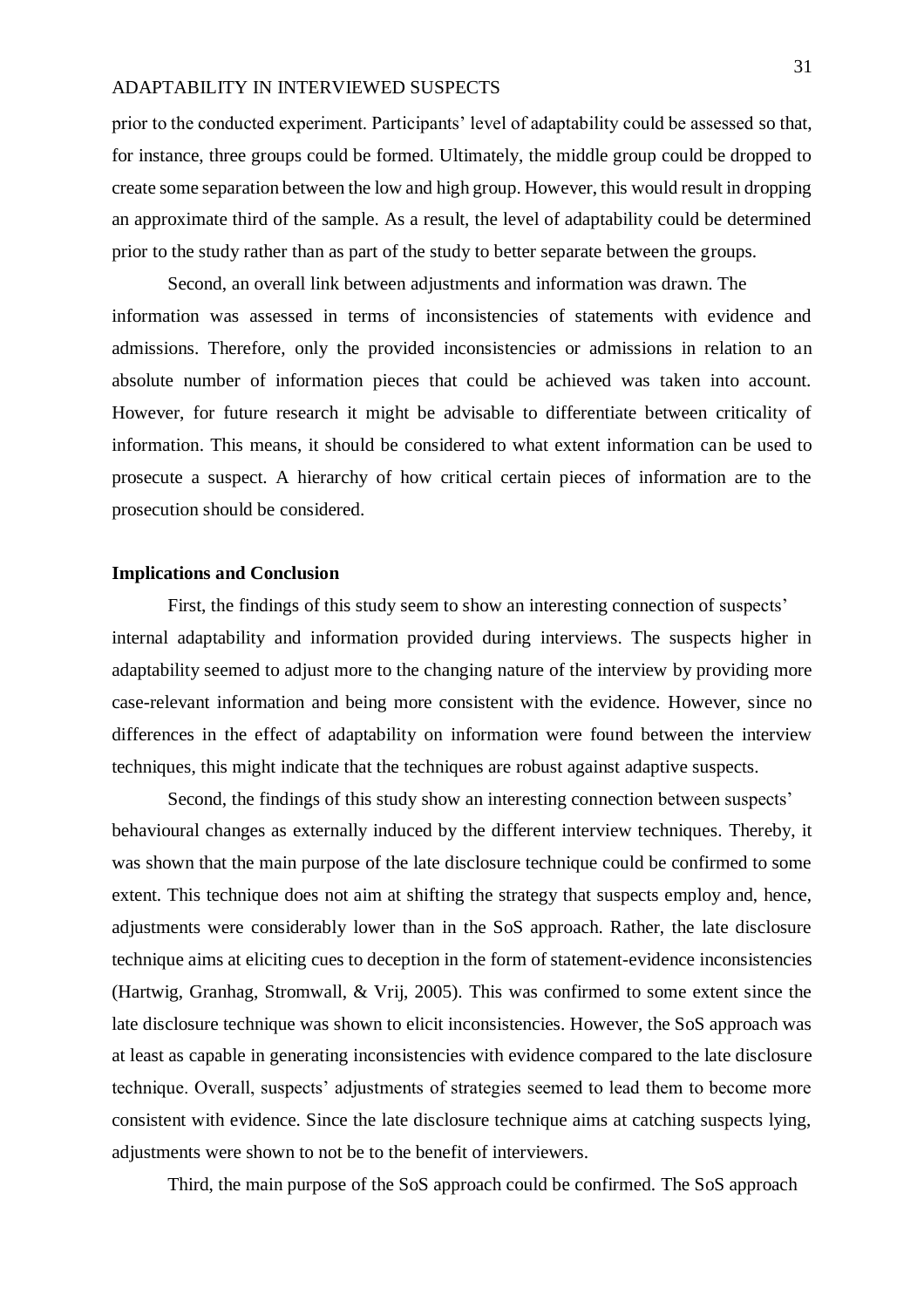primarily aims at affecting the strategy that suspects employ so that they become more forthcoming (Granhag & Hartwig, 2015). In line with this expectation, a considerable number of adjustments occurred in the SoS interview. This number was significantly higher than adjustments in the late disclosure technique. In terms of SEI, both techniques were shown to be similarly effective. However, the SoS approach provides the added advantage of changing suspects' strategies. Based on the suspects' change in strategy, the SoS approach further aims at eliciting admissions (Granhag & Hartwig, 2015). The increased number of adjustments in the SoS approach had a positive effect on admissions. This means that suspects who adjusted more provided more case-relevant information. As a result, the adjustments did not counter the effectiveness of the Shift-of-Strategy approach but rather further enhanced the positive effect on the interview outcome. Since the SoS approach aims at retrieving information, suspects' adjustments were shown to be to the benefit of interviewers.

Overall, it was shown that suspects in the SoS approach adjusted their strategy more often. As these suspects provided more case-relevant information, this indicates that suspects became more forthcoming. Therefore, the main aim of shifting the suspects' strategy was confirmed. In comparison to the late disclosure technique, the SoS approach was also effective in eliciting statements that were inconsistent with the evidence. In general, it seems that suspects were required to modify their counter-interrogation strategies to meet the uncertain and changing structure of the SoS approach.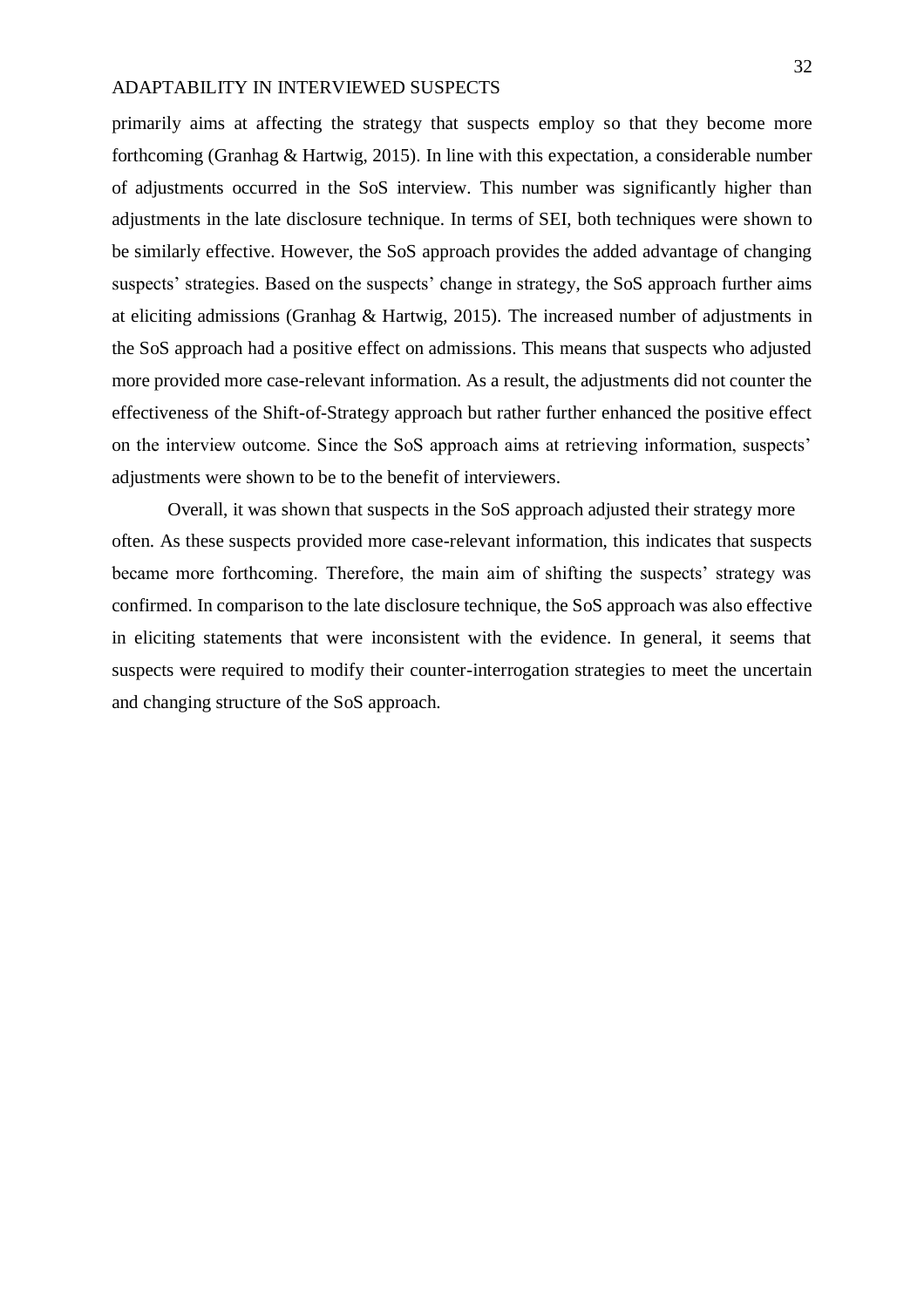- Alison, L., Alison, E., Noone, G., Elntib, S., Waring, S., & Christiansen, P. (2014). Whatever you say, say nothing: Individual differences in counter interrogation tactics amongst a field sample of right wing, AQ inspired and paramilitary terrorists. *Personality and Individual Differences, 68,* 170-175. doi: 10.1016/j.paid.2014.04.031
- Bond, C. F. & DePaulo, B. M. (2006). Accuracy of deception judgements. *Personality and Social Psychology Review, 10*(3), 214-234. doi:10.1207/s15327957pspr1003\_2
- Clark, C., Milne, R. & Bull, R. (2011). Interviewing suspects of crime: The impact of PEACE training, supervision and the presence of a legal advisor. *Journal of Investigative Psychology and Offender Profiling, 8*(2), 149-162. doi:10.1002/jip.144
- DePaulo, B. M., Lindsay, J. J., Malone, B. E., Muhlenbruck, L., Charlton, K., & Cooper, H. (2003). Cues to deception. *Psychological Bulletin, 129*(1), 74-118. doi:10.1037/0033- 2909.129.1.74
- Granhag, P. A. & Hartwig, M. (2008). A new theoretical perspective on deception detection: On the psychology of instrumental mind-reading. *Psychology, Crime & Law, 14*(3), 189-200. doi:10.1080/10683160701645181
- Granhag, P.A. & Hartwig, M. (2015). The strategic use of evidence technique: A conceptual overview. In P.A. Granhag, A. Vrij and B. Verschuere (Eds.), *Detecting Deception: Current Challenges and Cognitive Approaches, (pp. 231–251).* New York, NY: John Wiley & Sons, Ltd.
- Granhag, P. A, Hartwig, M., Giolla, E. M., & Clemens, F. (2015). Suspect' verbal counterinterrogation strategies: Towards an integrative model. In P. A. Granhag, A. Vrij & B. Verschuere (Eds.), *Detecting deception* (pp. 293-313). Chichester: John Wiley & Sons, Ltd.
- Hartwig, M., Granhag, P. A., & Luke, T. (2014). Strategic use of evidence during investigative interviews: The state of science. In D. Raskin, C. Honts, and J. Kirchner (Eds.), *Credibility Assessment,* Oxford: Elsevier Inc.
- Hartwig, M., Granhag, P. A., & Strömwall, L. (2007). Guilty and innocent suspects' strategies during interrogations. *Psychology, Crime & Law, 13*, 213–227. doi:10.1080/10683160600750264

Hartwig, M., Granhag, P. A., Stromwall, L.A. & Doering, N. (2010). Impression and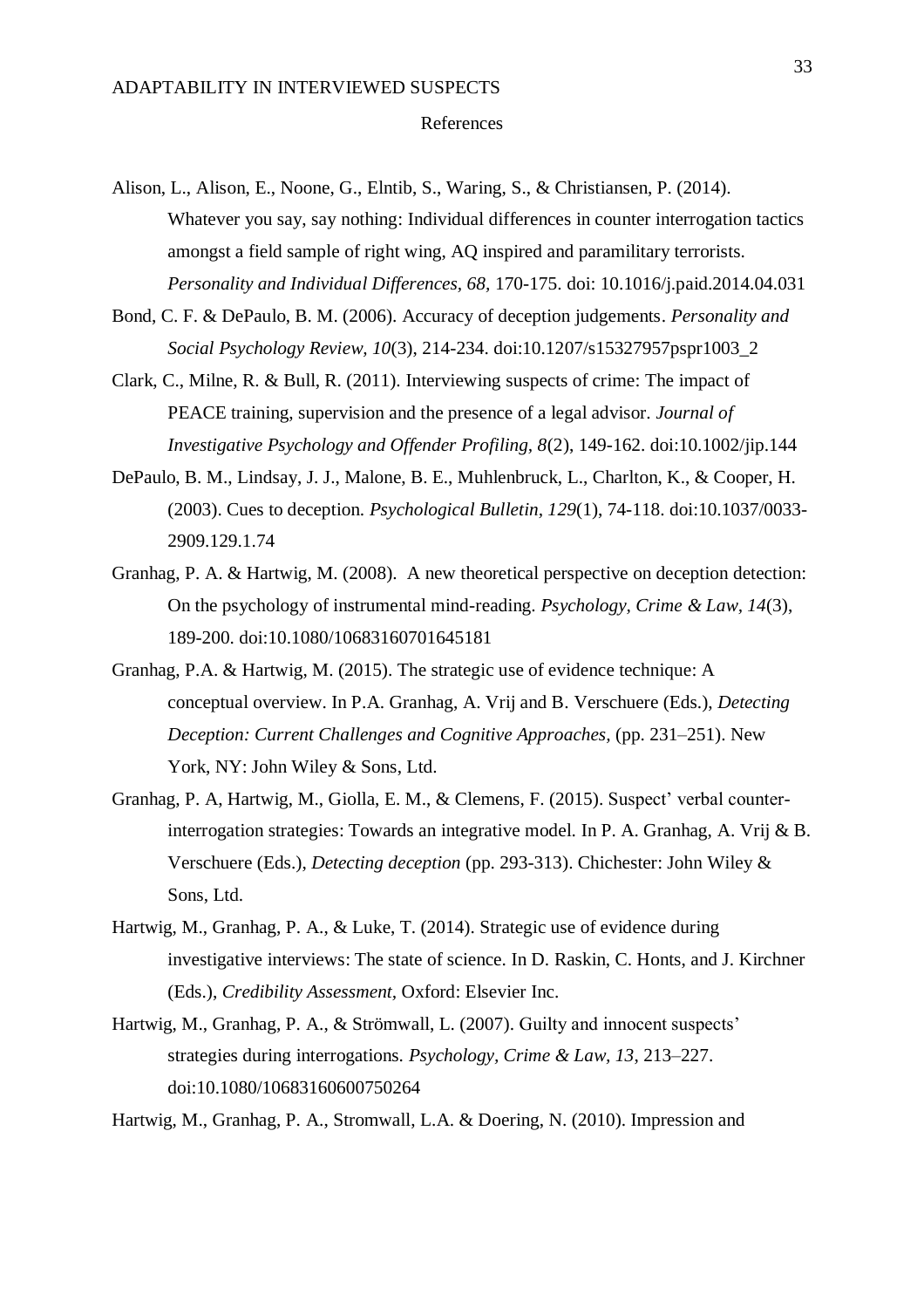information management: On the strategic self-regulation of innocent and guilty suspects. *The Open Criminology Journal, 3*(1), 10-16. doi:10.2174/1874917801003020010

- Hartwig, M., Granhag, P. A., Stromwall, L. A., & Kronkvist, O. (2006). Strategic use of evidence during police interviews: When training to deception works. *Law and Human Behavior, 30,* 603-619. doi:10.1007/s10979-006-9053-9
- Hartwig, M., Granhag, P. A., Stromwall, L. A., & Kronkvist, O. (2006). Strategic Use of Evidence during police interviews: When training to detect deception works. Law and Human Behavior, 30, 603–619. doi:10.1007/s10979-006-9053-9
- Hartwig, M., Granhag, P. A., Stromwall, L.A. & Vrij, A. (2005). Detecting deception via strategic disclosure of evidence. *Law and Human Behavior, 29*(4), 469-484. doi:10.1007/s10979-005-5521-x
- Luke, T. J., Hartwig, M., Shamash, B. & Granhag, B. A. (2015). Countermeasures against the strategic use of evidence technique: Effects on suspects' strategies. *Investigative Psychology and Offender Profiling, 13*(2), 131-147. doi:10.1002/jip.1448
- Martin, A. J. (2017). Adaptability what it is and what it is not: Comment on Chandra and Leong (2016). *American Psychologist, 72*(7), 696-698. doi:10.1037/amp0000163
- Martin, A. J., Nejad, H., Colmar, S. H., & Liem, G. A. D. (2012). Adaptability: Conceptual and empirical perspectives on responses to change, novelty and uncertainty. *Australian Journal of Guidance and Counselling, 22*(1), 58-81. doi:10.1017/jgc.2012.8
- Martin, A. J., Nejad, H., Colmar, S. H., & Liem, G. A. D. (2013). Adaptability: How students responses to uncertainty and novelty predict their academic and non-academic outcomes. *Journal of Educational Psychology, 105*(3), 728. doi:10.1037/a0032794
- Masten, A. S. (2001). Ordinary magic: Resilience processes in development. *American Psychologist, 56*(3), 227-238. doi:10.1037/0003-066X.56.3.227
- Smit, A.S., Eling, P.A.T.M., & Coenen, A.M.L. (2004). Mental effort causes vigilance decrease due to resource depletion. *Acta Psychologica*, *115*(1), 35-42. doi:10.1016/j.actpsy.2003.11.001
- Tekin, S., Granhag, P. A., Hartwig, M., Stromwall, L., Giolla, E. M., & Vrij, A. (2015). Interviewing strategically to elicit admissions from guilty suspects. *Law and Human Behavior.* 39(3), 244-252. doi:10.1037/lhb0000131
- Vrij, A., & Granhag, P. A. (2012). Eliciting cues to deception and truth: what matters are the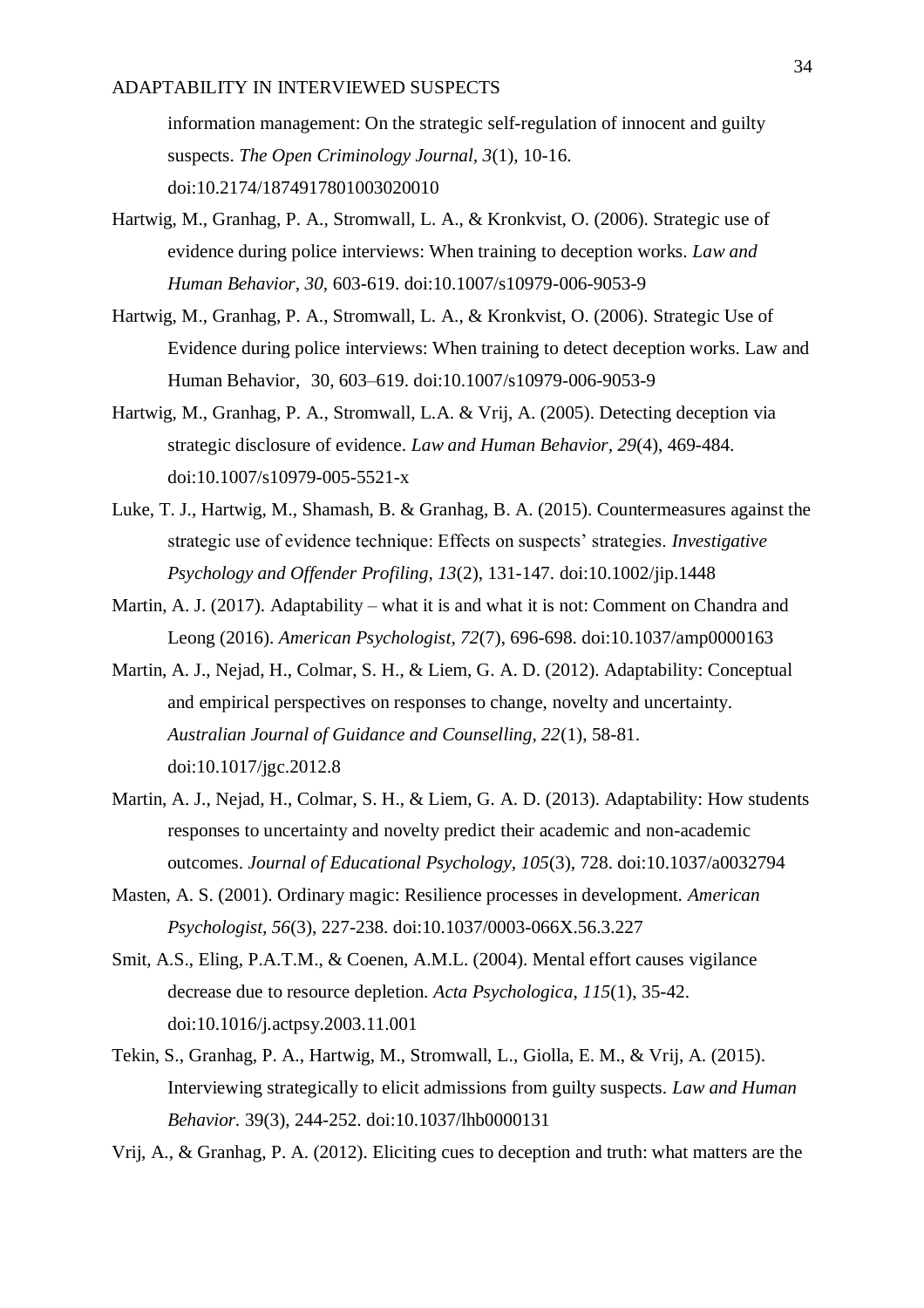questions asked. *Journal of Applied Research in Memory and Cognition, 1*(2), 110- 117. doi:10.1016/j.jarmac.2012.02.004

- Oleszkiewicz, S., & Granhag, P. A. (2019). Establishing cooperation and eliciting information: Semi-cooperative sources' affective resistance and cognitive strategies. In R. Bull and I. Blandon-Gitlin (Eds), *The Routledge Internal Handbook of Legal and Investigative Psychology.* (n.p.): Routledge
- Oleszkiewicz, S., Granhag, P. A., & Montecinos, S. C. (2014). The Scharff-Technique: Eliciting intelligence from human sources. *Law and Human Behavior, 38*(5), 478- 489. doi:10.1037/lhb0000085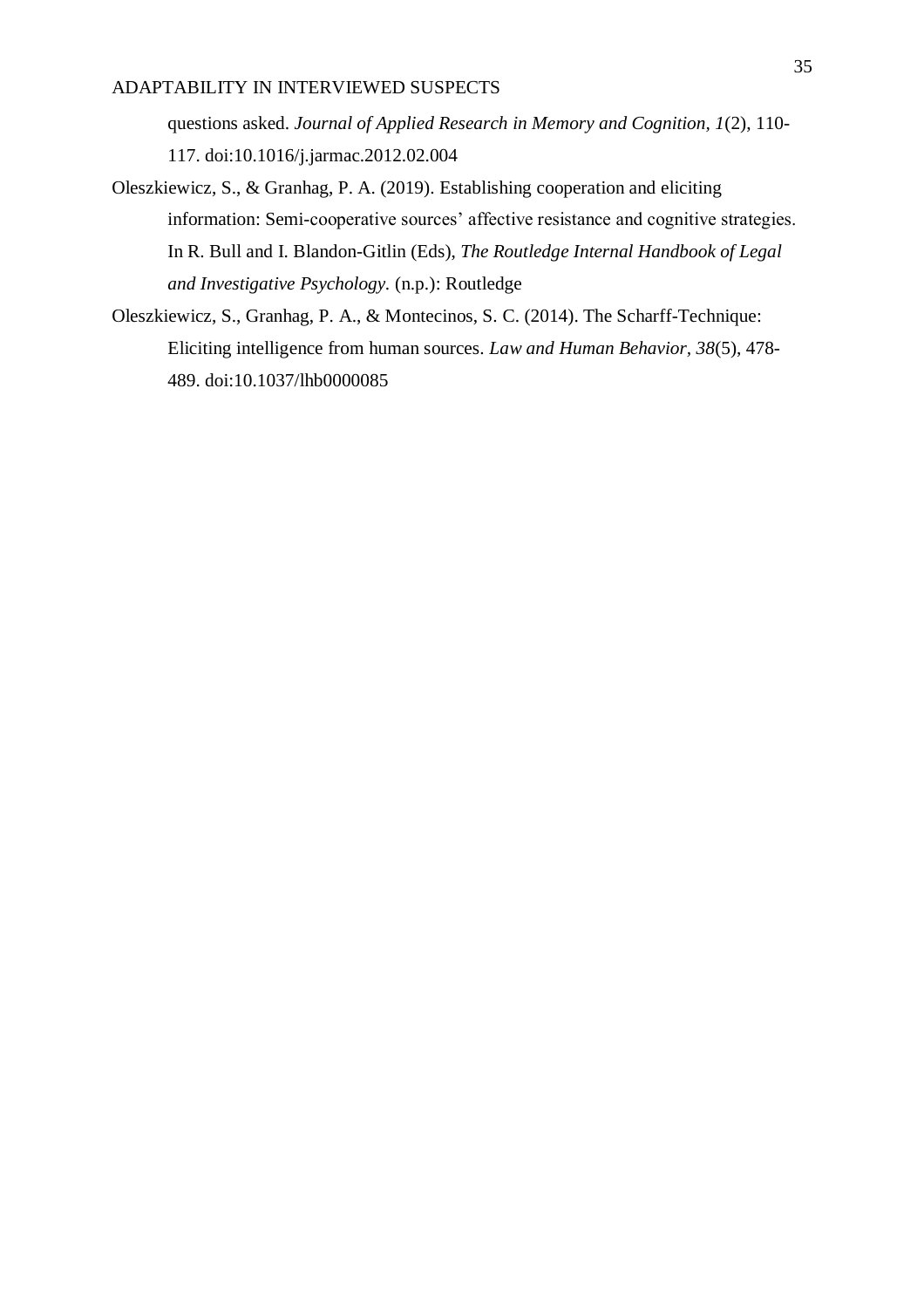# **Appendix A Informed Consent**

# **Criminal Decision Making Informed Consent**

## **Purpose**

This study is about criminal behavior. An important feature of a criminal investigation is to understand the behavior of suspects of crime. The current study will examine your perceptions and behaviors as a suspect who commits a mock crime.

More detailed information regarding the theoretical background, such as underlying concepts or frameworks, cannot be disclosed at the present moment to ensure that you behave as normal and natural as you would in reality. Any detailed information will be provided upon request after the experiment is done.

#### **Procedure**

As a participant in this study, you will be instructed to perform some criminal activities and afterwards you will be interviewed about it and fill in a questionnaire about your perceptions of your experiences. The interview will be audio recorded.

Once you have filled in the questionnaire the study is completed. Because it is important to protect the validity of psychological experiments (i.e., that you behave as normal and natural as possible during the operation), we cannot tell you everything about the study at this time. After the study is complete you will be fully debriefed and we will answer any questions that you may have about the study. If you decide to enroll in this study, your involvement will last for up to 60 minutes and you will receive 1 SONA credit for your participation. To ensure confidentiality, your responses will be anonymous (i.e., personal identifying information cannot be matched with your answers) and we only analyze group averages (i.e., individual performances will not be analyzed). The recorded data is treated confidentially and only available to the research team. In case of publication, it is obligatory to store the material for up to 10 years.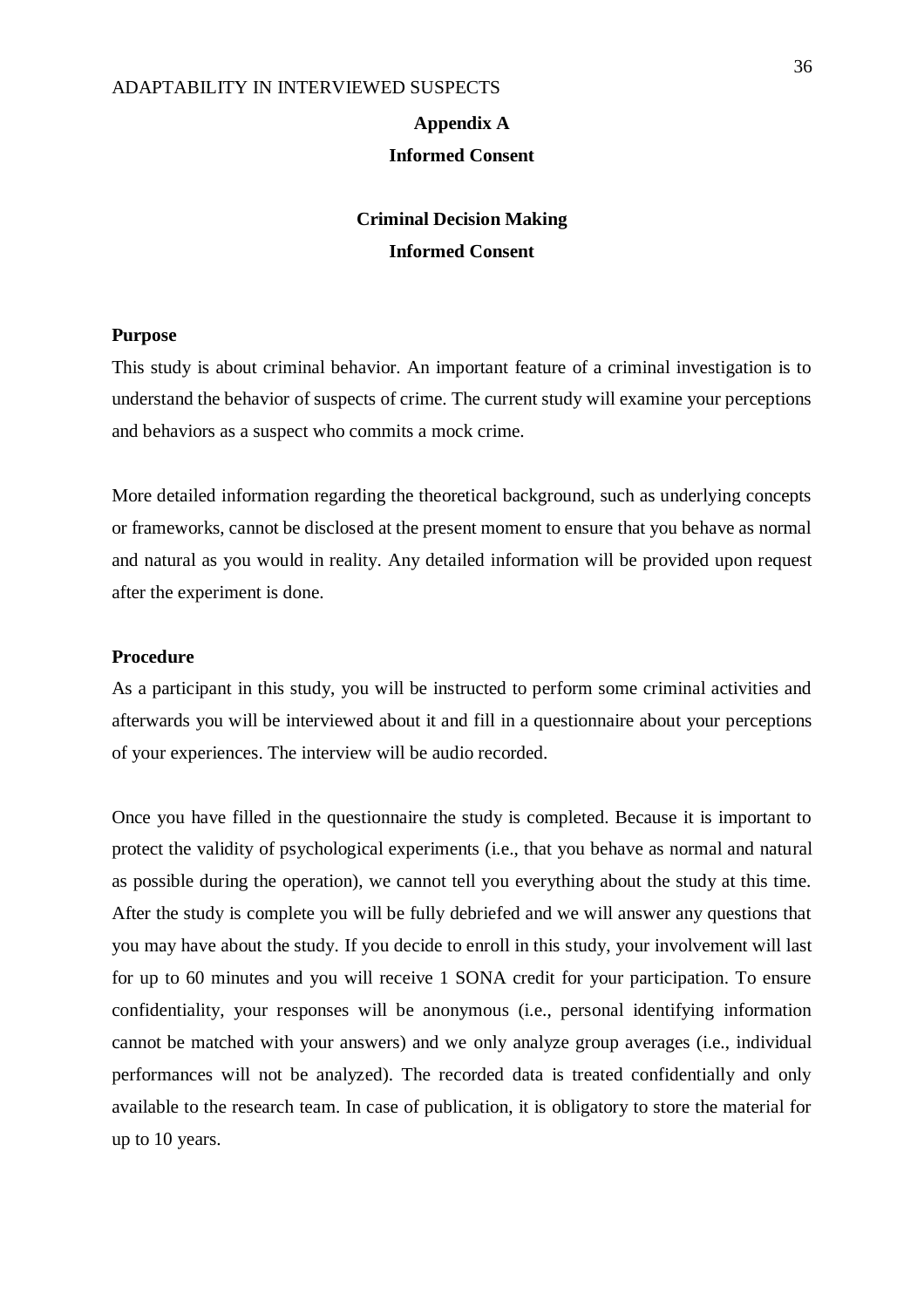#### **Participant Rights**

Your participation is voluntary. You may choose not to take part in the study or to stop participating at any time, for any reason, without consequences. Also, the audio recordings will be destroyed immediately at your request. You will receive the full compensation also if you stop participating. For further information about this study, contact the principal investigator Simon Oleszkiewicz, Ph.D. at s.oleszkiewicz@utwente.nl

## **Consent and Authorization Provisions**

Your signature indicates that you voluntarily agree to participate in **Criminal Decision Making**, that the study has been explained to you, that you have been given the time to read the document, and that your questions have been satisfactorily answered.

Name

I consent to participate in the study on criminal behavior

I consent to be audio recorded during the interview

Signature

Signature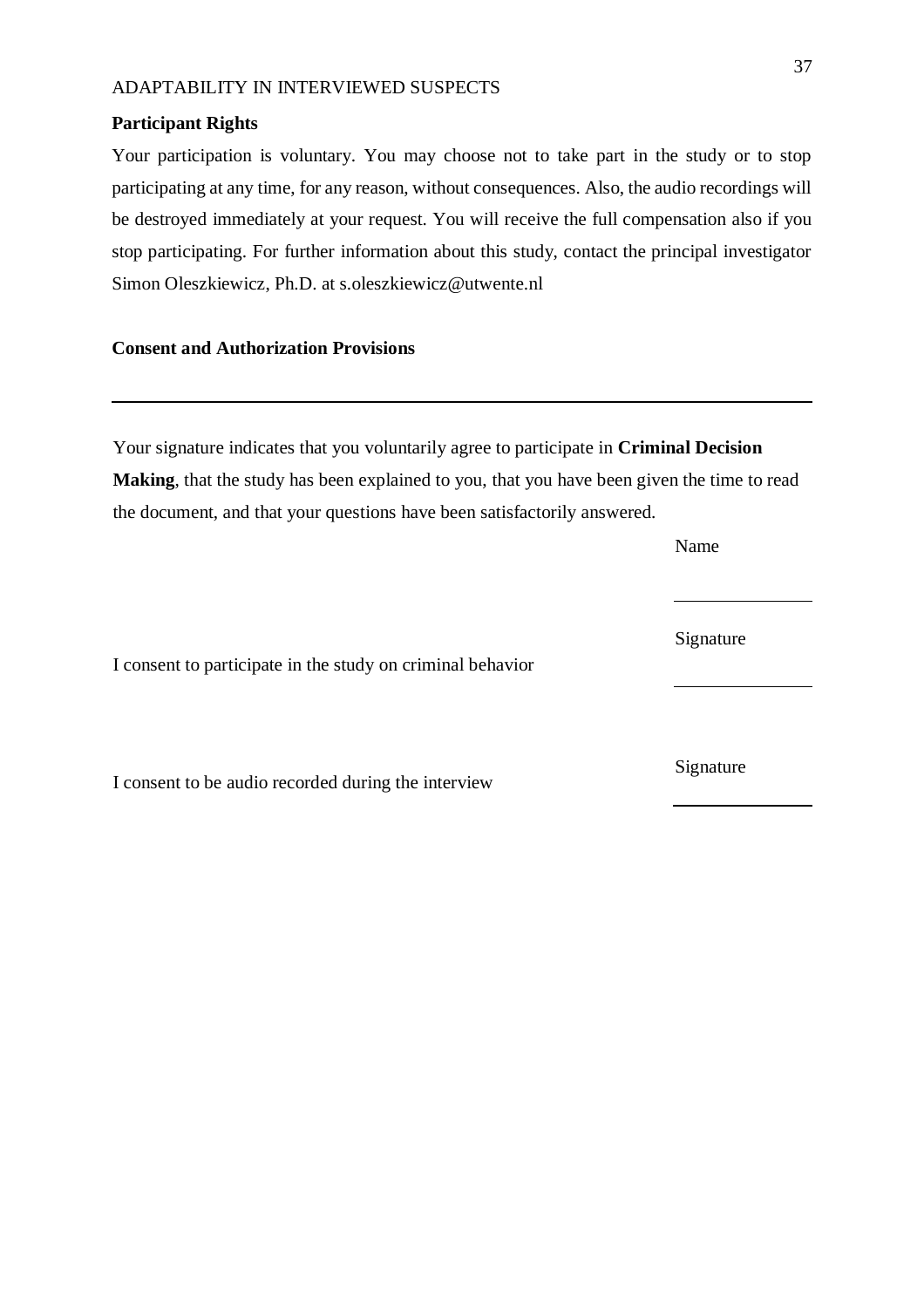# **Appendix B Background Story**

#### **Background**

Imagine that you are a person who was raised in a house full of love for pets, especially cats and dogs. Having been around animals all your life you have developed a very special bond to them. Simply put, you love cats and dogs.

You are currently studying at the UT and from your fellow students, you just heard some rumors that made your bones chill to the core: There is a professor at the University who does animal testing on dogs. You found out that this professor is doing his research on animals illegally, and that he violates the strict ethical procedures for animal handling. However, it seems as if the university is turning a blind eye. Because of your love for animals, you decided that this was too much: There is no way such cruel treatment of animals can be justified, you had to do something to make it stop!

Since your gruesome discovery, you have made several attempts to put an end to this horror. You have emailed the professor directly, you have arranged demonstrations, talked with the heads of several faculties, the HR department, study advisors, you name it. However, this has only resulted in straight out denials – nobody acknowledges any unethical animal treatment. At this point in time, your hard work and efforts have not paid off at all, and you conclude that only one option remains: To collect evidence about the unethical behavior and forward it to an investigative journalist that will publish a story about it in the news.

To collect the evidence you need help, so you contacted the organization *Rights for Animals*. However, this organization is currently under investigation for other crimes. Therefore, they cannot play any major role in gathering evidence, but they are willing to help you work out the necessary activities to secure the necessary evidence.

#### **What you are going to do**

You're planning to collect evidence that the UT is involved in illegal and cruel treatment of animals. The organization *Rights for Animals* supports you. Soon, they will get into contact with you and help you with your mission. The collected evidence will then be forwarded to an employee at *Rights for Animals.*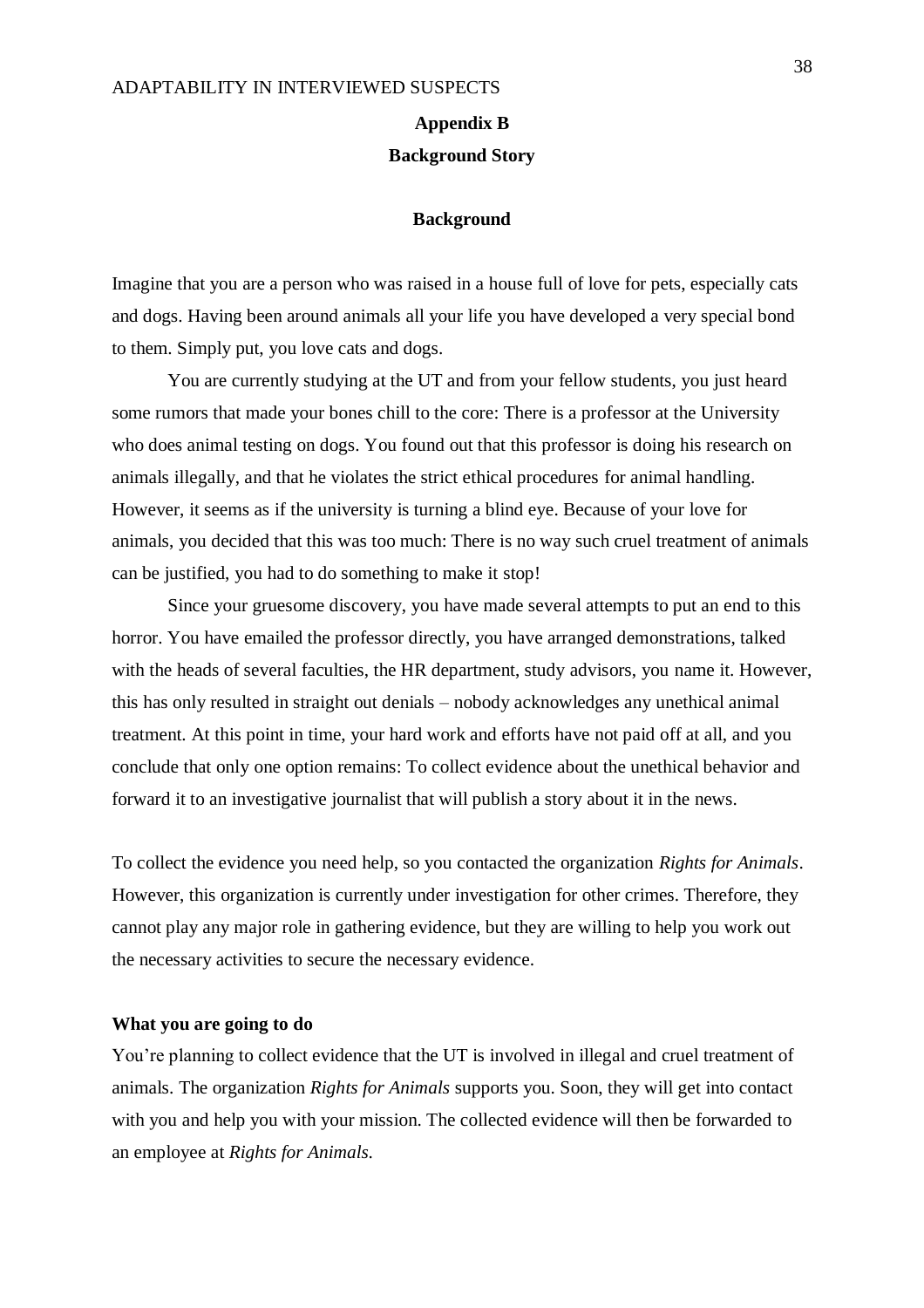Briefly put, to complete your mission you have to (specific instructions will follow later):

- (1) gain access to the lab
- (2) collect evidence in the lab
- (3) provide the evidence to your accomplice

You will next receive detailed instructions for what you have to do to collect and forward the evidence. Read the instructions carefully so you know it by heart. You will be allowed to take these instructions with you, so you do not need to memorize every word. Feel free to check this paper if you get insecure or can't remember what to do next.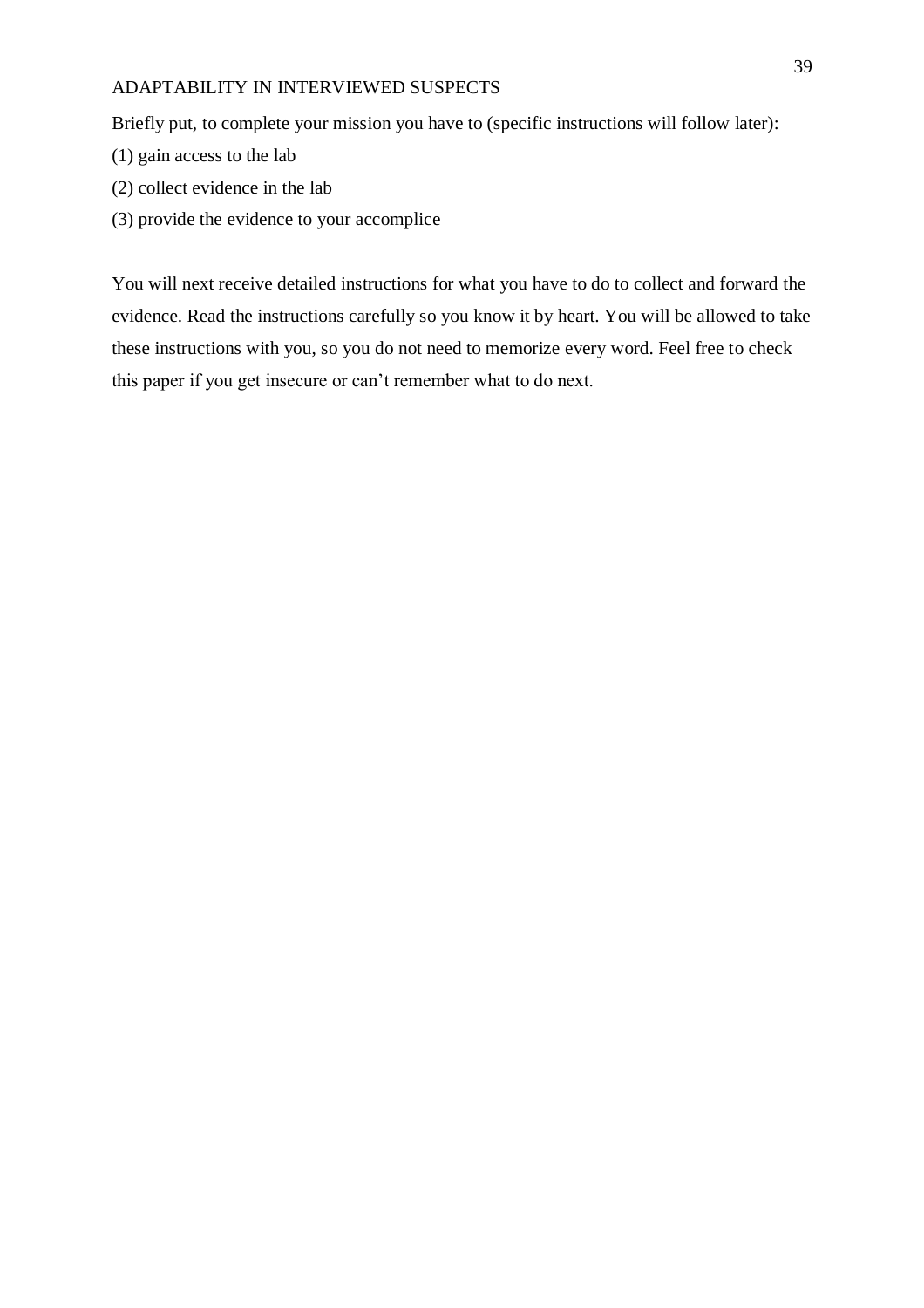## **Appendix C**

## **Checklist of Criminal Activities**

### **Instructions**

These instructions will be performed in consecutive order. Meaning that once you have ticked of a box, you move to the next box directly under it. Do not jump between boxes; you have to follow the order from top to bottom.

 $\Box$  received text message from your contact person from the animal rights organization  $(mission starts) \rightarrow WhatsApp message$ 

 $\Box$  collect envelope at the given location established by the text message

 $\square$  go into the lab where you find information regarding the animal experiments (room  $\overline{\phantom{a}}$ 

 $\square$  start the computer and plug in the USB stick to collect the necessary evidence

 $\square$  search the file 'experiments' and copy it on the USB stick (located on Desktop)

 $\square$  take the USB stick and the envelope and leave the lab

 $\Box$  go to room (there you can find a secure computer)

 $\square$  use the computer to log into your email- account

- $\square$  send the files of the USB stick to KalleBlomNews@gmail.com (a journalist who belongs to *Rights for Animals* who wants to publish your story)
- $\Box$  next to the computer, search for the folder 'contracts' and take a picture of the Documents which you find inside. They serve as additional evidence.

 $\square$  send it via WhatsApp to this number that contacted you in the beginning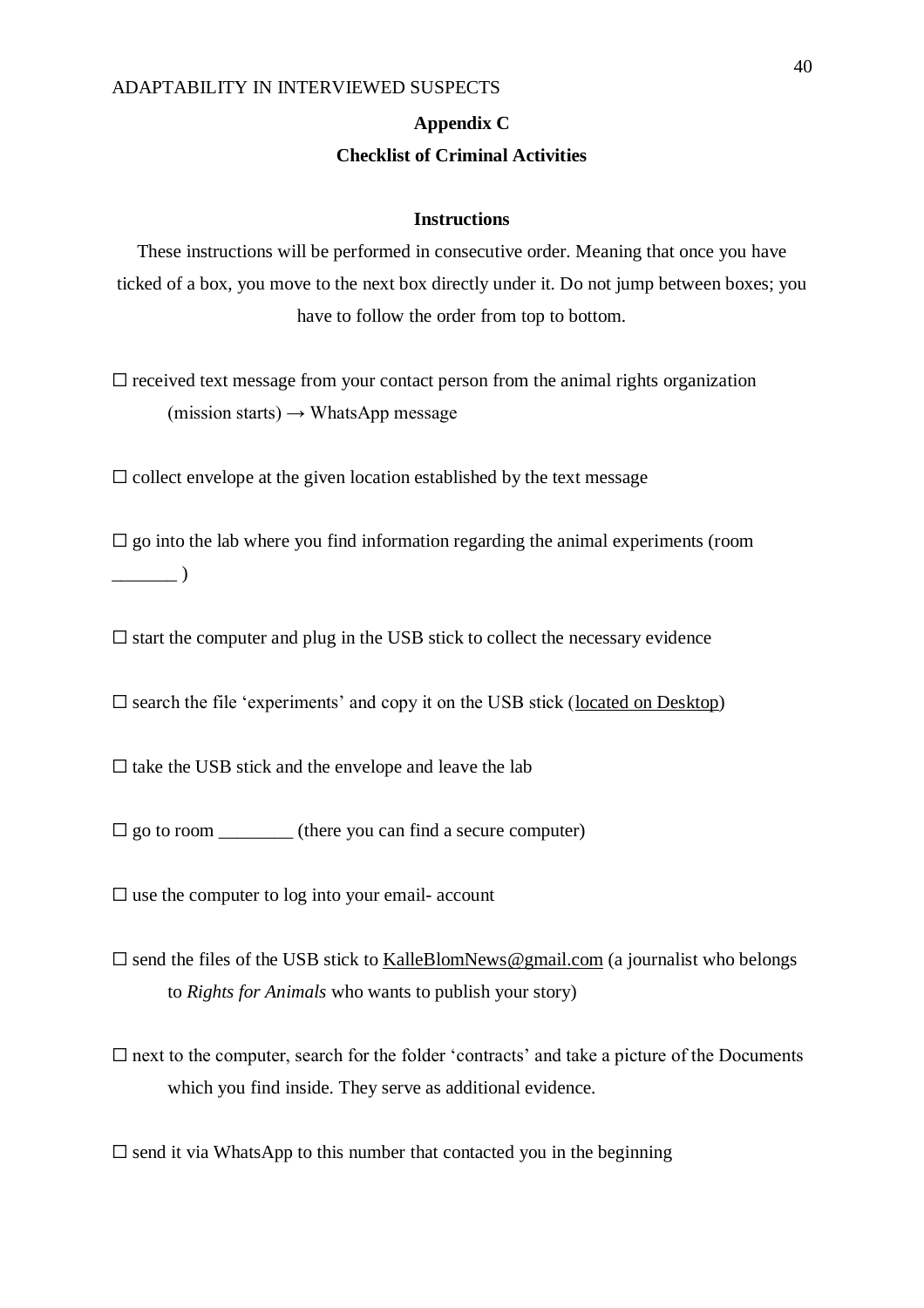$\square$  put the USB stick back into the envelope and place it into the folder 'private' (your accomplice will collect it)

 $\Box$  return to room  $\Box$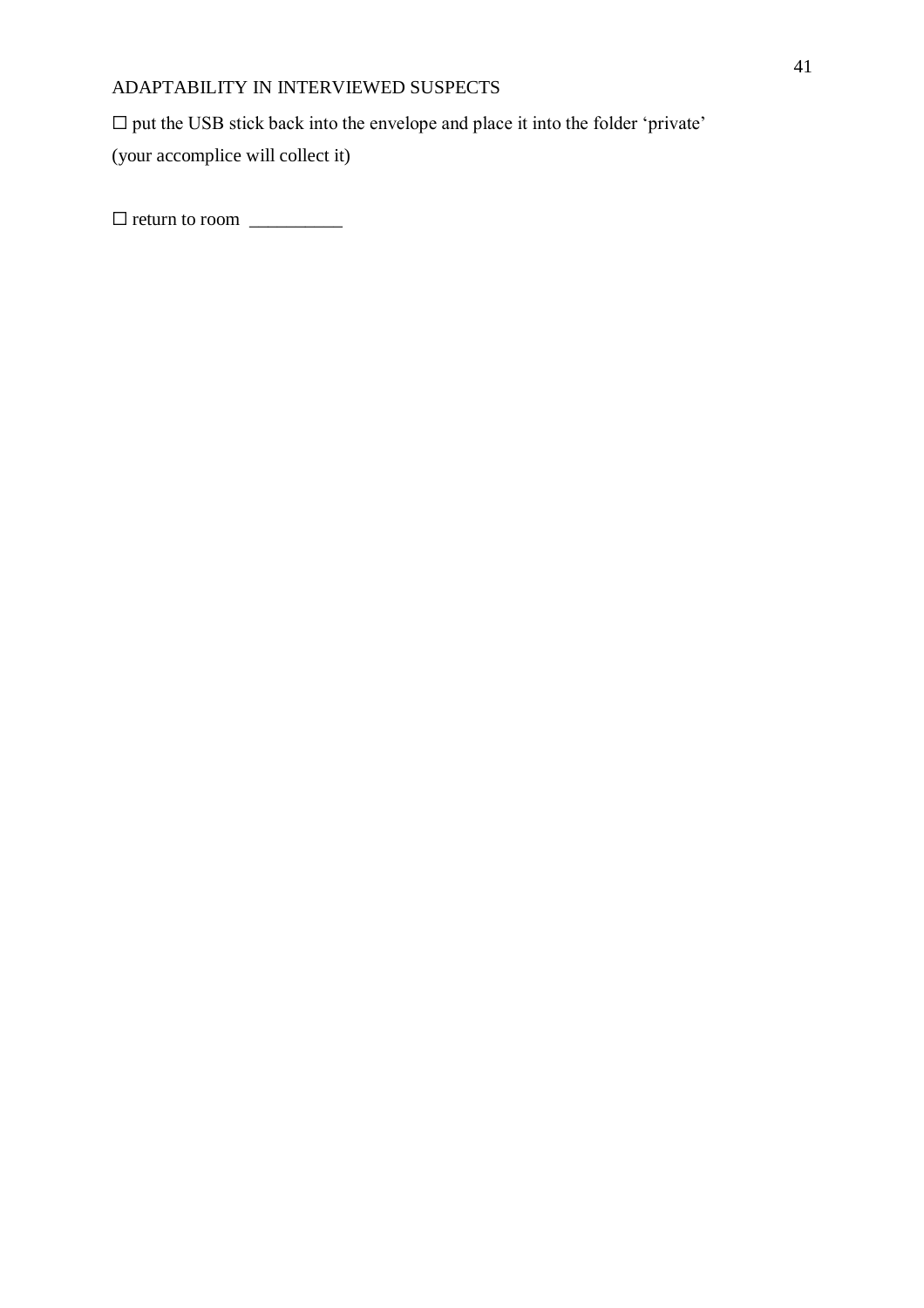## **Appendix D**

#### **Participants' Pre-Interview Preparation**

#### **Instructions for Participant (Before the Police Interview Starts)**

In 5 minutes, you will be interviewed by a police officer. You are instructed to interact with the police, so please try to imagine how you would answer possible questions in reality. Please imagine that you have already concluded that it is important for you to give an innocent appearance and that this will best be done by speaking with the police. Hence, you concluded that using your right to remain silent will only make you seem more suspicious. In addition, during the interview you will be asked whether you want to have a lawyer present. Please imagine that you have already considered this option and decided it was best to not invite a lawyer, because in this way you look more innocent. Hence, you are instructed to answer this question with a 'No'.

Don't forget: You are an activist for animal rights. While getting your information about the cruel researcher, you were, however, committing a crime. In order to complete your mission, you should try to convince the interviewer of your innocence. Otherwise, *Rights for Animals*  won't be able to publish your findings as their work will be linked to your criminal activity; all your work would be for nothing. Please imagine that this is very important for you: If you don't come across as innocent during the interview you will fail to save the animals.

Please note that it is the interviewer who will end the interview. The interviewer will then tell you what you need to do after the interview is over.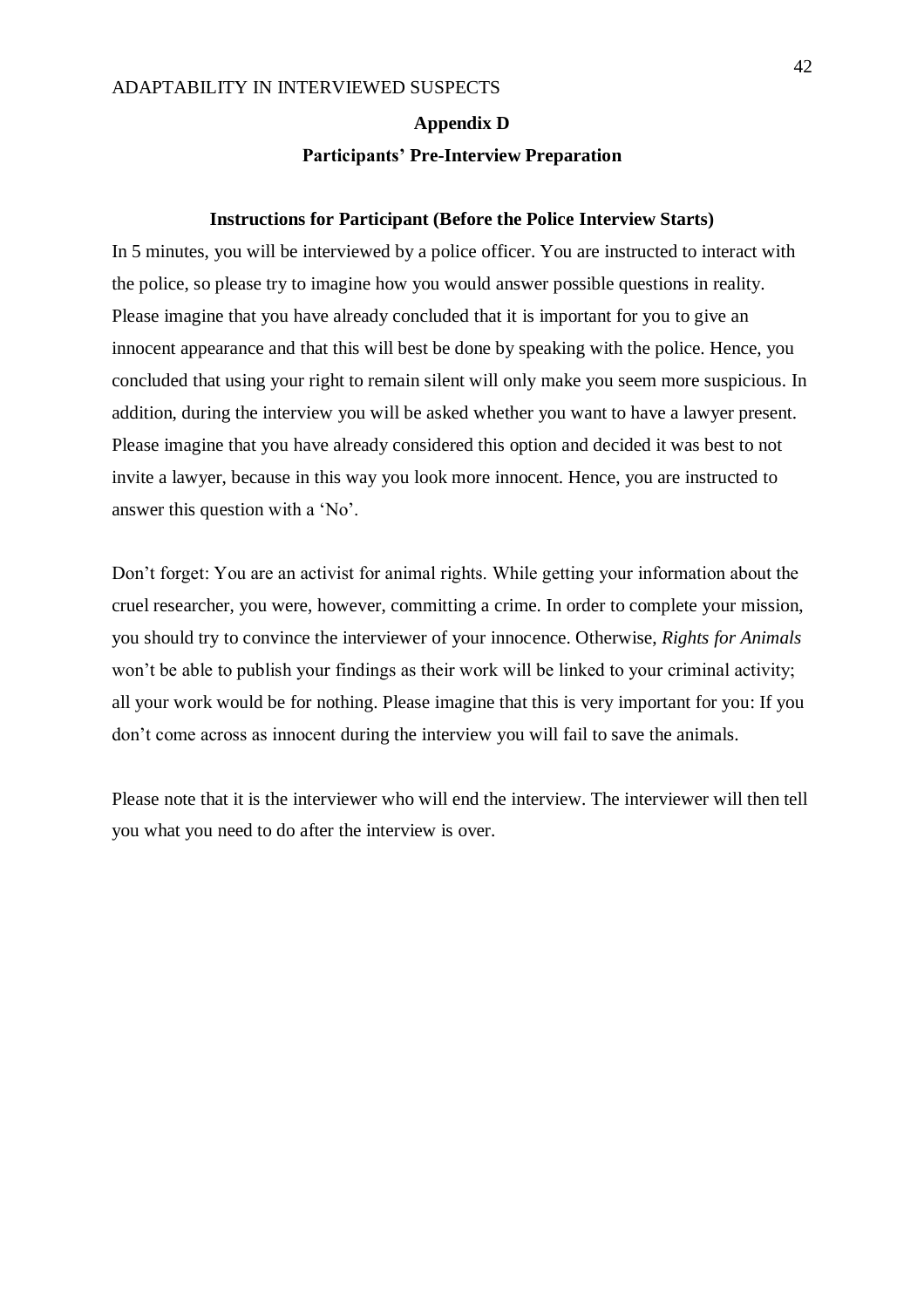#### **Appendix E**

#### **Interview Protocol Late Disclosure**

"Hello, my Name is XXX. I am part of the team investigating a crime that was committed here at the University today. Someone broke into the University's facilities and stole confidential data. There is reasonable suspicion that you have committed this crime, and I will therefore ask you some questions about your behavior and your observations around the University today. Because of the suspicion against you, you do have the right to have a lawyer present during this interview. Would you like to consult one? I also want to mention that you have the right to remain silent and that you do not have to answer any of my questions.

#### #Response of Suspect

Do you confess or deny having engaged in any criminal activities?

## #Response of Suspect

You can start by freely telling me how you arrived at the university today and what you did there.

### #Response of Suspect

Thank you. I have a few more specific questions.

Have you been around/ You mentioned being at **the study area on the ground floor of the Cubicus building** today?

### #Response of Suspect

\*\*\*if suspect remains silent or only answers with a 'yes' after the first question of each evidence theme, prompt once by saying: Please tell me about that\*\*\*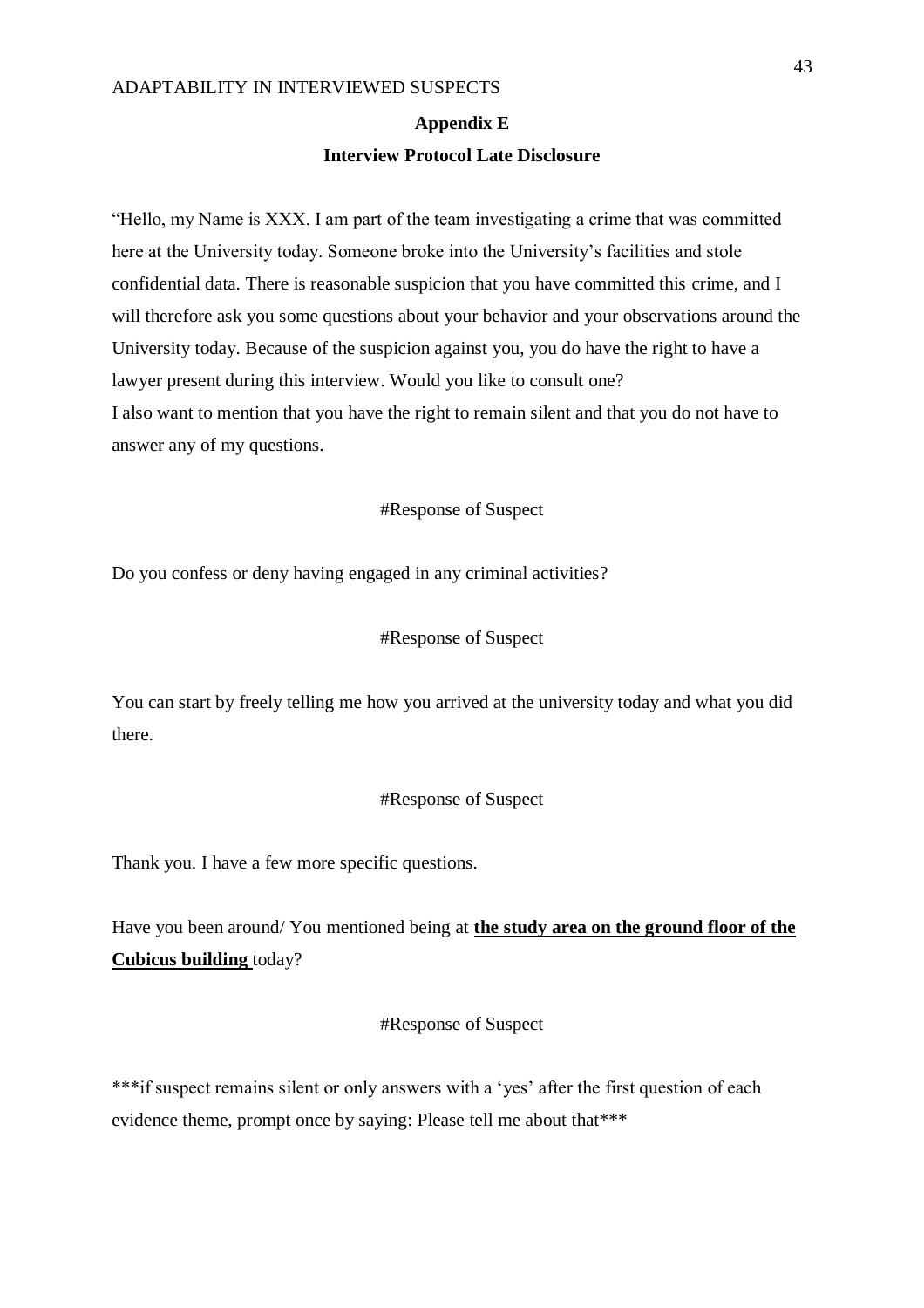Have you been around/you mentioned you were around **the office of one of the professors**  after being at the study area?

#### #Response of Suspect

Have you recently entered/ you mentioned that you entered the office of a professor?

#Response of Suspect

Have you entered/you mentioned that you entered **another room** after you left the office?

#### #Response of Suspect

Is there anything you would like to add at this point?

## #Response of Suspect

Okay, thank you. We have collected some evidence that I would like you to address. Our tech team intercepted the text message you received today, shortly thereafter a witness saw you pick up an envelope from one of the lockers in the Cubicus building. Later on, another witness saw you near the office of the professor. We have also found your fingerprints inside the office, and a webcam has shown that you used the computer in room XXX. Before we conclude this interview, would you mind explaining all these activities.

#### #Response of Suspect

**Alternative Deceptive:** I would like to point out that you're better off, the more information you provide voluntarily. I'll give you one last chance to cooperate by answering my questions.

#### #Response of Suspect

\*\*\*If suspect remains silent\*\*\* So, do you have anything to add?

\*\*\*If suspect objects or complains, simply read out the evidence again\*\*\*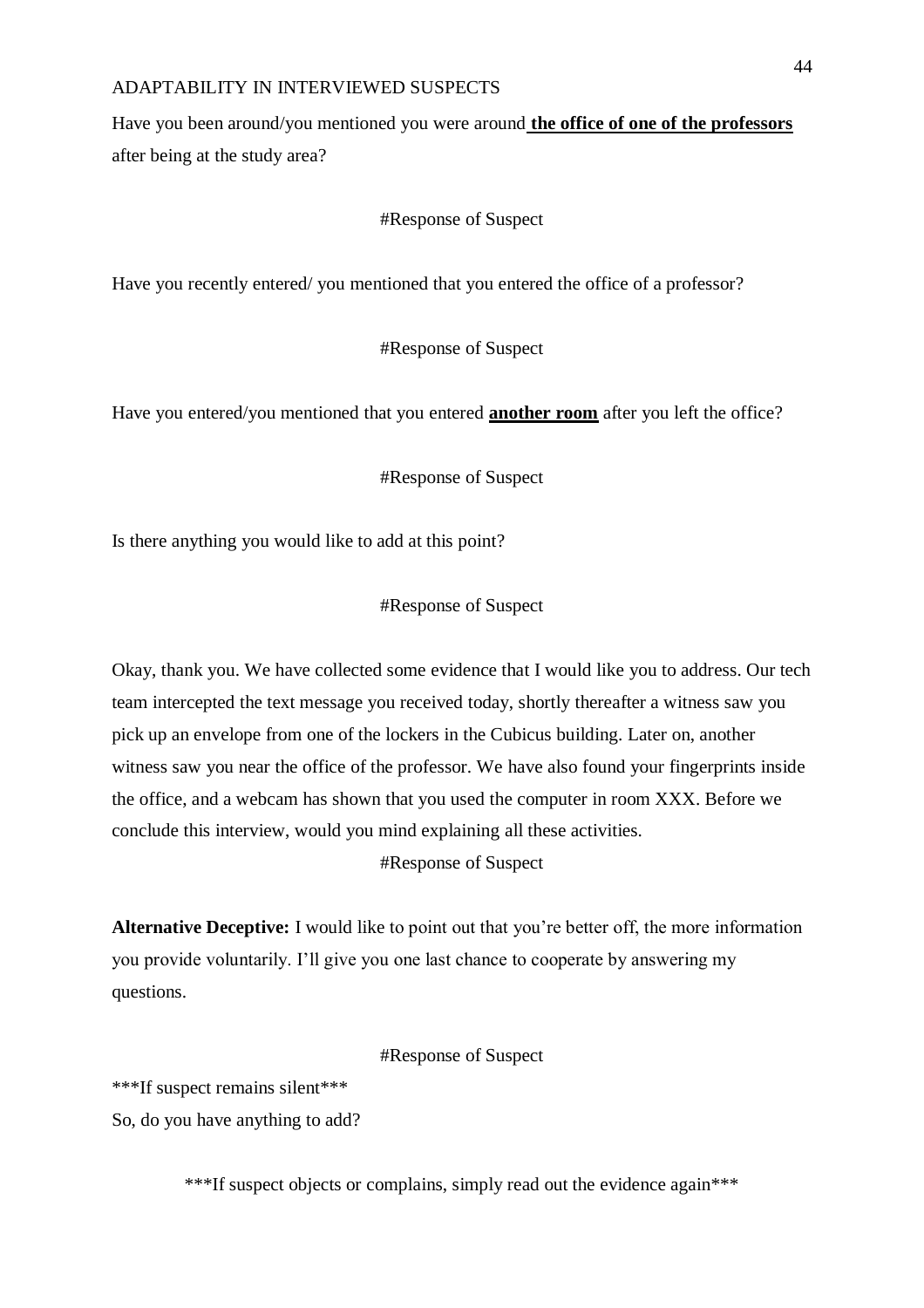Okay, to conclude this interview I will ask the same question I started with: Do you confess or do you deny having engaged in any criminal activities?

----------------------------------------------------------------------------------------------------------------

Okay, thank you for your time. If we find something in need for further clarification, we will ask you to come back at a later time. Have a good day. (Investigator opens the door for participant)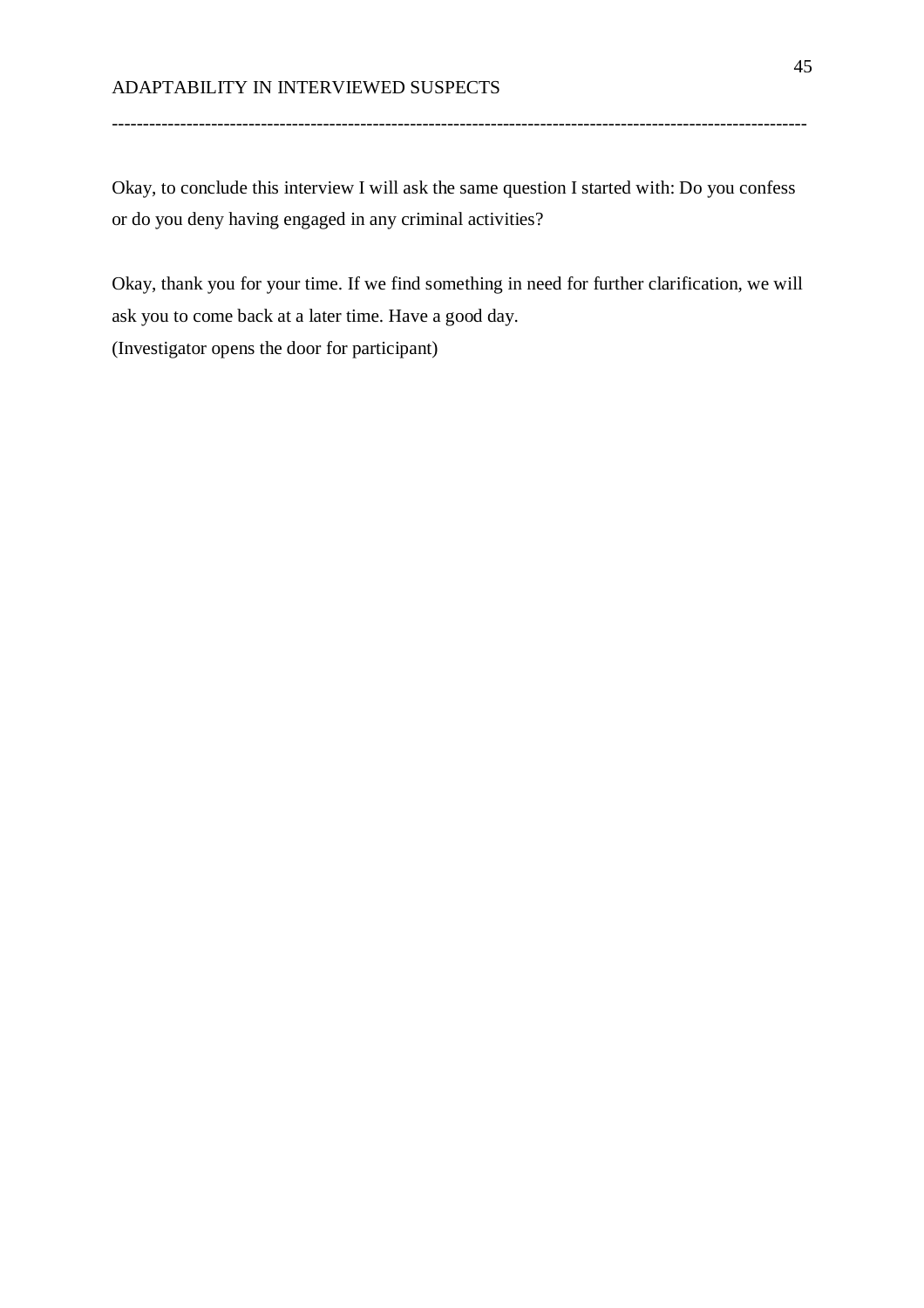#### **Appendix F**

#### **Interview Protocol Shift-of-Strategy Approach**

"Hello, my Name is XXX. I am part of the team investigating a crime that was committed here at the University today. Someone broke into the University's facilities and stole confidential data. There is reasonable suspicion that you have committed this crime, and I will therefore ask you some questions about your behavior and your observations around the University today. Because of the suspicion against you, you do have the right to have a lawyer present during this interview. Would you like to consult one? I also want to mention that you have the right to remain silent and that you do not have to answer any of my questions.

#Response of Suspect

Do you confess or deny having engaged in any criminal activities?

## #Response of Suspect

You can start by freely telling me how you arrived at the university today and what you did there.

### #Response of Suspect

Thank you. I have a few more specific questions.

## ----------------------------------------------------------------------------------------------------------------

**Evidence 2: Seen at study area in the Cubicus building** Have you been around/ You mentioned being at the **study area on the ground floor of the Cubicus building** today?

\*\*\*if suspect remains silent after the first question of each evidence theme, prompt once by saying: Please tell me about that\*\*\*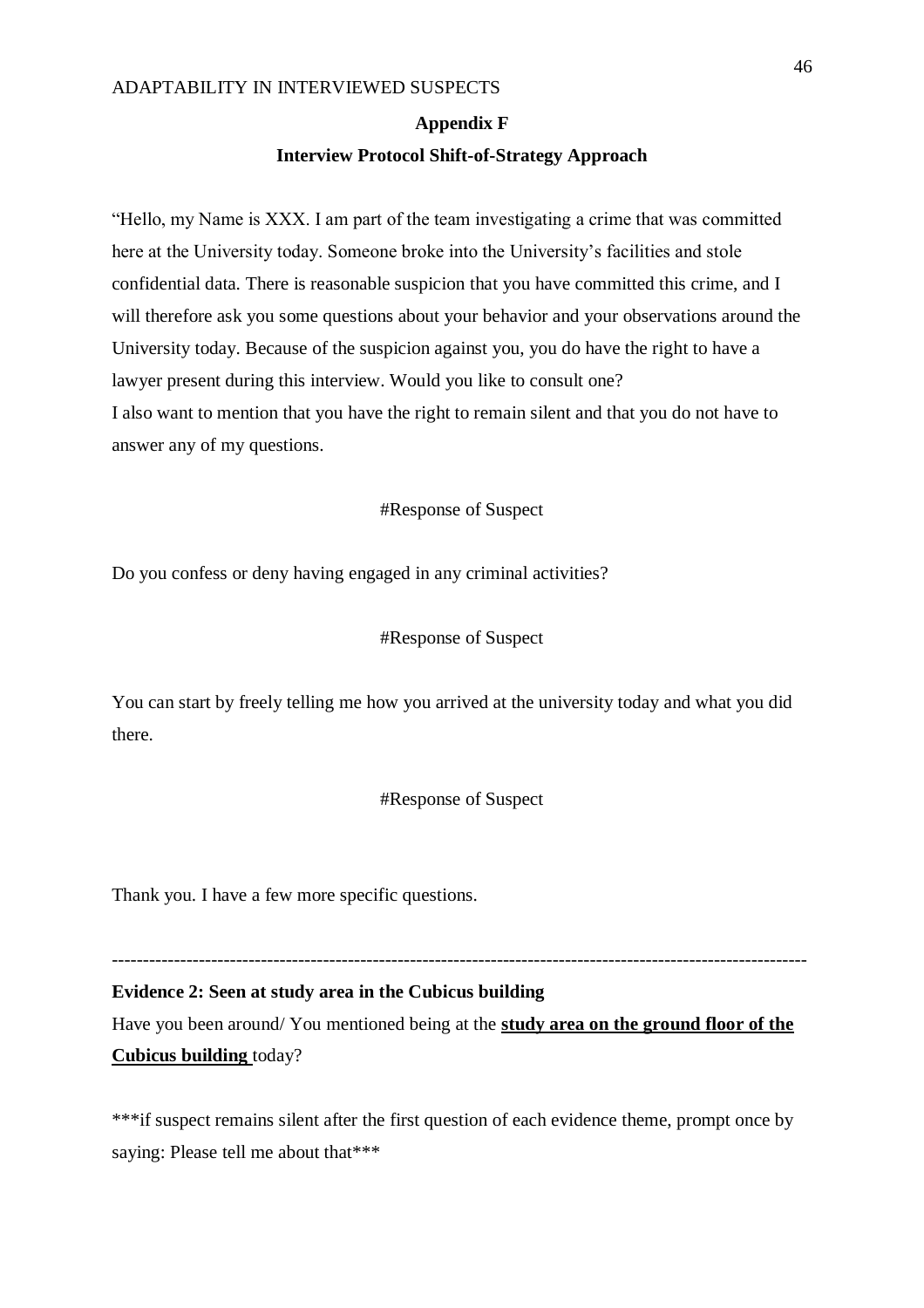**Discredit:** What you say doesn't fit the evidence we have. A witness has seen you picking up an envelope from one of the lockers there. Would you like to respond to that statement?

#Response of Suspect

\*\*\*Go to the next question\*\*\*

**Accept:** What you say fits the evidence we hold, as a witness has seen you picking up an envelope from one of the lockers there.

\*\*\*Go to the next question\*\*\*

----------------------------------------------------------------------------------------------------------------

## **Evidence 3: Proximity to the office**

Have you been around/you mentioned you were around **the office of one of the professors**  after being at the study area?

**Discredit:** What you say does not fit the evidence, as an employee has seen you there today. Can you explain what you did there?

> #Response of Suspect \*\*\*Go to next question\*\*\*

**Accept:** Okay, very good. We have evidence that supports your answer. An employee saw you there today at that time.

\*\*\*Go to next question \*\*\*

----------------------------------------------------------------------------------------------------------------

## **Evidence 4: Fingerprints on object**

Have you recently entered/ you mentioned that you entered the office of a professor?

**Discredit:** What you say does not fit the evidence. We found "an object" inside the office with your fingerprints on it. Would you mind explaining how they got there?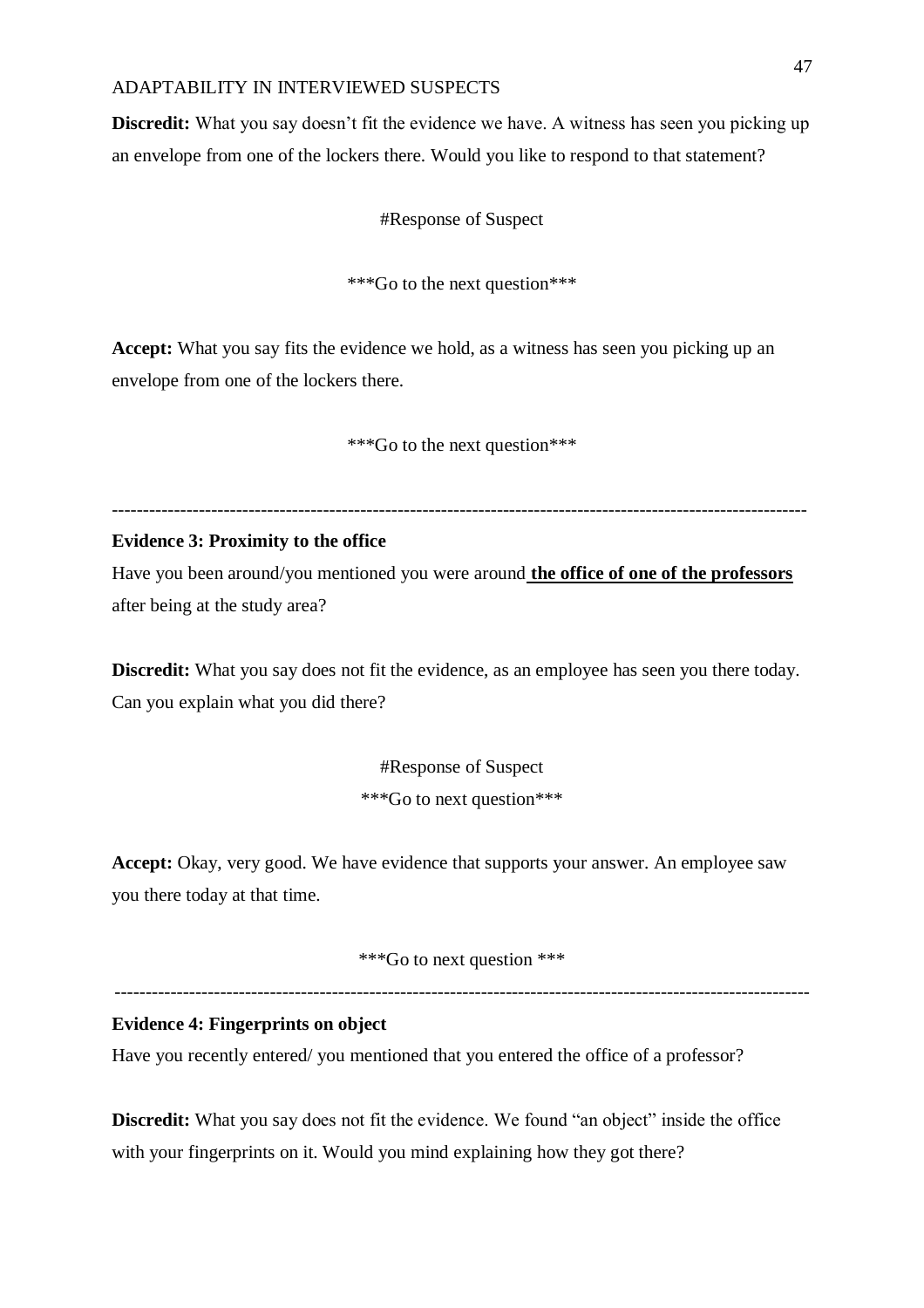#Response of Suspect

\*\*\*Go to next question\*\*\*

**Accept:** Thanks for clarifying this. We did find your fingerprints on "an object" inside the office.

\*\*\*Go to next question \*\*\*

----------------------------------------------------------------------------------------------------------------

## **Evidence 5: Webcam footage of Computer**

Have you entered/you mentioned that you entered **another room** after you left the office?

**Discredit:** What you say does not fit the evidence we hold. Our technical team accessed the webcam of a computer in room XXX and it shows clear footage of you. Would you mind explaining what you did on the computer?

> #Response of Suspect \*\*\*Go to next question\*\*\*

**Accept:** Thank you for working with me here. Our technical team accessed the webcam of the computer in room XXX and the footage clearly shows you at the computer.

\*\*\*Go to next question \*\*\*

----------------------------------------------------------------------------------------------------------------

#### **The three questions**:

Okay, I have three additional questions I need you to address before we end this interview. I need you to explain the text message you received just before going to the lockers in the study area; you have to clarify what you did on the computer in the office; and I need you to describe exactly what you did in room XXX.

#Response of Suspect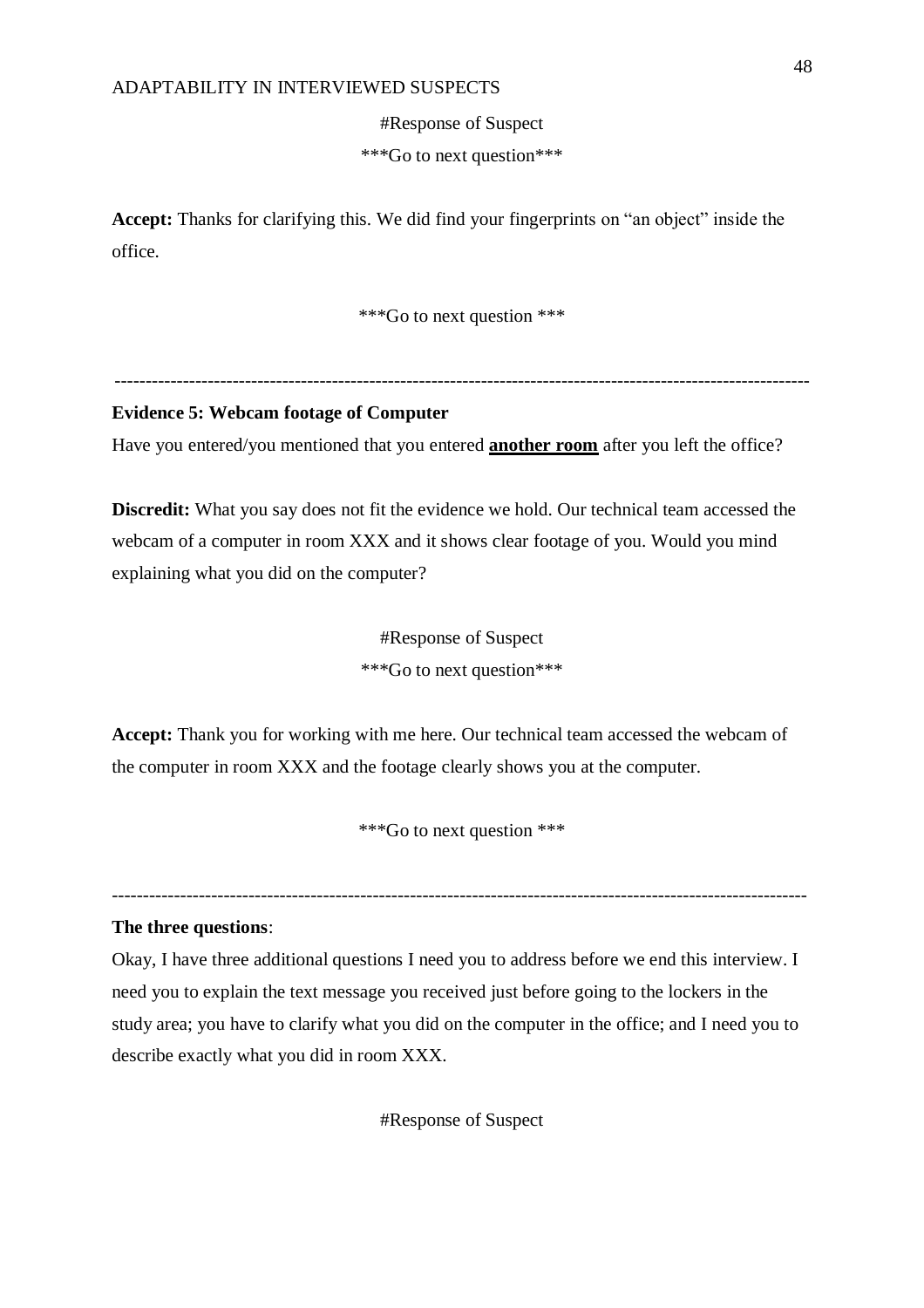**Alternative Deceptive:** I would like to point out that you're better off, the more information you provide voluntarily. I'll give you one last chance to cooperate by answering my questions.

\*\*\*If suspect remains silent\*\*\* So, do you have anything to add?

----------------------------------------------------------------------------------------------------------------

Okay, before we end this interview, I will ask the same question I started with: Do you confess or deny having engaged in any criminal activities?

## **Ending:**

Okay, thank you for your time. If we find something in need for further clarification, we will ask you to come back at a later time. Have a good day. (Investigator opens the door for participant)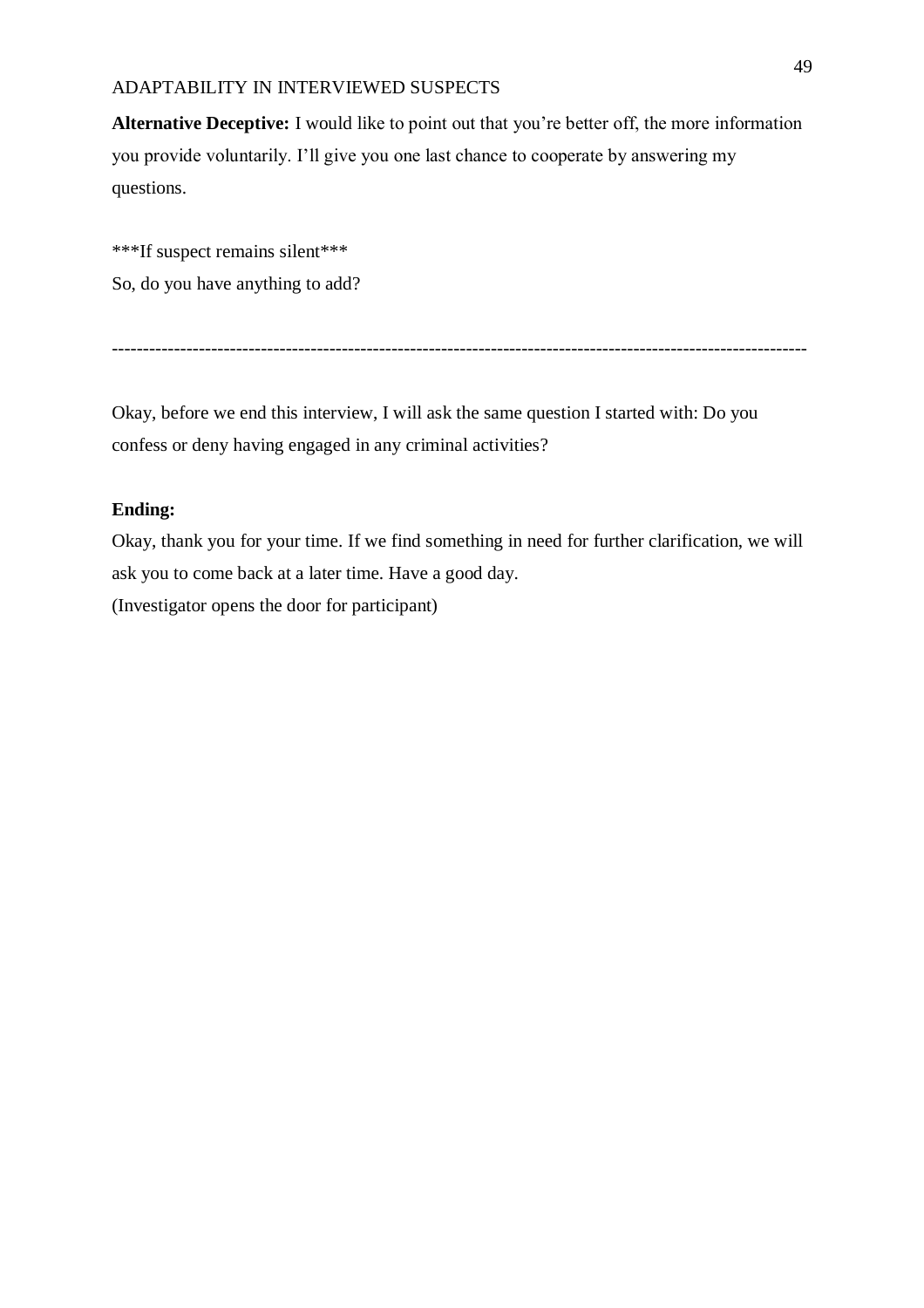#### **Appendix G**

#### **Post-Interview Questionnaire**

*To finalize the study, we ask you to answer questions regarding your perceptions of the interview. Please answer the questions honestly and openly, as you are no longer playing the role of the suspect. The completion of this questionnaire will take around 15 minutes. We would like you to make sure that you answer every question. At first, please enter your demographics.*

Q1 Gender

( ) Female

( ) Male

( ) Diverse

Q2 Age \_\_\_\_\_\_\_\_

Q3 Nationality

( ) Dutch

( ) German

( ) Other \_\_\_\_\_\_\_\_\_\_\_\_

Q4 Occupation

( ) Student

( ) Affiliate at the UT

( ) Other \_\_\_\_\_\_\_\_\_\_\_\_

*In the following, we would like you to answer two questions to get a better understanding of your role-playing.*

Q5 How motivated were you to complete the role you assumed for this task? [Likert scale: 1 (*not at all*) to 5 (*extremely*)]

Q6 How motivated were you to convince the interviewer of your innocence? [Likert scale: 1 (*not at all*) to 5 (*extremely*)]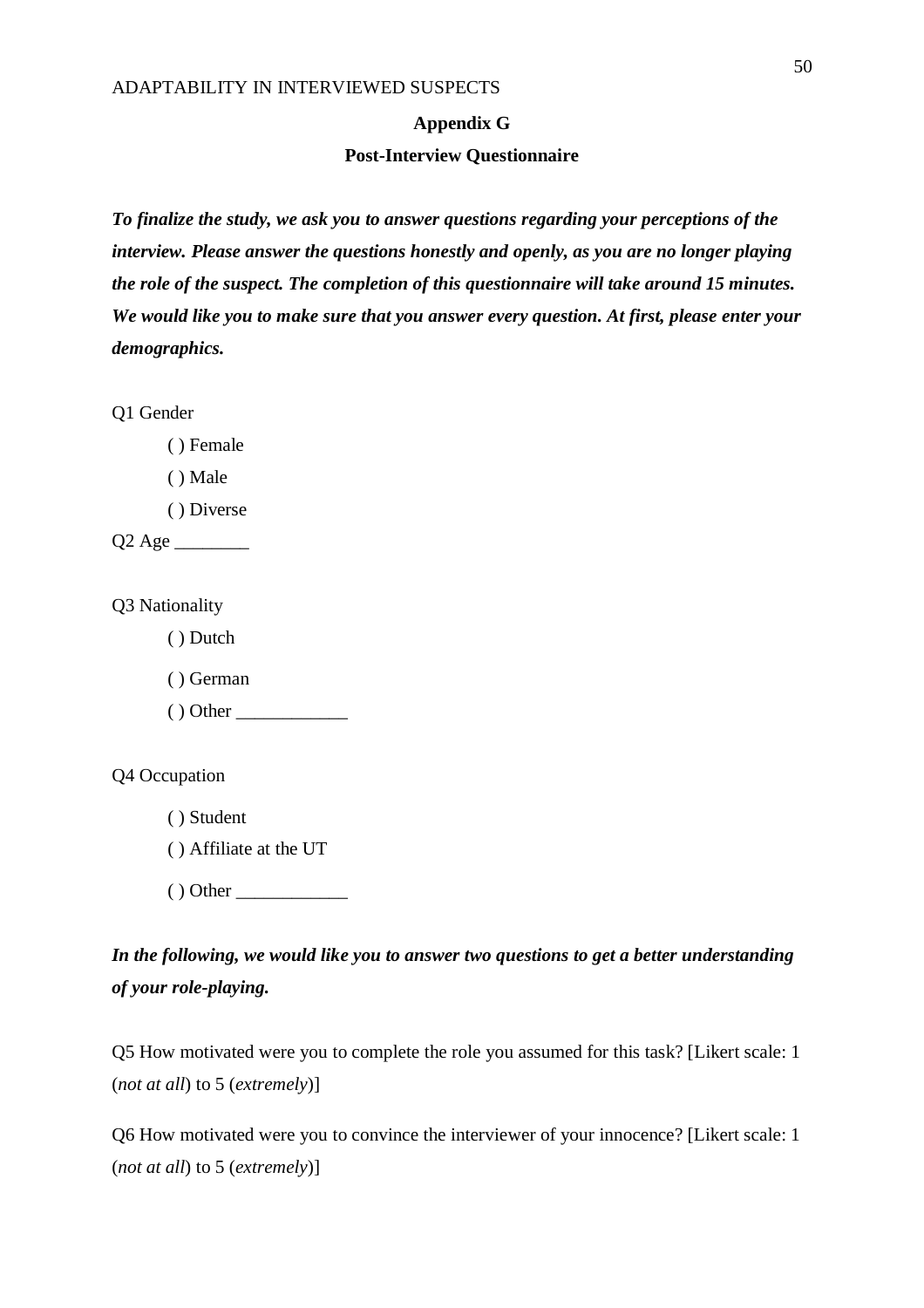# *Prior to the interview, you had time to prepare a strategy (that you could use during the interview).*

Q7 Did you have a strategy prior to the interview? [*Yes/ No*] *If yes to Q7:* Q8 What was your strategy? Please explain with a few words. Q9 Did you adjust your strategy at any point during the interview? [*Yes/ No*] *If yes to Q9:* Q10 What were significant changes in your new strategy in comparison to your initial strategy that you planned out? Please explain with a few words. *If yes to Q9*: Q11 What made you adjust your strategy? Please explain with a few words. Q12 How effective did you find your strategies?

- Your initial strategy [Likert scale: 1 (*not effective at all*) to 5 (*extremely effective*)]
- Your adjusted strategy [Likert scale: 1 (*not effective at all*) to 5 (*extremely effective*)]

Q13 What was the result of your strategies?

- Your initial strategy [Likert scale: 1 (*it made it much worse for me*) to 5 (*it made it much better for me*)]
- Your adjusted strategy [Likert scale: 1 (*not effective at all*) to 5 (*extremely effective*)]

# *We have some questions about specific moments during the interview. Try to think back and remember your behavior and thoughts as accurately as possible during these specific questions.*

Q14 You were seen in the entrance area picking up the envelope.

- Did you expect the interviewer to know about you picking up the envelope? [Likert scale: 1 (*did not expect at all*) to 5 (*did expect very much*)]
- How much did you expect the interviewer to know in regard to you picking up the envelope? [Likert scale: 1 (*nothing*) to 5 (*everything*)]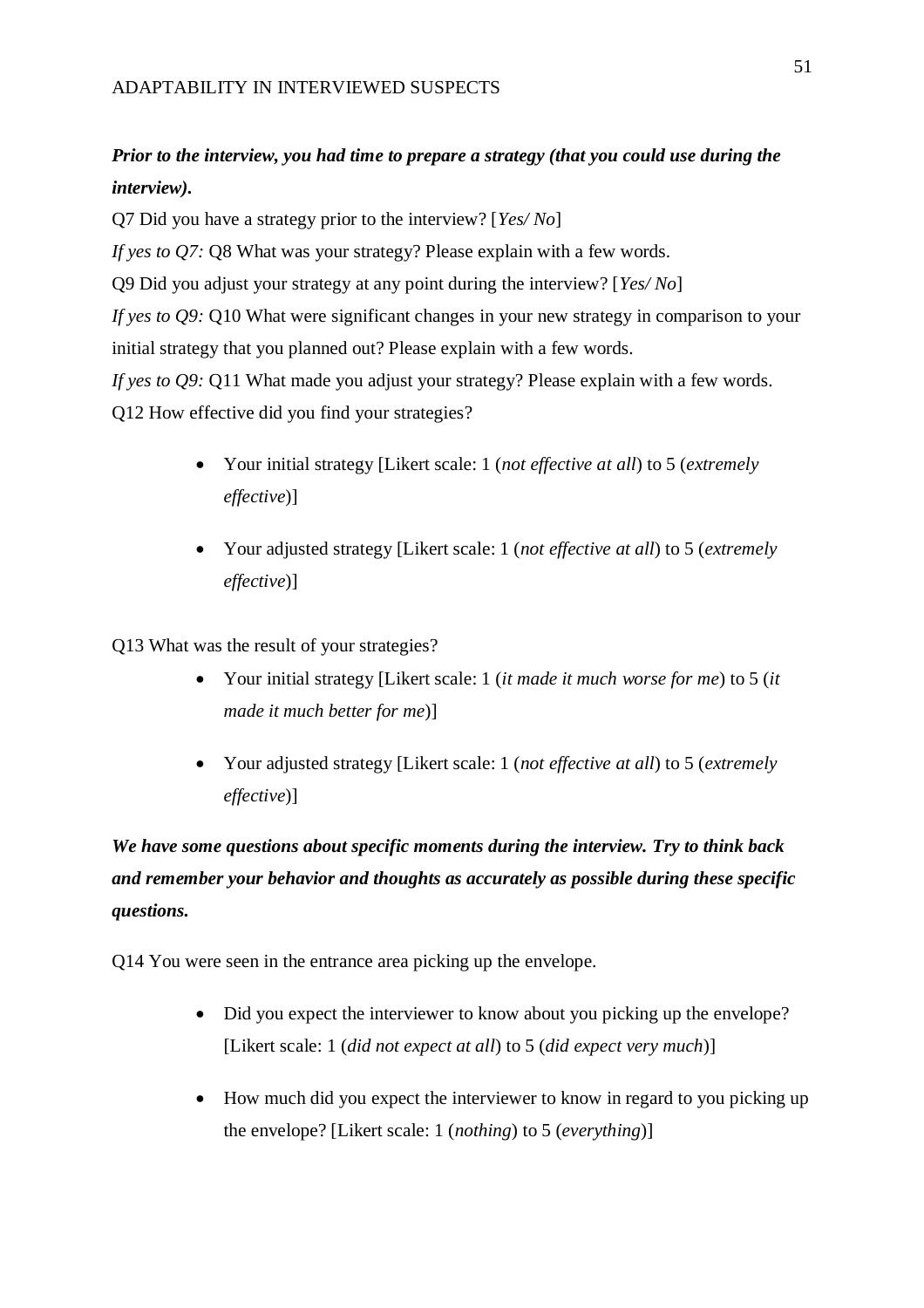- Did you feel the need to change your strategy when the evidence regarding you picking up an envelope was presented? [Likert scale: 1 (*not at all*) to 5 (*very much*)]
- Were you able to develop a new way of dealing with the situation to help you through? [Likert scale: 1 (*not at all*) to 5 (*absolutely*)]
- Q15 You received a suspicious text message.
	- Did you expect the interviewer to know about the text message? [Likert scale: 1 (*did not expect at all*) to 5 (*did expect very much*)]
	- How much did you expect the interviewer to know in regard to the text message? [Likert scale: 1 (*nothing*) to 5 (*everything*)]
	- Did you feel the need to change your strategy when the evidence about the text message was presented? [Likert scale: 1 (*not at all*) to 5 (*very much*)]
	- Were you able to develop a new way of dealing with the situation to help you through? [Likert scale: 1 (*not at all*) to 5 (*absolutely*)]

Q16 You were around the office of the researcher today.

- Did you expect the interviewer to know about your presence around the office? [Likert scale: 1 (*did not expect at all*) to 5 (*did expect very much*)]
- How much did you expect the interviewer to know regarding your presence around the office? [Likert scale: 1 (*nothing*) to 5 (*everything*)]
- Did you feel the need to change your strategy when evidence regarding your location was presented? [Likert scale: 1 (*not at all*) to 5 (*very much*)]
- Were you able to develop a new way of dealing with the situation to help you through? [Likert scale: 1 (*not at all*) to 5 (*absolutely*)]

Q17 You entered the office.

• Did you expect the interviewer to know about your entering the office? [Likert] scale: 1 (*did not expect at all*) to 5 (*did expect very much*)]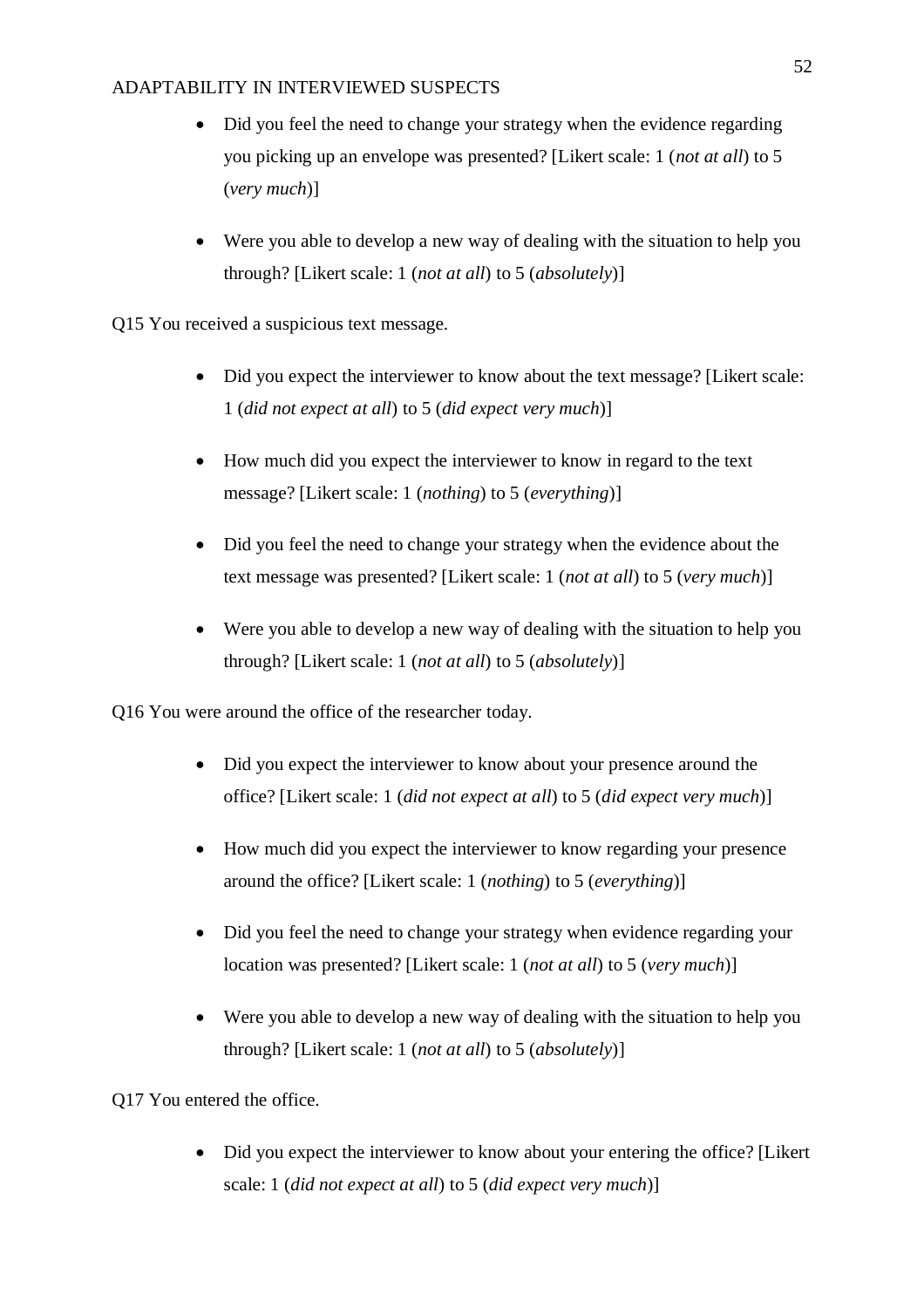- How much did you expect the interviewer to know regarding you entering the office? [Likert scale: 1 (*nothing*) to 5 (*everything*)]
- Did you feel the need to change your strategy when evidence regarding your entering was presented? [Likert scale: 1 (*not at all*) to 5 (*very much*)]
- Were you able to develop a new way of dealing with the situation to help you through? [Likert scale: 1 (*not at all*) to 5 (*absolutely*)]

Q18 You left fingerprints on an object inside the office.

- Did you expect the interviewer to know about your fingerprints on the object? [Likert scale: 1 (*did not expect at all*) to 5 (*did expect very much*)]
- How much did you expect the interviewer to know regarding your fingerprints on the object? [Likert scale: 1 (*nothing*) to 5 (*everything*)]
- Did you feel the need to change your strategy when evidence regarding your fingerprints was presented? [Likert scale: 1 (*not at all*) to 5 (*very much*)]
- Were you able to develop a new way of dealing with the situation to help you through? [Likert scale: 1 (*not at all*) to 5 (*absolutely*)]

Q19 You were seen on webcam pictures.

- Did you expect the interview to have a webcam recording of you inside the room? [Likert scale: 1 (*did not expect at all*) to 5 (*did expect very much*)]
- How much did you expect the interviewer to know regarding your actions inside the room? [Likert scale: 1 (*nothing*) to 5 (*everything*)]
- Did you feel the need to change your strategy when evidence regarding the webcam recording was presented? [Likert scale: 1 (*not at all*) to 5 (*very much*)]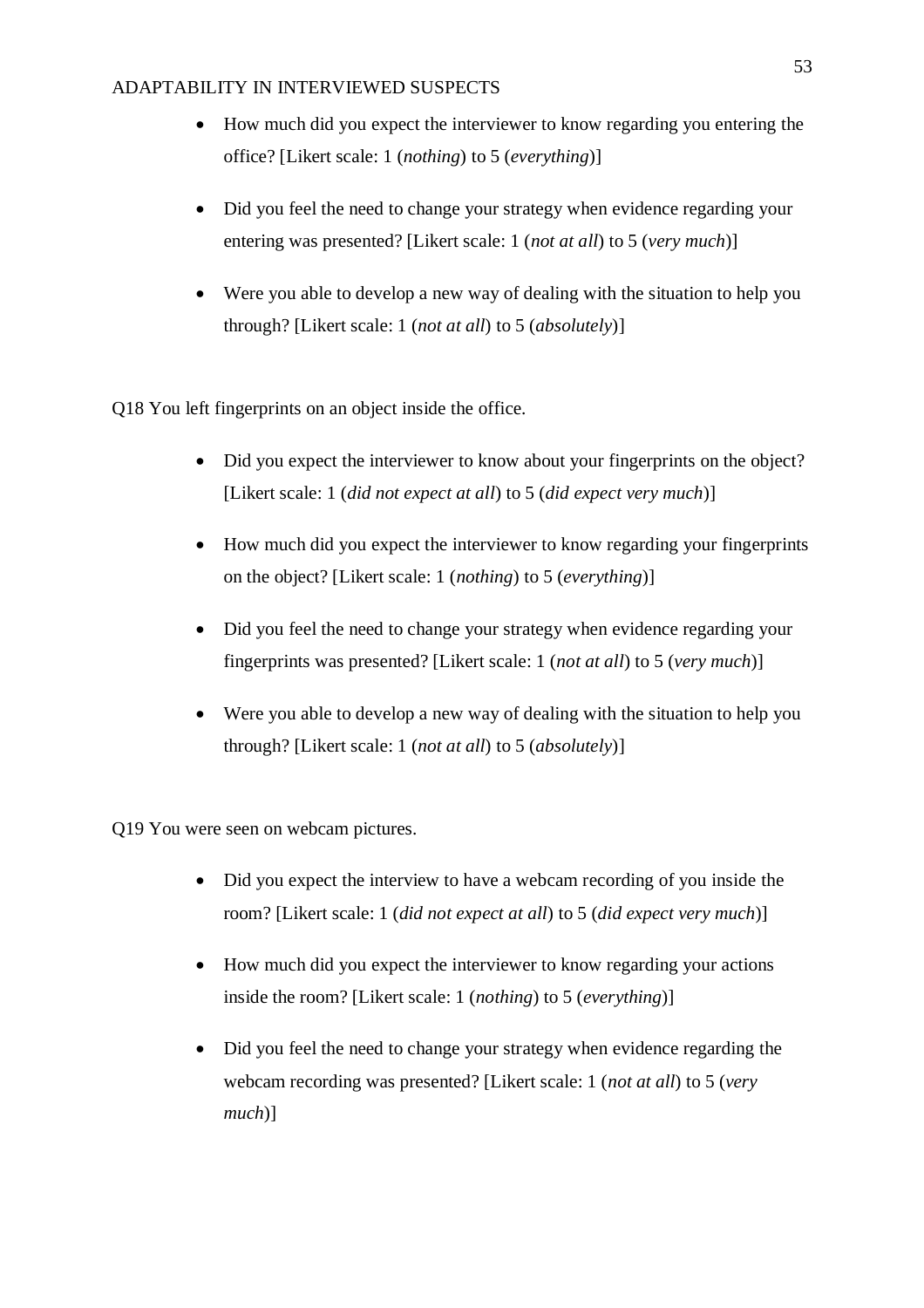• Were you able to develop a new way of dealing with the situation to help you through? [Likert scale: 1 (*not at all*) to 5 (*absolutely*)]

# *In general, when incriminating evidence was presented …* [Likert scale: 1 (*strongly disagree*) to 7 (*strongly agree*)]

Q20 I was able to think through a number of possible options to assist me in the situation.

Q21 I was able to revise the way I was thinking about the evidence to help me through the situation.

Q22 I was able to adjust my thinking or expectations to assist me in the situation when it was necessary.

Q23 I was able to seek out new information, alternative scenarios, or useful memories to effectively deal with the situation.

Q24 When I was uncertain of what evidence the interview held, I was able to develop new ways of going about things (e.g. a different way of answering questions or new ways to redirect/interfere the interviewer's questions) to help me through.

Q25 To assist me when being presented with the evidence, I was able to change the way I responded when necessary.

Q26 I was able to reduce negative emotions (e.g., fear, frustration) to help me deal with unexpected evidence.

Q27 When uncertainty arose about what evidence was actually known to the interviewer, I was able to minimize frustration or irritation so I could deal with it best.

Q28 To help me through when presented with unexpected evidence, I was able to draw on positive feelings and emotions (e.g., enjoyment, satisfaction).

# *Q29 Try to think back to the interview and describe how you perceived the interview situation. Please describe to what extent you would describe the situation of being presented with evidence during the interview with words such as...* [Likert scale: 1 (*extremely inadequate*) to 7 (*extremely adequate*)]

- A change (different)
- An adversity (unpleasant and difficult)
- A novelty (new, unfamiliar)
- A threat (threatening, dangerous)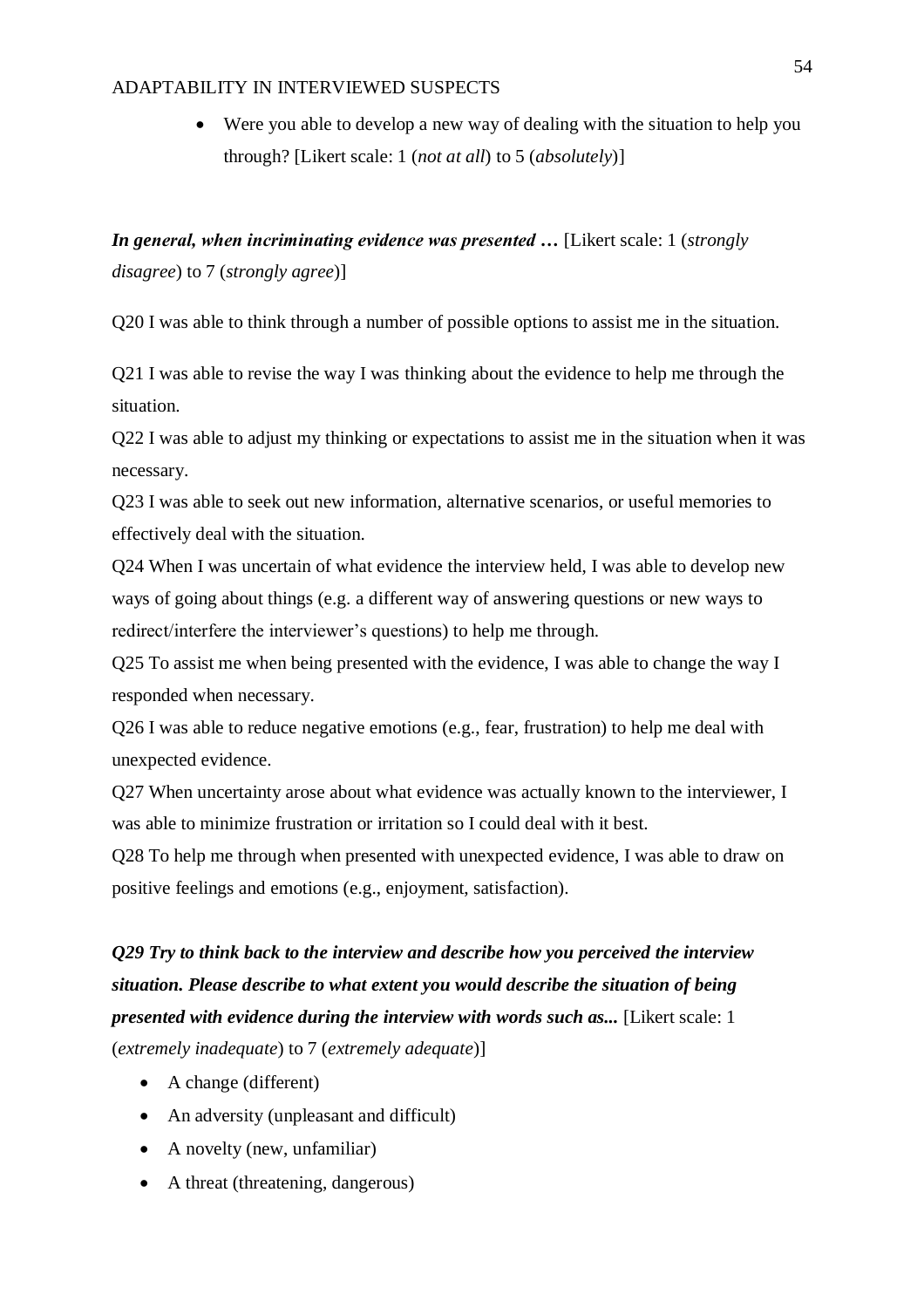- An uncertainty (uncertain, unpredictable)
- A challenge (challenging, demanding)
- A confrontation (confronting, opposing)

# *In the next part, we are interested in the amount of information you shared and how this compares to what you had planned prior to the interview.*

Q30 If you think back to the conversation, how much of the total information did you share with your contact person? [Likert scale: 1 (*none at all*) to 5 (*all of it*)] Q31 Of all the information you shared, how much of it do you think was completely new information to the interviewer? [Likert scale: 1 (*none at all*) to 5 (*all of it*)] Q32 In comparison to what you had initially planned, did you give more or less information during the actual conversation (than planned)? [Likert scale: 1 (*a lot less*) to 5 (*a lot more*)]

Q33 Which of the following information did you plan to share?

- ( ) Being around the entrance area
- ( ) Picking up an envelope at the lockers
- ( ) Receiving a text message
- ( ) Content of the text message
- ( ) Being around the office
- ( ) Entering the office
- ( ) What you did inside the office

Q32 Which of the following information did you ultimately share?

- ( ) Being around the entrance area
- ( ) Picking up an envelope at the lockers
- ( ) Receiving a text message
- ( ) Content of the text message
- ( ) Being around the office
- ( ) Entering the office
- ( ) What you did inside the office

Q33 How much information do you think the interviewer had about the incident prior to your conversation? [Likert scale: 1 (*very little information*) to 5 (*a lot of information*)]